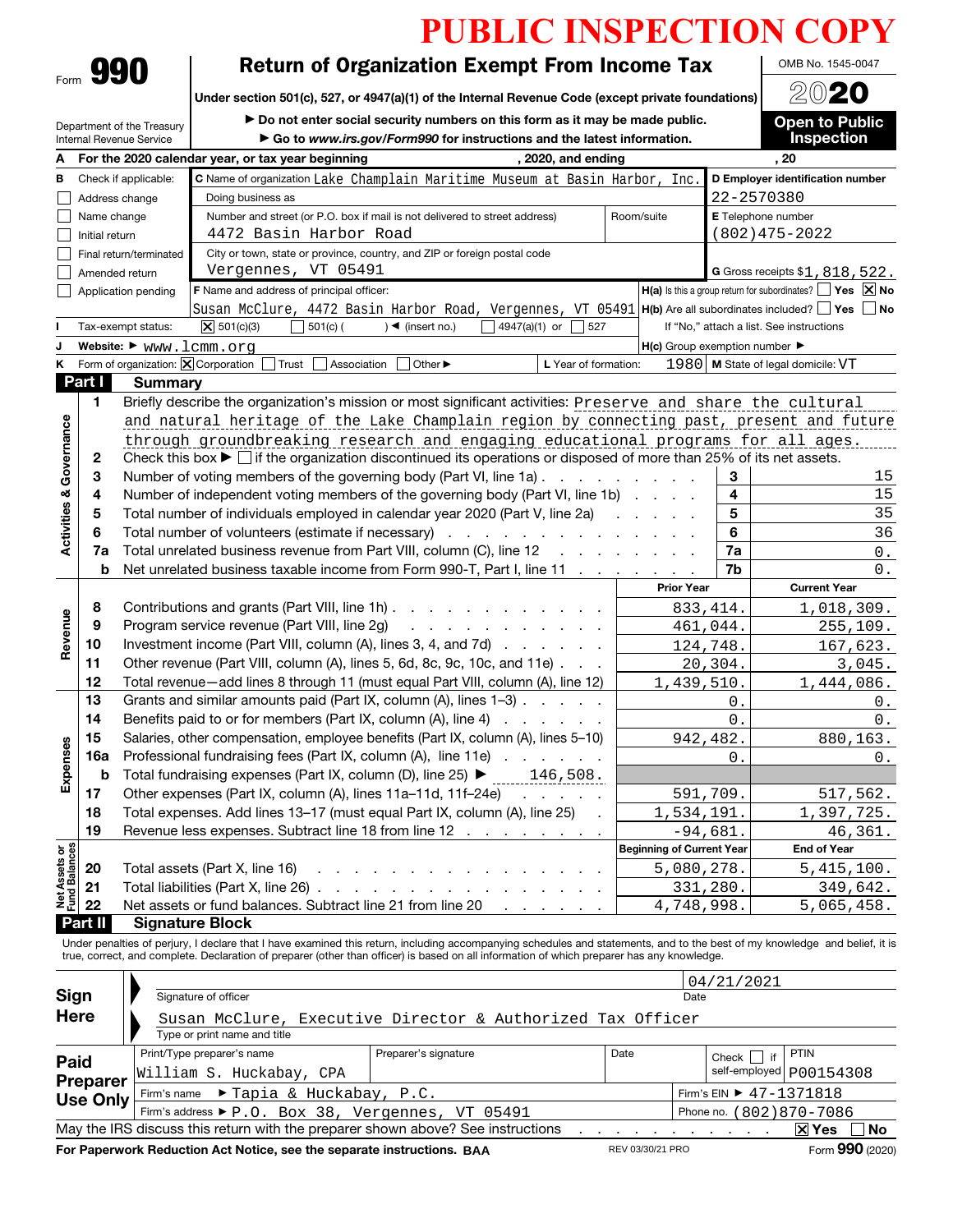|                | Form 990 (2020)<br>Page 2                                                                                                                                                                                                                                                                                                                                                                                                                                                                                                              |
|----------------|----------------------------------------------------------------------------------------------------------------------------------------------------------------------------------------------------------------------------------------------------------------------------------------------------------------------------------------------------------------------------------------------------------------------------------------------------------------------------------------------------------------------------------------|
| Part III       | <b>Statement of Program Service Accomplishments</b>                                                                                                                                                                                                                                                                                                                                                                                                                                                                                    |
| 1              | Briefly describe the organization's mission:                                                                                                                                                                                                                                                                                                                                                                                                                                                                                           |
|                | The mission of the Lake Champlain Maritime Museum is to preserve and share the cultural<br>and natural heritage of the Lake Champlain region by connecting its past, present and<br>future through groundbreaking research and engaging educational programs for all ages,<br>inspiring stewardship of the lake for future generations.                                                                                                                                                                                                |
| $\overline{2}$ | Did the organization undertake any significant program services during the year which were not listed on the<br>If "Yes," describe these new services on Schedule O.                                                                                                                                                                                                                                                                                                                                                                   |
| 3              | Did the organization cease conducting, or make significant changes in how it conducts, any program<br>$\Box$ Yes $\Box$ No                                                                                                                                                                                                                                                                                                                                                                                                             |
| 4              | If "Yes," describe these changes on Schedule O.<br>Describe the organization's program service accomplishments for each of its three largest program services, as measured by<br>expenses. Section 501(c)(3) and 501(c)(4) organizations are required to report the amount of grants and allocations to others,<br>the total expenses, and revenue, if any, for each program service reported.                                                                                                                                         |
| 4a             | (Code:<br>General operation of the museum including courses, general education programs, virtual<br>education programs, digital education through social media and the museum s<br>website, research, and children's programmingFor.the 2020 season, nearly 1,000                                                                                                                                                                                                                                                                      |
| 4b             | (Code:<br>Various educational programs including Champlain Discovery & Longboats that teach<br>boat building, navigation, history and ecology to high school students. Other educational<br>programs_include_various_nautical-related_courses__school_outreach_programs__and                                                                                                                                                                                                                                                           |
| 4c l           | (Expenses \$ <sub>1111</sub> 375,077, including grants of \$ <sub>11111111111111</sub> 0, (Revenue \$ <sub>1111111</sub> 185,995, )<br>(Code:<br>Various archaeology projects, including identification and management of underwater<br>cultural resources in Lake Champlain, and other bodies of water, surveying and<br>eradicating water based invasive species, planning for the management of a Revolutionary<br>War gunboat and operation of the Museum's fleet of replicas (including the sailing<br>canal boat "Lois McClure") |
| 4d -           | Other program services (Describe on Schedule O.)                                                                                                                                                                                                                                                                                                                                                                                                                                                                                       |
|                |                                                                                                                                                                                                                                                                                                                                                                                                                                                                                                                                        |
|                | (Expenses \$<br>including grants of \$<br>) (Revenue \$                                                                                                                                                                                                                                                                                                                                                                                                                                                                                |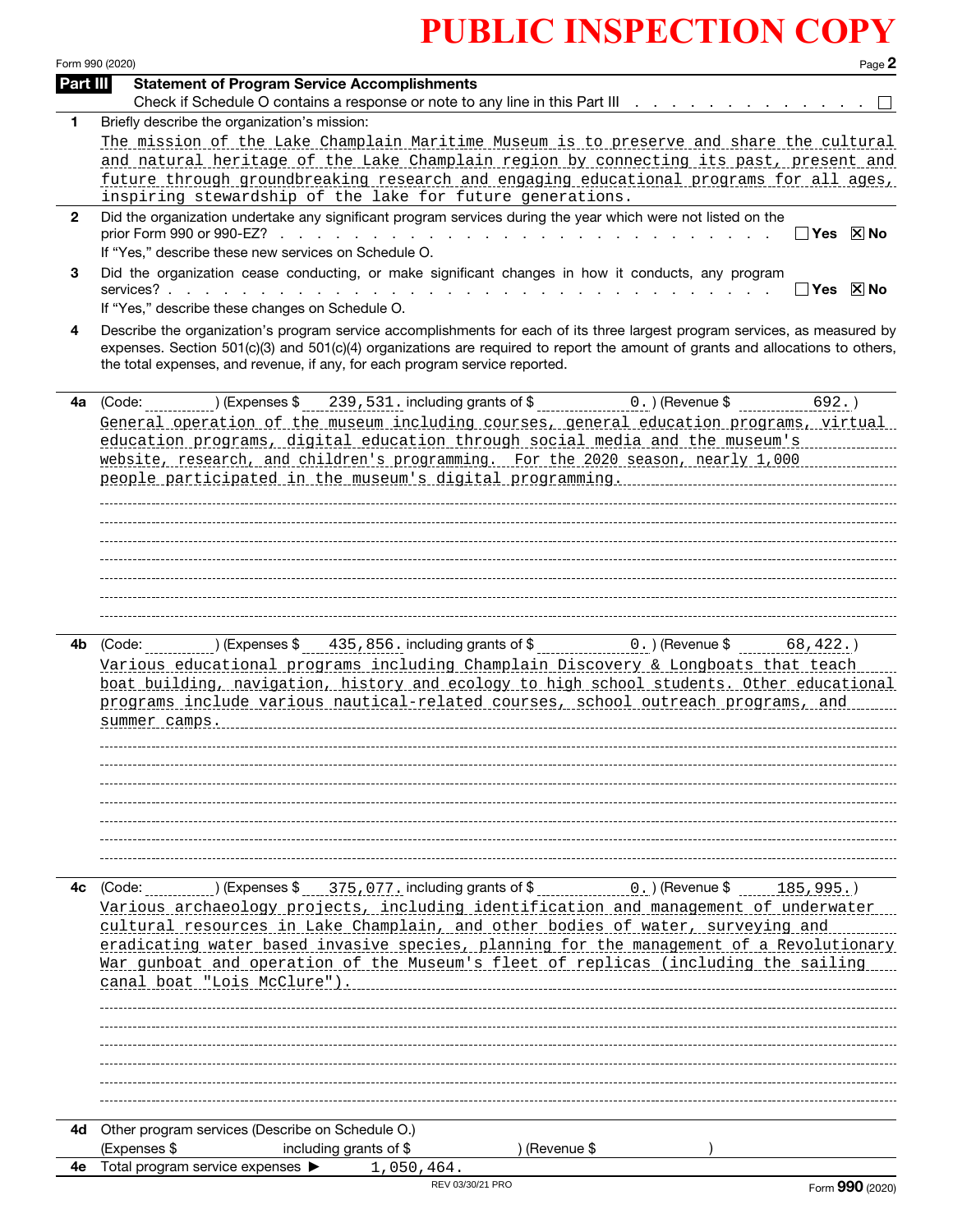|              | Form 990 (2020)                                                                                                                                                                                                                                                                                                                                                                                      |                 |                           | Page $3$             |
|--------------|------------------------------------------------------------------------------------------------------------------------------------------------------------------------------------------------------------------------------------------------------------------------------------------------------------------------------------------------------------------------------------------------------|-----------------|---------------------------|----------------------|
| Part IV      | <b>Checklist of Required Schedules</b>                                                                                                                                                                                                                                                                                                                                                               |                 |                           |                      |
|              |                                                                                                                                                                                                                                                                                                                                                                                                      |                 | Yes $ $                   | <b>No</b>            |
| 1            | Is the organization described in section 501(c)(3) or 4947(a)(1) (other than a private foundation)? If "Yes,"                                                                                                                                                                                                                                                                                        | 1               | $\times$                  |                      |
| $\mathbf{2}$ | Is the organization required to complete Schedule B, Schedule of Contributors See instructions?                                                                                                                                                                                                                                                                                                      | $\mathbf{2}$    | $\boldsymbol{\mathsf{x}}$ |                      |
| 3            | Did the organization engage in direct or indirect political campaign activities on behalf of or in opposition to<br>candidates for public office? If "Yes," complete Schedule C, Part I.                                                                                                                                                                                                             | 3               |                           | $\times$             |
| 4            | Section 501(c)(3) organizations. Did the organization engage in lobbying activities, or have a section 501(h)<br>election in effect during the tax year? If "Yes," complete Schedule C, Part II                                                                                                                                                                                                      | 4               |                           | $\times$             |
| 5            | Is the organization a section $501(c)(4)$ , $501(c)(5)$ , or $501(c)(6)$ organization that receives membership dues,<br>assessments, or similar amounts as defined in Revenue Procedure 98-19? If "Yes," complete Schedule C, Part III                                                                                                                                                               | 5               |                           | $\times$             |
| 6            | Did the organization maintain any donor advised funds or any similar funds or accounts for which donors<br>have the right to provide advice on the distribution or investment of amounts in such funds or accounts? If<br>"Yes," complete Schedule D, Part I<br>$\mathbf{r}$ , $\mathbf{r}$ , $\mathbf{r}$ , $\mathbf{r}$ , $\mathbf{r}$ , $\mathbf{r}$ , $\mathbf{r}$ , $\mathbf{r}$ , $\mathbf{r}$ | 6               |                           | ×                    |
| 7            | Did the organization receive or hold a conservation easement, including easements to preserve open space,<br>the environment, historic land areas, or historic structures? If "Yes," complete Schedule D, Part II                                                                                                                                                                                    | $\overline{7}$  |                           | $\times$             |
| 8            | Did the organization maintain collections of works of art, historical treasures, or other similar assets? If "Yes,"                                                                                                                                                                                                                                                                                  | 8               | $\boldsymbol{\mathsf{x}}$ |                      |
| 9            | Did the organization report an amount in Part X, line 21, for escrow or custodial account liability, serve as a<br>custodian for amounts not listed in Part X; or provide credit counseling, debt management, credit repair, or<br>debt negotiation services? If "Yes," complete Schedule D, Part IV                                                                                                 | 9               |                           | $\times$             |
| 10           | Did the organization, directly or through a related organization, hold assets in donor-restricted endowments                                                                                                                                                                                                                                                                                         | 10              | $\times$                  |                      |
| 11           | If the organization's answer to any of the following questions is "Yes," then complete Schedule D, Parts VI,<br>VII, VIII, IX, or X as applicable.                                                                                                                                                                                                                                                   |                 |                           |                      |
| a            | Did the organization report an amount for land, buildings, and equipment in Part X, line 10? If "Yes,"                                                                                                                                                                                                                                                                                               | 11a             | $\times$                  |                      |
| b            | Did the organization report an amount for investments-other securities in Part X, line 12, that is 5% or more<br>of its total assets reported in Part X, line 16? If "Yes," complete Schedule D, Part VII                                                                                                                                                                                            | 11 <sub>b</sub> |                           | ×                    |
| c            | Did the organization report an amount for investments - program related in Part X, line 13, that is 5% or more<br>of its total assets reported in Part X, line 16? If "Yes," complete Schedule D, Part VIII                                                                                                                                                                                          | 11c             |                           | ×                    |
| d            | Did the organization report an amount for other assets in Part X, line 15, that is 5% or more of its total assets<br>reported in Part X, line 16? If "Yes," complete Schedule D, Part IX                                                                                                                                                                                                             | 11d             |                           | $\times$             |
| е            | Did the organization report an amount for other liabilities in Part X, line 25? If "Yes," complete Schedule D, Part X                                                                                                                                                                                                                                                                                | 11e             |                           | $\times$             |
| f            | Did the organization's separate or consolidated financial statements for the tax year include a footnote that addresses<br>the organization's liability for uncertain tax positions under FIN 48 (ASC 740)? If "Yes," complete Schedule D, Part X                                                                                                                                                    | 11f             |                           | $\times$             |
| 12а          | Did the organization obtain separate, independent audited financial statements for the tax year? If "Yes," complete                                                                                                                                                                                                                                                                                  | 12a             | ×                         |                      |
| b            | Was the organization included in consolidated, independent audited financial statements for the tax year? If<br>"Yes," and if the organization answered "No" to line 12a, then completing Schedule D, Parts XI and XII is optional                                                                                                                                                                   | 12b             |                           | ×.                   |
| 13<br>14a    | Is the organization a school described in section $170(b)(1)(A)(ii)?$ If "Yes," complete Schedule E<br>Did the organization maintain an office, employees, or agents outside of the United States?                                                                                                                                                                                                   | 13<br>14a       |                           | $\times$<br>$\times$ |
| b            | Did the organization have aggregate revenues or expenses of more than \$10,000 from grantmaking,                                                                                                                                                                                                                                                                                                     |                 |                           |                      |
|              | fundraising, business, investment, and program service activities outside the United States, or aggregate<br>foreign investments valued at \$100,000 or more? If "Yes," complete Schedule F, Parts I and IV.                                                                                                                                                                                         | 14b             |                           | ×                    |
| 15           | Did the organization report on Part IX, column (A), line 3, more than \$5,000 of grants or other assistance to or<br>for any foreign organization? If "Yes," complete Schedule F, Parts II and IV                                                                                                                                                                                                    | 15              |                           | ×                    |
| 16           | Did the organization report on Part IX, column (A), line 3, more than \$5,000 of aggregate grants or other<br>assistance to or for foreign individuals? If "Yes," complete Schedule F, Parts III and IV.                                                                                                                                                                                             | 16              |                           | ×                    |
| 17           | Did the organization report a total of more than \$15,000 of expenses for professional fundraising services on<br>Part IX, column (A), lines 6 and 11e? If "Yes," complete Schedule G, Part I See instructions                                                                                                                                                                                       | 17              |                           | ×                    |
| 18           | Did the organization report more than \$15,000 total of fundraising event gross income and contributions on<br>Part VIII, lines 1c and 8a? If "Yes," complete Schedule G, Part II                                                                                                                                                                                                                    | 18              |                           | ×                    |
| 19           | Did the organization report more than \$15,000 of gross income from gaming activities on Part VIII, line 9a?<br>If "Yes," complete Schedule G, Part III<br>والمتعاون والمتعاون والمتعاون والمتعاونة والمتعاونة والمتعاونة والمتعاونة والمتعاونة                                                                                                                                                      | 19              |                           | ×.                   |
| 20a          | Did the organization operate one or more hospital facilities? If "Yes," complete Schedule H                                                                                                                                                                                                                                                                                                          | 20a             |                           | ×                    |
| b            | If "Yes" to line 20a, did the organization attach a copy of its audited financial statements to this return?                                                                                                                                                                                                                                                                                         | 20 <sub>b</sub> |                           |                      |
| 21           | Did the organization report more than \$5,000 of grants or other assistance to any domestic organization or<br>domestic government on Part IX, column (A), line 1? If "Yes," complete Schedule I, Parts I and II                                                                                                                                                                                     | 21              |                           | ×                    |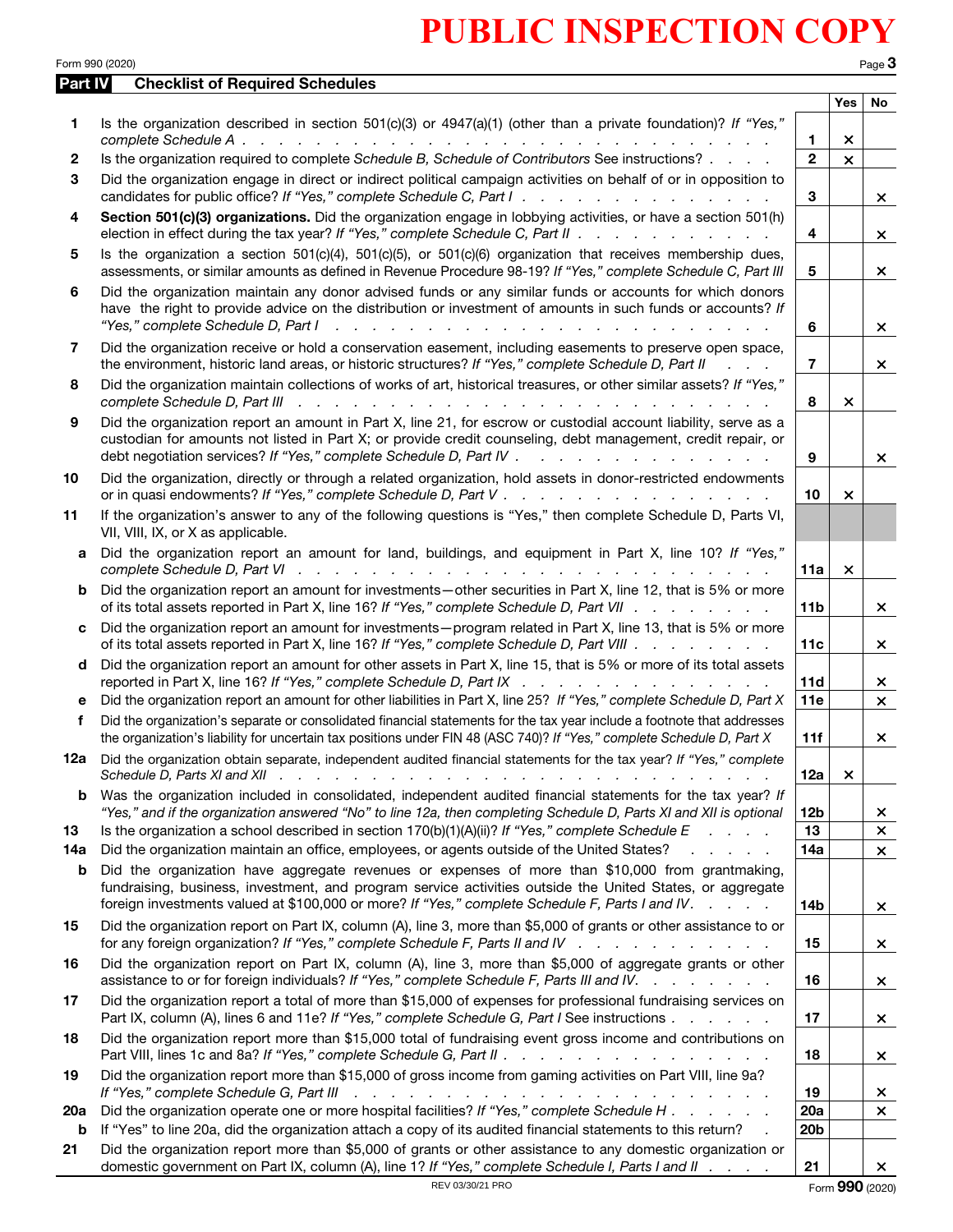|         | Form 990 (2020)                                                                                                                                                                                                                                                                                                                                                                                                                                                                                                                                           |                 |                           | Page 4    |
|---------|-----------------------------------------------------------------------------------------------------------------------------------------------------------------------------------------------------------------------------------------------------------------------------------------------------------------------------------------------------------------------------------------------------------------------------------------------------------------------------------------------------------------------------------------------------------|-----------------|---------------------------|-----------|
| Part IV | <b>Checklist of Required Schedules (continued)</b>                                                                                                                                                                                                                                                                                                                                                                                                                                                                                                        |                 |                           |           |
|         |                                                                                                                                                                                                                                                                                                                                                                                                                                                                                                                                                           |                 | Yes                       | No        |
| 22      | Did the organization report more than \$5,000 of grants or other assistance to or for domestic individuals on<br>Part IX, column (A), line 2? If "Yes," complete Schedule I, Parts I and III                                                                                                                                                                                                                                                                                                                                                              | 22              |                           | ×         |
| 23      | Did the organization answer "Yes" to Part VII, Section A, line 3, 4, or 5 about compensation of the<br>organization's current and former officers, directors, trustees, key employees, and highest compensated<br>employees? If "Yes," complete Schedule J.<br>$\mathbf{L} = \mathbf{L} \times \mathbf{L} = \mathbf{L}$<br>and the contract of the contract of the contract of the contract of the contract of the contract of the contract of the contract of the contract of the contract of the contract of the contract of the contract of the contra | 23              |                           | ×.        |
| 24a     | Did the organization have a tax-exempt bond issue with an outstanding principal amount of more than<br>\$100,000 as of the last day of the year, that was issued after December 31, 2002? If "Yes," answer lines 24b<br>through 24d and complete Schedule K. If "No," go to line 25a<br>and the contract of the contract of the con-                                                                                                                                                                                                                      | 24a             |                           | ×.        |
| b       | Did the organization invest any proceeds of tax-exempt bonds beyond a temporary period exception?                                                                                                                                                                                                                                                                                                                                                                                                                                                         | 24 <sub>b</sub> |                           |           |
| c       | Did the organization maintain an escrow account other than a refunding escrow at any time during the year<br>to defease any tax-exempt bonds?<br>والمتواط والمتواط والمتواط والمتواط والمتواط والمتواط والمتواط والمتواطئ                                                                                                                                                                                                                                                                                                                                 | 24c             |                           |           |
| d       | Did the organization act as an "on behalf of" issuer for bonds outstanding at any time during the year?                                                                                                                                                                                                                                                                                                                                                                                                                                                   | <b>24d</b>      |                           |           |
| 25a     | Section 501(c)(3), 501(c)(4), and 501(c)(29) organizations. Did the organization engage in an excess benefit<br>transaction with a disqualified person during the year? If "Yes," complete Schedule L, Part I<br>and a contract of                                                                                                                                                                                                                                                                                                                        | 25a             |                           | ×.        |
| b       | Is the organization aware that it engaged in an excess benefit transaction with a disqualified person in a prior<br>year, and that the transaction has not been reported on any of the organization's prior Forms 990 or 990-EZ?<br>If "Yes," complete Schedule L, Part I.<br><b>Contract Contract</b>                                                                                                                                                                                                                                                    | 25 <sub>b</sub> |                           | ×         |
| 26      | Did the organization report any amount on Part X, line 5 or 22, for receivables from or payables to any current<br>or former officer, director, trustee, key employee, creator or founder, substantial contributor, or 35%<br>controlled entity or family member of any of these persons? If "Yes," complete Schedule L, Part II<br><b>Contract Contract</b>                                                                                                                                                                                              | 26              |                           | ×.        |
| 27      | Did the organization provide a grant or other assistance to any current or former officer, director, trustee, key<br>employee, creator or founder, substantial contributor or employee thereof, a grant selection committee<br>member, or to a 35% controlled entity (including an employee thereof) or family member of any of these                                                                                                                                                                                                                     | 27              |                           | ×.        |
| 28      | Was the organization a party to a business transaction with one of the following parties (see Schedule L, Part<br>IV instructions, for applicable filing thresholds, conditions, and exceptions):                                                                                                                                                                                                                                                                                                                                                         |                 |                           |           |
| а       | A current or former officer, director, trustee, key employee, creator or founder, or substantial contributor? If                                                                                                                                                                                                                                                                                                                                                                                                                                          | 28a             |                           | ×         |
| b       | A family member of any individual described in line 28a? If "Yes," complete Schedule L, Part IV                                                                                                                                                                                                                                                                                                                                                                                                                                                           | 28 <sub>b</sub> |                           | $\times$  |
| С       | A 35% controlled entity of one or more individuals and/or organizations described in lines 28a or 28b? If<br>"Yes," complete Schedule L, Part IV $\ldots$ $\ldots$ $\ldots$ $\ldots$ $\ldots$ $\ldots$ $\ldots$ $\ldots$                                                                                                                                                                                                                                                                                                                                  | 28 <sub>c</sub> |                           | ×         |
| 29      | Did the organization receive more than \$25,000 in non-cash contributions? If "Yes," complete Schedule M                                                                                                                                                                                                                                                                                                                                                                                                                                                  | 29              | $\times$                  |           |
| 30      | Did the organization receive contributions of art, historical treasures, or other similar assets, or qualified                                                                                                                                                                                                                                                                                                                                                                                                                                            | 30              | ×                         |           |
| 31      | Did the organization liquidate, terminate, or dissolve and cease operations? If "Yes," complete Schedule N, Part I                                                                                                                                                                                                                                                                                                                                                                                                                                        | 31              |                           | ×         |
| 32      | Did the organization sell, exchange, dispose of, or transfer more than 25% of its net assets? If "Yes,"<br>complete Schedule N, Part II<br>and the contract of the contract of the contract of the contract of the contract of                                                                                                                                                                                                                                                                                                                            | 32              |                           | ×.        |
| 33      | Did the organization own 100% of an entity disregarded as separate from the organization under Regulations<br>sections 301.7701-2 and 301.7701-3? If "Yes," complete Schedule R, Part I.                                                                                                                                                                                                                                                                                                                                                                  | 33              |                           | ×         |
| 34      | Was the organization related to any tax-exempt or taxable entity? If "Yes," complete Schedule R, Part II, III,<br>or IV, and Part V, line 1<br>والمتعاون والمتعاون والمتعاون والمتعاونة والمتعاونة والمتعاونة والمتعاونة والمتعاونة                                                                                                                                                                                                                                                                                                                       | 34              |                           | ×         |
| 35а     | Did the organization have a controlled entity within the meaning of section $512(b)(13)?$                                                                                                                                                                                                                                                                                                                                                                                                                                                                 | 35a             |                           | $\times$  |
| b       | If "Yes" to line 35a, did the organization receive any payment from or engage in any transaction with a<br>controlled entity within the meaning of section 512(b)(13)? If "Yes," complete Schedule R, Part V, line 2.                                                                                                                                                                                                                                                                                                                                     | 35b             |                           |           |
| 36      | Section 501(c)(3) organizations. Did the organization make any transfers to an exempt non-charitable<br>related organization? If "Yes," complete Schedule R, Part V, line 2                                                                                                                                                                                                                                                                                                                                                                               | 36              |                           | ×         |
| 37      | Did the organization conduct more than 5% of its activities through an entity that is not a related organization<br>and that is treated as a partnership for federal income tax purposes? If "Yes," complete Schedule R, Part VI                                                                                                                                                                                                                                                                                                                          | 37              |                           | ×         |
| 38      | Did the organization complete Schedule O and provide explanations in Schedule O for Part VI, lines 11b and<br>19? Note: All Form 990 filers are required to complete Schedule O.                                                                                                                                                                                                                                                                                                                                                                          | 38              | $\boldsymbol{\mathsf{x}}$ |           |
| Part V  | <b>Statements Regarding Other IRS Filings and Tax Compliance</b><br>Check if Schedule O contains a response or note to any line in this Part V<br>and a strain and a strain and a strain                                                                                                                                                                                                                                                                                                                                                                  |                 |                           |           |
|         |                                                                                                                                                                                                                                                                                                                                                                                                                                                                                                                                                           |                 | <b>Yes</b>                | <b>No</b> |
| 1a      | Enter the number reported in Box 3 of Form 1096. Enter -0- if not applicable<br>13<br>1a<br>and a state                                                                                                                                                                                                                                                                                                                                                                                                                                                   |                 |                           |           |
| b       | Enter the number of Forms W-2G included in line 1a. Enter -0- if not applicable<br>1 <sub>b</sub><br>$\Omega$                                                                                                                                                                                                                                                                                                                                                                                                                                             |                 |                           |           |
| c       | Did the organization comply with backup withholding rules for reportable payments to vendors and                                                                                                                                                                                                                                                                                                                                                                                                                                                          | 1c              |                           |           |
|         |                                                                                                                                                                                                                                                                                                                                                                                                                                                                                                                                                           |                 |                           |           |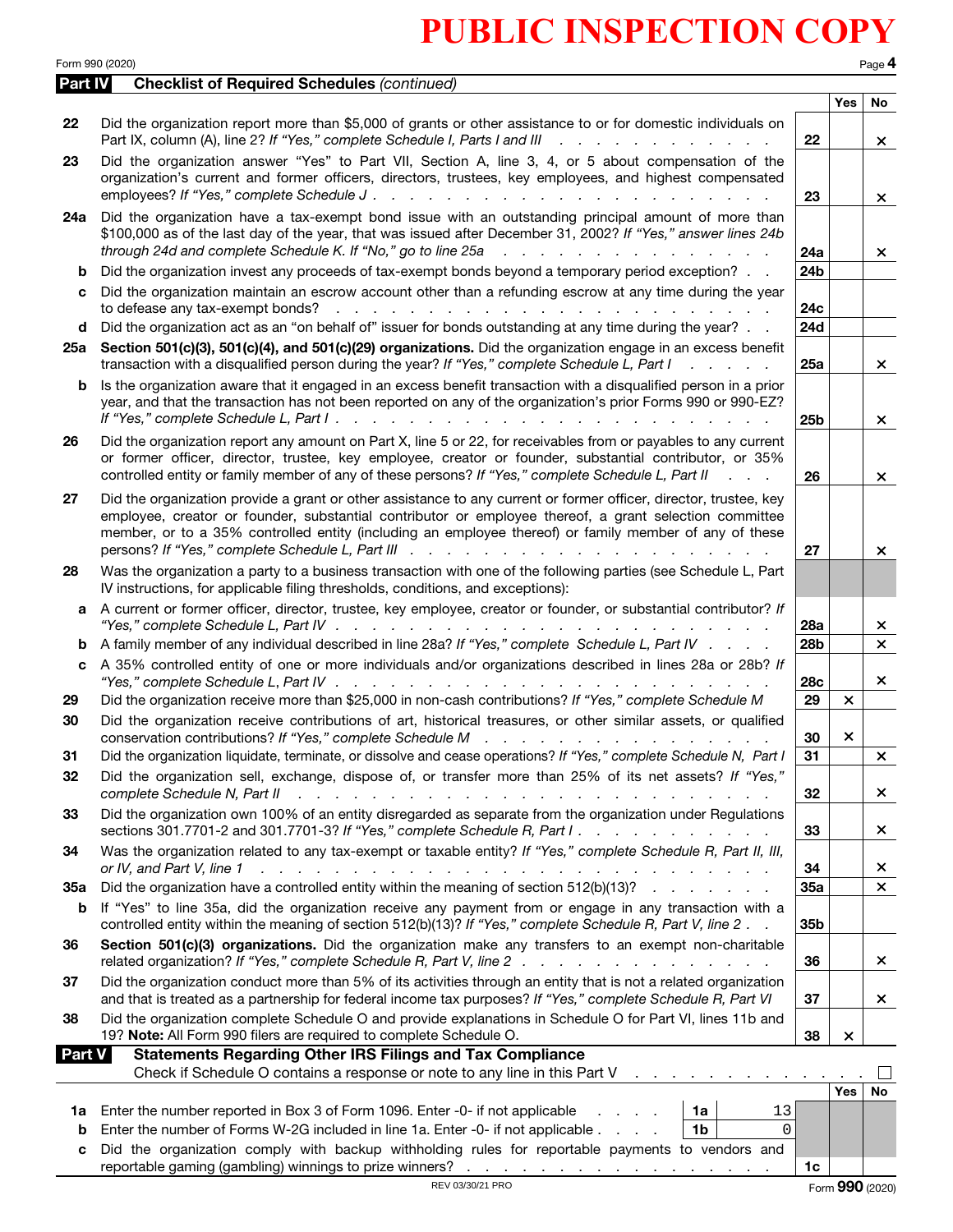| Form 990 (2020) |                                                                                                                                                                                                                                                                                              |                |            | Page 5   |  |  |  |  |  |  |
|-----------------|----------------------------------------------------------------------------------------------------------------------------------------------------------------------------------------------------------------------------------------------------------------------------------------------|----------------|------------|----------|--|--|--|--|--|--|
| Part V          | Statements Regarding Other IRS Filings and Tax Compliance (continued)                                                                                                                                                                                                                        |                |            |          |  |  |  |  |  |  |
|                 |                                                                                                                                                                                                                                                                                              |                | <b>Yes</b> | No.      |  |  |  |  |  |  |
|                 | 2a Enter the number of employees reported on Form W-3, Transmittal of Wage and Tax                                                                                                                                                                                                           |                |            |          |  |  |  |  |  |  |
|                 | 35<br>Statements, filed for the calendar year ending with or within the year covered by this return<br>2a                                                                                                                                                                                    |                |            |          |  |  |  |  |  |  |
| b               | If at least one is reported on line 2a, did the organization file all required federal employment tax returns? .                                                                                                                                                                             | 2 <sub>b</sub> | ×          |          |  |  |  |  |  |  |
|                 | Note: If the sum of lines 1a and 2a is greater than 250, you may be required to e-file (see instructions).                                                                                                                                                                                   |                |            |          |  |  |  |  |  |  |
| За              | Did the organization have unrelated business gross income of \$1,000 or more during the year?                                                                                                                                                                                                | За             |            | ×        |  |  |  |  |  |  |
| b               | If "Yes," has it filed a Form 990-T for this year? If "No" to line 3b, provide an explanation on Schedule O                                                                                                                                                                                  |                |            |          |  |  |  |  |  |  |
| 4а              | At any time during the calendar year, did the organization have an interest in, or a signature or other authority over,                                                                                                                                                                      |                |            |          |  |  |  |  |  |  |
|                 | a financial account in a foreign country (such as a bank account, securities account, or other financial account)?                                                                                                                                                                           | 4a             |            | ×        |  |  |  |  |  |  |
| b               | If "Yes," enter the name of the foreign country ▶                                                                                                                                                                                                                                            |                |            |          |  |  |  |  |  |  |
|                 | See instructions for filing requirements for FinCEN Form 114, Report of Foreign Bank and Financial Accounts (FBAR).                                                                                                                                                                          |                |            |          |  |  |  |  |  |  |
| 5a              | Was the organization a party to a prohibited tax shelter transaction at any time during the tax year?                                                                                                                                                                                        | 5a             |            | $\times$ |  |  |  |  |  |  |
| b               | Did any taxable party notify the organization that it was or is a party to a prohibited tax shelter transaction?                                                                                                                                                                             | 5b             |            | $\times$ |  |  |  |  |  |  |
| c               | If "Yes" to line 5a or 5b, did the organization file Form 8886-T?                                                                                                                                                                                                                            | 5с             |            |          |  |  |  |  |  |  |
| 6a              | Does the organization have annual gross receipts that are normally greater than \$100,000, and did the                                                                                                                                                                                       |                |            |          |  |  |  |  |  |  |
|                 | organization solicit any contributions that were not tax deductible as charitable contributions?                                                                                                                                                                                             | 6a             |            | $\times$ |  |  |  |  |  |  |
| b               | If "Yes," did the organization include with every solicitation an express statement that such contributions or                                                                                                                                                                               |                |            |          |  |  |  |  |  |  |
|                 | gifts were not tax deductible?<br>and the contract of the contract of the contract of the                                                                                                                                                                                                    | 6b             |            |          |  |  |  |  |  |  |
| 7               | Organizations that may receive deductible contributions under section 170(c).                                                                                                                                                                                                                |                |            |          |  |  |  |  |  |  |
| а               | Did the organization receive a payment in excess of \$75 made partly as a contribution and partly for goods                                                                                                                                                                                  |                |            |          |  |  |  |  |  |  |
|                 | and services provided to the payor?.<br>the second contract of the second contract of the second contract of the second contract of the second contract of the second contract of the second contract of the second contract of the second contract of the second cont                       | 7a             |            | $\times$ |  |  |  |  |  |  |
| b               | If "Yes," did the organization notify the donor of the value of the goods or services provided?                                                                                                                                                                                              | 7b             |            |          |  |  |  |  |  |  |
| с               | Did the organization sell, exchange, or otherwise dispose of tangible personal property for which it was                                                                                                                                                                                     |                |            |          |  |  |  |  |  |  |
|                 |                                                                                                                                                                                                                                                                                              | 7c             |            | ×        |  |  |  |  |  |  |
| d               | If "Yes," indicate the number of Forms 8282 filed during the year<br>7d                                                                                                                                                                                                                      |                |            |          |  |  |  |  |  |  |
| е               | Did the organization receive any funds, directly or indirectly, to pay premiums on a personal benefit contract?                                                                                                                                                                              | 7e             |            | ×        |  |  |  |  |  |  |
| f               | Did the organization, during the year, pay premiums, directly or indirectly, on a personal benefit contract? .                                                                                                                                                                               | 7f             |            | $\times$ |  |  |  |  |  |  |
| g               | If the organization received a contribution of qualified intellectual property, did the organization file Form 8899 as required?                                                                                                                                                             | 7g<br>7h       | ×          |          |  |  |  |  |  |  |
| h               | If the organization received a contribution of cars, boats, airplanes, or other vehicles, did the organization file a Form 1098-C?                                                                                                                                                           |                |            |          |  |  |  |  |  |  |
| 8               | Sponsoring organizations maintaining donor advised funds. Did a donor advised fund maintained by the                                                                                                                                                                                         |                |            |          |  |  |  |  |  |  |
| 9               | sponsoring organization have excess business holdings at any time during the year?<br>Sponsoring organizations maintaining donor advised funds.                                                                                                                                              | 8              |            |          |  |  |  |  |  |  |
| а               | Did the sponsoring organization make any taxable distributions under section 4966?                                                                                                                                                                                                           | 9а             |            |          |  |  |  |  |  |  |
| b               | Did the sponsoring organization make a distribution to a donor, donor advisor, or related person?                                                                                                                                                                                            | 9b             |            |          |  |  |  |  |  |  |
| 10              | Section 501(c)(7) organizations. Enter:                                                                                                                                                                                                                                                      |                |            |          |  |  |  |  |  |  |
|                 | 10a <br>Initiation fees and capital contributions included on Part VIII, line 12 \[matter states and capital contributions included on Part VIII, line 12 \[matter states in the states of the states of the states of the states of t                                                       |                |            |          |  |  |  |  |  |  |
| b               | 10 <sub>b</sub><br>Gross receipts, included on Form 990, Part VIII, line 12, for public use of club facilities                                                                                                                                                                               |                |            |          |  |  |  |  |  |  |
| 11              | Section 501(c)(12) organizations. Enter:                                                                                                                                                                                                                                                     |                |            |          |  |  |  |  |  |  |
| a               | 11a<br>Gross income from members or shareholders.                                                                                                                                                                                                                                            |                |            |          |  |  |  |  |  |  |
| b               | Gross income from other sources (Do not net amounts due or paid to other sources                                                                                                                                                                                                             |                |            |          |  |  |  |  |  |  |
|                 | 11 <sub>b</sub>                                                                                                                                                                                                                                                                              |                |            |          |  |  |  |  |  |  |
| 12a             | Section 4947(a)(1) non-exempt charitable trusts. Is the organization filing Form 990 in lieu of Form 1041?                                                                                                                                                                                   | 12a            |            |          |  |  |  |  |  |  |
| b               | 12 <sub>b</sub><br>If "Yes," enter the amount of tax-exempt interest received or accrued during the year                                                                                                                                                                                     |                |            |          |  |  |  |  |  |  |
| 13              | Section 501(c)(29) qualified nonprofit health insurance issuers.                                                                                                                                                                                                                             |                |            |          |  |  |  |  |  |  |
| а               | Is the organization licensed to issue qualified health plans in more than one state?                                                                                                                                                                                                         | 13a            |            |          |  |  |  |  |  |  |
|                 | Note: See the instructions for additional information the organization must report on Schedule O.                                                                                                                                                                                            |                |            |          |  |  |  |  |  |  |
| b               | Enter the amount of reserves the organization is required to maintain by the states in which                                                                                                                                                                                                 |                |            |          |  |  |  |  |  |  |
|                 | the organization is licensed to issue qualified health plans<br>13 <sub>b</sub>                                                                                                                                                                                                              |                |            |          |  |  |  |  |  |  |
| с               | 13 <sub>c</sub><br>Enter the amount of reserves on hand<br>$\mathbf{r}$ . The set of the set of the set of the set of the set of the set of the set of the set of the set of the set of the set of the set of the set of the set of the set of the set of the set of the set of the set of t |                |            |          |  |  |  |  |  |  |
| 14a             | Did the organization receive any payments for indoor tanning services during the tax year? .<br>the company of the company                                                                                                                                                                   | 14a            |            | ×.       |  |  |  |  |  |  |
| b               | If "Yes," has it filed a Form 720 to report these payments? If "No," provide an explanation on Schedule O.                                                                                                                                                                                   | 14b            |            |          |  |  |  |  |  |  |
| 15              | Is the organization subject to the section 4960 tax on payment(s) of more than \$1,000,000 in remuneration or                                                                                                                                                                                |                |            |          |  |  |  |  |  |  |
|                 | excess parachute payment(s) during the year?<br>$\mathbf{r}$ , $\mathbf{r}$ , $\mathbf{r}$ , $\mathbf{r}$ , $\mathbf{r}$ , $\mathbf{r}$                                                                                                                                                      | 15             |            | ×        |  |  |  |  |  |  |
|                 | If "Yes," see instructions and file Form 4720, Schedule N.                                                                                                                                                                                                                                   |                |            |          |  |  |  |  |  |  |
| 16              | Is the organization an educational institution subject to the section 4968 excise tax on net investment income?                                                                                                                                                                              | 16             |            | ×.       |  |  |  |  |  |  |
|                 | If "Yes," complete Form 4720, Schedule O.                                                                                                                                                                                                                                                    |                |            |          |  |  |  |  |  |  |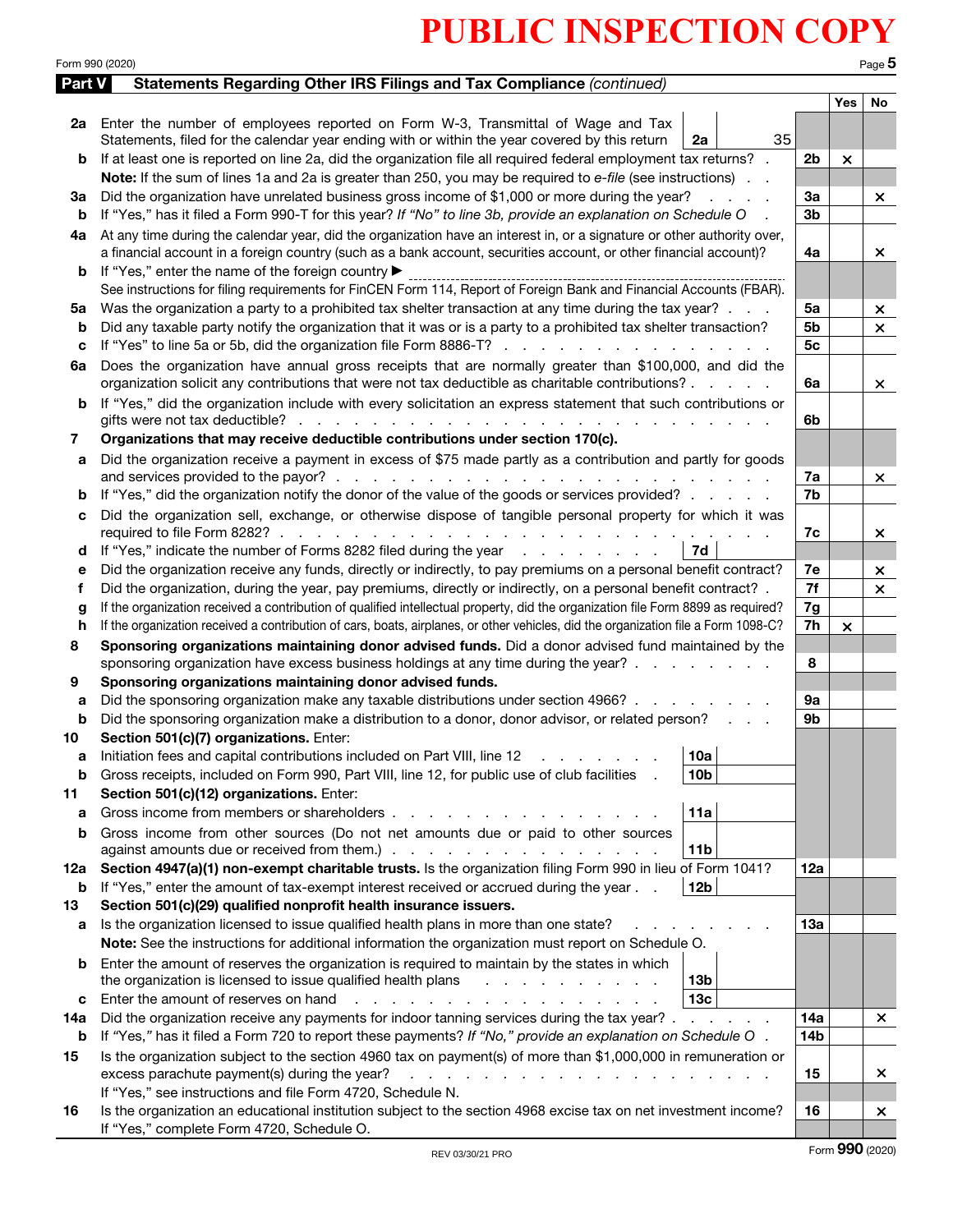|                | Form 990 (2020)                                                                                                                                                                                                                                  |    |                      |                 |                           | Page $6$              |
|----------------|--------------------------------------------------------------------------------------------------------------------------------------------------------------------------------------------------------------------------------------------------|----|----------------------|-----------------|---------------------------|-----------------------|
| <b>Part VI</b> | Governance, Management, and Disclosure For each "Yes" response to lines 2 through 7b below, and for a "No"<br>response to line 8a, 8b, or 10b below, describe the circumstances, processes, or changes on Schedule O. See instructions.          |    |                      |                 |                           |                       |
|                | Check if Schedule O contains a response or note to any line in this Part VI                                                                                                                                                                      |    |                      |                 |                           | $\mathbf{\times}$     |
|                | <b>Section A. Governing Body and Management</b>                                                                                                                                                                                                  |    |                      |                 |                           |                       |
|                |                                                                                                                                                                                                                                                  |    |                      |                 | Yes                       | No.                   |
| 1a             | Enter the number of voting members of the governing body at the end of the tax year.                                                                                                                                                             | 1a | 15                   |                 |                           |                       |
|                | If there are material differences in voting rights among members of the governing body, or                                                                                                                                                       |    |                      |                 |                           |                       |
|                | if the governing body delegated broad authority to an executive committee or similar<br>committee, explain on Schedule O.                                                                                                                        |    |                      |                 |                           |                       |
|                |                                                                                                                                                                                                                                                  |    |                      |                 |                           |                       |
| b              | Enter the number of voting members included on line 1a, above, who are independent                                                                                                                                                               | 1b | 15                   |                 |                           |                       |
| 2              | Did any officer, director, trustee, or key employee have a family relationship or a business relationship with<br>any other officer, director, trustee, or key employee?<br>and a state of the state of                                          |    |                      | $\mathbf{2}$    |                           | ×                     |
| 3              | Did the organization delegate control over management duties customarily performed by or under the direct<br>supervision of officers, directors, trustees, or key employees to a management company or other person?.                            |    |                      | 3               |                           | ×                     |
| 4              | Did the organization make any significant changes to its governing documents since the prior Form 990 was filed?                                                                                                                                 |    |                      | 4               |                           | $\times$              |
| 5              | Did the organization become aware during the year of a significant diversion of the organization's assets? .                                                                                                                                     |    |                      | 5               |                           | $\boldsymbol{\times}$ |
| 6              | Did the organization have members or stockholders?<br>$\mathcal{L} = \{1, \ldots, n\}$                                                                                                                                                           |    |                      | 6               |                           | $\times$              |
| 7a             | Did the organization have members, stockholders, or other persons who had the power to elect or appoint<br>one or more members of the governing body?<br>.                                                                                       |    |                      | 7a              |                           | ×.                    |
| b              | Are any governance decisions of the organization reserved to (or subject to approval by) members,                                                                                                                                                |    |                      |                 |                           |                       |
|                | stockholders, or persons other than the governing body?                                                                                                                                                                                          |    |                      | 7b              |                           | ×                     |
| 8              | Did the organization contemporaneously document the meetings held or written actions undertaken during<br>the year by the following:                                                                                                             |    |                      |                 |                           |                       |
| а              | The governing body? $\ldots$                                                                                                                                                                                                                     |    |                      | 8a              | ×                         |                       |
| b              | Each committee with authority to act on behalf of the governing body?<br>the contract of the contract of the                                                                                                                                     |    |                      | 8b              | ×                         |                       |
| 9              | Is there any officer, director, trustee, or key employee listed in Part VII, Section A, who cannot be reached at                                                                                                                                 |    |                      |                 |                           |                       |
|                | the organization's mailing address? If "Yes," provide the names and addresses on Schedule O                                                                                                                                                      |    | <b>Service State</b> | 9               |                           | ×                     |
|                | Section B. Policies (This Section B requests information about policies not required by the Internal Revenue Code.)                                                                                                                              |    |                      |                 |                           |                       |
|                |                                                                                                                                                                                                                                                  |    |                      |                 | Yes                       | No                    |
| 10a            | Did the organization have local chapters, branches, or affiliates?                                                                                                                                                                               |    |                      | 10a             |                           | $\times$              |
| b              | If "Yes," did the organization have written policies and procedures governing the activities of such chapters,                                                                                                                                   |    |                      |                 |                           |                       |
|                | affiliates, and branches to ensure their operations are consistent with the organization's exempt purposes?                                                                                                                                      |    |                      | 10 <sub>b</sub> |                           |                       |
| 11a            | Has the organization provided a complete copy of this Form 990 to all members of its governing body before filing the form?                                                                                                                      |    |                      | 11a             | ×                         |                       |
| b              | Describe in Schedule O the process, if any, used by the organization to review this Form 990.                                                                                                                                                    |    |                      |                 |                           |                       |
| 12a            | Did the organization have a written conflict of interest policy? If "No," go to line 13                                                                                                                                                          |    |                      | 12a             | ×                         |                       |
| b              | Were officers, directors, or trustees, and key employees required to disclose annually interests that could give rise to conflicts?                                                                                                              |    |                      | 12 <sub>b</sub> | $\boldsymbol{\mathsf{x}}$ |                       |
| с              | Did the organization regularly and consistently monitor and enforce compliance with the policy? If "Yes,                                                                                                                                         |    |                      |                 |                           |                       |
|                | describe in Schedule O how this was done $\cdots$ , $\cdots$ , $\cdots$ , $\cdots$ , $\cdots$ , $\cdots$ , $\cdots$ , $\cdots$ , $\cdots$                                                                                                        |    |                      | 12c<br>13       | ×                         |                       |
| 13             | Did the organization have a written document retention and destruction policy?<br>the contract of the contract of the                                                                                                                            |    |                      | 14              |                           | ×<br>$\mathsf{x}$     |
| 14             |                                                                                                                                                                                                                                                  |    |                      |                 |                           |                       |
| 15             | Did the process for determining compensation of the following persons include a review and approval by<br>independent persons, comparability data, and contemporaneous substantiation of the deliberation and decision?                          |    |                      |                 |                           |                       |
| а              | The organization's CEO, Executive Director, or top management official                                                                                                                                                                           |    |                      | <b>15a</b>      | ×                         |                       |
| b              |                                                                                                                                                                                                                                                  |    |                      | <b>15b</b>      | $\boldsymbol{\mathsf{x}}$ |                       |
|                | If "Yes" to line 15a or 15b, describe the process in Schedule O (see instructions).                                                                                                                                                              |    |                      |                 |                           |                       |
| 16a            | Did the organization invest in, contribute assets to, or participate in a joint venture or similar arrangement<br>with a taxable entity during the year?.<br>and the contract of the contract of the contract of the contract of the contract of |    |                      | <b>16a</b>      |                           | ×                     |
| b              | If "Yes," did the organization follow a written policy or procedure requiring the organization to evaluate its                                                                                                                                   |    |                      |                 |                           |                       |
|                | participation in joint venture arrangements under applicable federal tax law, and take steps to safeguard the<br>organization's exempt status with respect to such arrangements?                                                                 |    |                      | 16 <sub>b</sub> |                           |                       |
|                | <b>Section C. Disclosure</b>                                                                                                                                                                                                                     |    |                      |                 |                           |                       |
| 17             | List the states with which a copy of this Form 990 is required to be filed >                                                                                                                                                                     |    |                      |                 |                           |                       |
| 18             | Section 6104 requires an organization to make its Forms 1023 (1024 or 1024-A, if applicable), 990, and 990-T (Section 501(c)                                                                                                                     |    |                      |                 |                           |                       |
|                | (3)s only) available for public inspection. Indicate how you made these available. Check all that apply.<br>$\Box$ Another's website<br>$X$ Upon request<br>Own website<br>$\perp$<br>Other (explain on Schedule O)                              |    |                      |                 |                           |                       |
| 19             | Describe on Schedule O whether (and if so, how) the organization made its governing documents, conflict of interest policy,                                                                                                                      |    |                      |                 |                           |                       |
|                | and financial statements available to the public during the tax year.                                                                                                                                                                            |    |                      |                 |                           |                       |
| 20             | State the name, address, and telephone number of the person who possesses the organization's books and records $\blacktriangleright$                                                                                                             |    |                      |                 |                           |                       |
|                | Susan McClure, 4472 Basin Harbor Road, Vergennes, VT 05491 (802)475-2022                                                                                                                                                                         |    |                      |                 |                           |                       |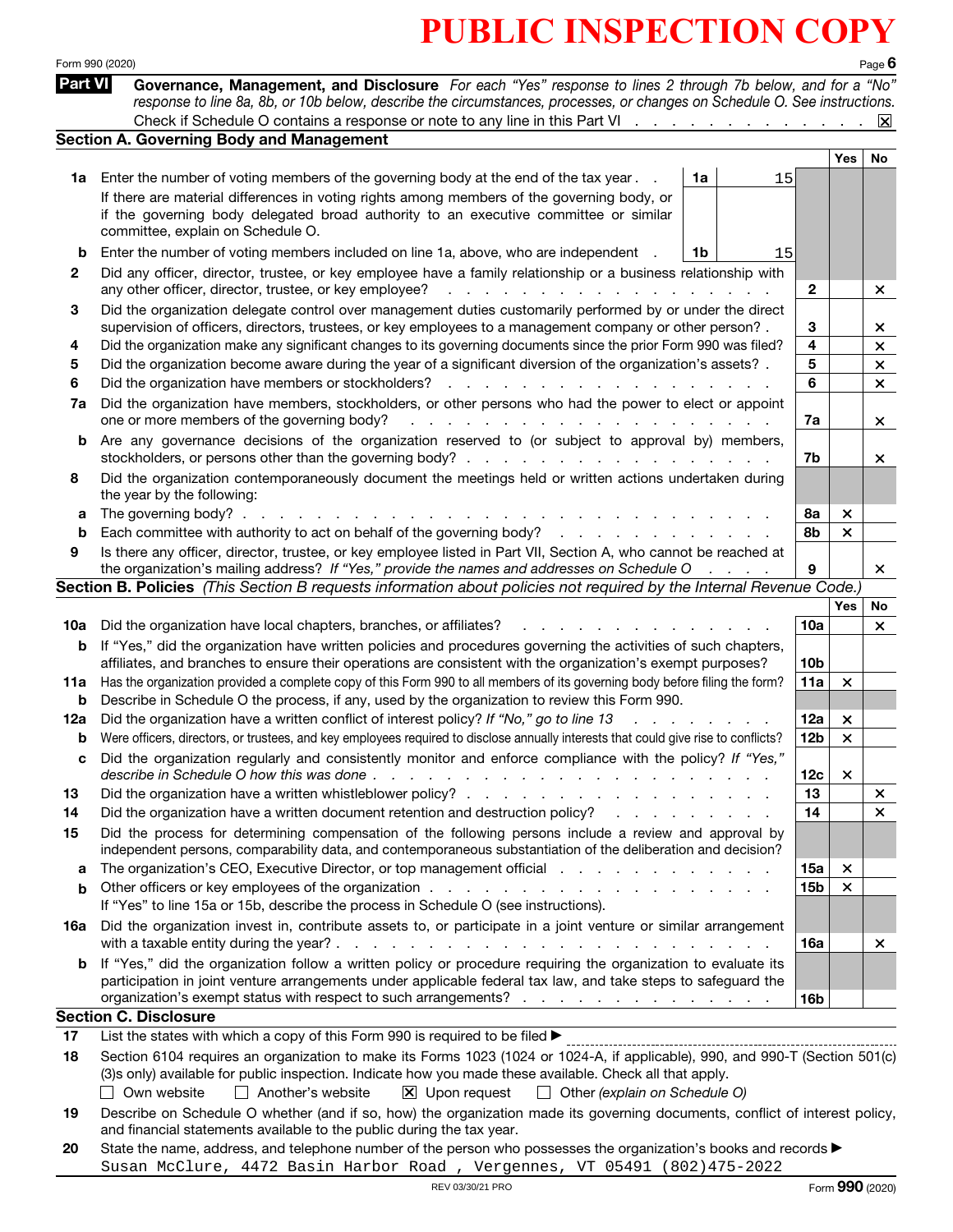#### **Part VII Compensation of Officers, Directors, Trustees, Key Employees, Highest Compensated Employees, and Independent Contractors**

Check if Schedule O contains a response or note to any line in this Part VII . . .  $\Box$ 

**Section A. Officers, Directors, Trustees, Key Employees, and Highest Compensated Employees**

**1a** Complete this table for all persons required to be listed. Report compensation for the calendar year ending with or within the organization's tax year.

• List all of the organization's **current** officers, directors, trustees (whether individuals or organizations), regardless of amount of compensation. Enter -0- in columns (D), (E), and (F) if no compensation was paid.

• List all of the organization's **current** key employees, if any. See instructions for definition of "key employee."

• List the organization's five **current** highest compensated employees (other than an officer, director, trustee, or key employee) who received reportable compensation (Box 5 of Form W-2 and/or Box 7 of Form 1099-MISC) of more than \$100,000 from the organization and any related organizations.

• List all of the organization's **former** officers, key employees, and highest compensated employees who received more than \$100,000 of reportable compensation from the organization and any related organizations.

• List all of the organization's **former directors or trustees** that received, in the capacity as a former director or trustee of the organization, more than \$10,000 of reportable compensation from the organization and any related organizations.

See instructions for the order in which to list the persons above.

 $\Box$  Check this box if neither the organization nor any related organization compensated any current officer, director, or trustee.

|                                            |                                                                             |                                   |                       |                           | (C)          |                                                                                                 |        |                                               |                                                   |                                                            |
|--------------------------------------------|-----------------------------------------------------------------------------|-----------------------------------|-----------------------|---------------------------|--------------|-------------------------------------------------------------------------------------------------|--------|-----------------------------------------------|---------------------------------------------------|------------------------------------------------------------|
| (A)<br>Name and title                      | (B)<br>Average<br>hours<br>per week                                         |                                   |                       |                           | Position     | (do not check more than one<br>box, unless person is both an<br>officer and a director/trustee) |        | (D)<br>Reportable<br>compensation<br>from the | (E)<br>Reportable<br>compensation<br>from related | (F)<br><b>Estimated amount</b><br>of other<br>compensation |
|                                            | (list any<br>hours for<br>related<br>organizations<br>below<br>dotted line) | Individual trustee<br>or director | Institutional trustee | Officer                   | Key employee | Highest compensated<br>employee                                                                 | Former | organization<br>(W-2/1099-MISC)               | organizations<br>(W-2/1099-MISC)                  | from the<br>organization and<br>related organizations      |
| (1) Scott Hardy<br>Chair                   | 4.00                                                                        | $\times$                          |                       | $\boldsymbol{\mathsf{x}}$ |              |                                                                                                 |        | $0$ .                                         | $\mathsf 0$ .                                     | $0$ .                                                      |
| (2) Sean Dunphy                            | 2.00                                                                        |                                   |                       |                           |              |                                                                                                 |        |                                               |                                                   |                                                            |
| Vice-Chair                                 |                                                                             | $\times$                          |                       | $\pmb{\times}$            |              |                                                                                                 |        | $\mathbf 0$ .                                 | $\mathsf 0$ .                                     | $0$ .                                                      |
| (3) Jeffry Glassberg<br>Treasurer          | 2.00                                                                        | $\boldsymbol{\mathsf{x}}$         |                       | $\times$                  |              |                                                                                                 |        | $0$ .                                         | 0.                                                | $0$ .                                                      |
| (4) Stuart Meyer                           | 2,00                                                                        |                                   |                       |                           |              |                                                                                                 |        |                                               |                                                   |                                                            |
| Secretary                                  |                                                                             | $\boldsymbol{\mathsf{x}}$         |                       | $\times$                  |              |                                                                                                 |        | $0$ .                                         | 0.                                                | $0$ .                                                      |
| (5) Elizabeth Archangeli                   | 2.00                                                                        |                                   |                       |                           |              |                                                                                                 |        |                                               |                                                   |                                                            |
| Director                                   |                                                                             | $\times$                          |                       |                           |              |                                                                                                 |        | $0$ .                                         | 0.                                                | $0$ .                                                      |
| (6) Robert H. Beach, Jr.                   | 2.00                                                                        |                                   |                       |                           |              |                                                                                                 |        |                                               |                                                   |                                                            |
| Director                                   |                                                                             | $\times$                          |                       |                           |              |                                                                                                 |        | 0.                                            | 0.                                                | $\mathbf 0$ .                                              |
| (7) Monique Bonner                         | 2.00                                                                        |                                   |                       |                           |              |                                                                                                 |        |                                               |                                                   |                                                            |
| Director                                   |                                                                             | $\times$                          |                       |                           |              |                                                                                                 |        | $0$ .                                         | 0.                                                | $0$ .                                                      |
| (8) Harry Chaucer<br>Director / Instructor | 3.00                                                                        | $\times$                          |                       |                           |              |                                                                                                 |        | 1,500.                                        | 0.                                                | $\mathsf 0$ .                                              |
| $(9)$ William Fox                          | 2.00                                                                        |                                   |                       |                           |              |                                                                                                 |        |                                               |                                                   |                                                            |
| Director                                   |                                                                             | $\times$                          |                       |                           |              |                                                                                                 |        | 0.                                            | 0.                                                | $0$ .                                                      |
| (10) Tim Hodson<br>Director                | 2.00                                                                        | $\times$                          |                       |                           |              |                                                                                                 |        | $0$ .                                         | 0.                                                | $\mathbf 0$ .                                              |
| (11) Amy Johnston                          | 2.00                                                                        |                                   |                       |                           |              |                                                                                                 |        |                                               |                                                   |                                                            |
| Director                                   |                                                                             | $\boldsymbol{\mathsf{x}}$         |                       |                           |              |                                                                                                 |        | $\boldsymbol{0}$ .                            | 0.                                                | $\mathbf 0$ .                                              |
| (12) Dyer Jones                            | 2.00                                                                        |                                   |                       |                           |              |                                                                                                 |        |                                               |                                                   |                                                            |
| Director                                   |                                                                             | ×                                 |                       |                           |              |                                                                                                 |        | $0$ .                                         | 0.                                                | $0$ .                                                      |
| (13) Frank Koster                          | 2.00                                                                        |                                   |                       |                           |              |                                                                                                 |        |                                               |                                                   |                                                            |
| Director                                   |                                                                             | X                                 |                       |                           |              |                                                                                                 |        | 0.                                            | 0.                                                | $\mathbf 0$ .                                              |
| (14) Wendy Lynch                           | 2.00                                                                        |                                   |                       |                           |              |                                                                                                 |        |                                               |                                                   |                                                            |
| Director                                   |                                                                             | $\times$                          |                       |                           |              |                                                                                                 |        | $0$ .                                         | 0.                                                | $0$ .                                                      |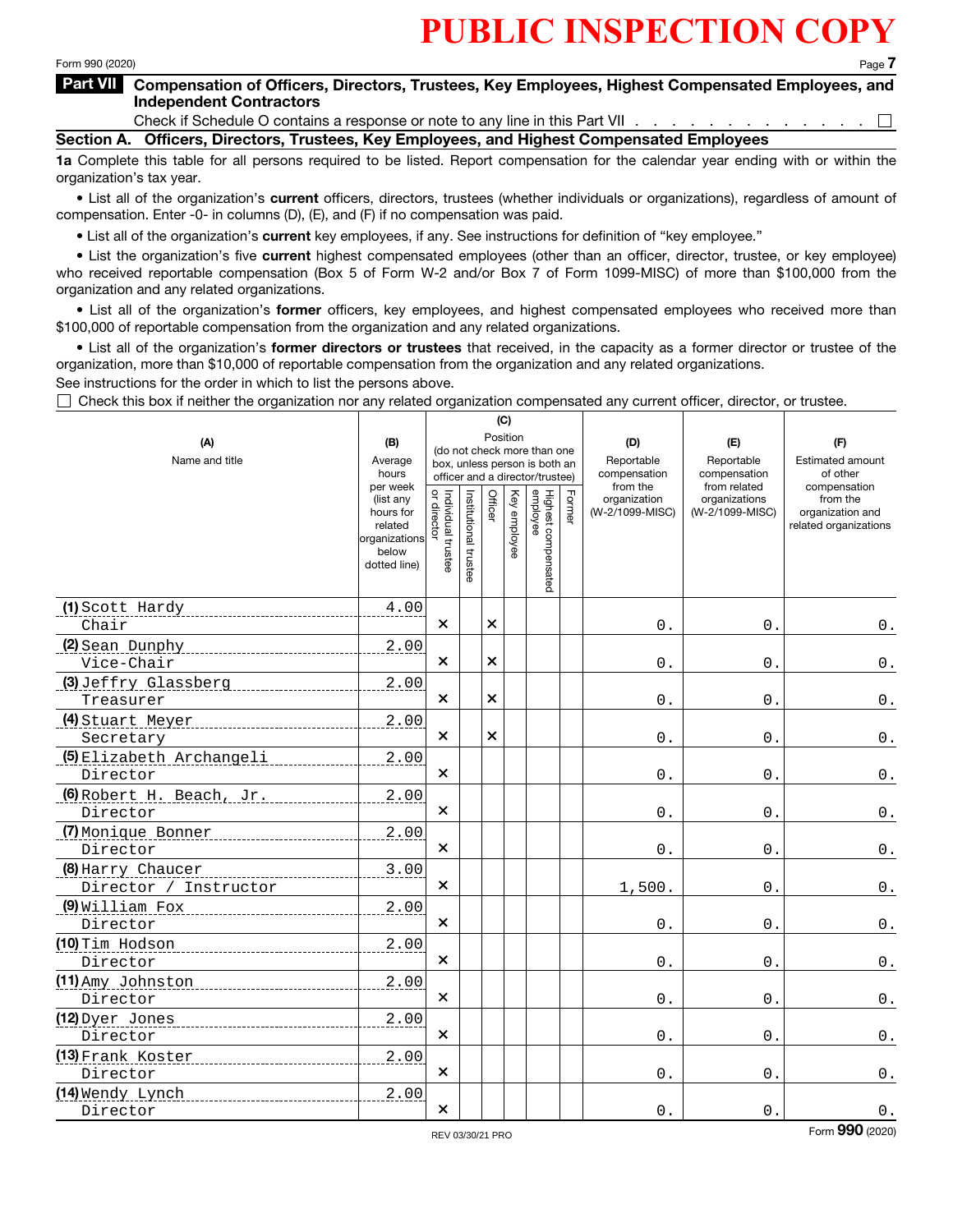| <b>Part VII</b> | Section A. Officers, Directors, Trustees, Key Employees, and Highest Compensated Employees (continued)                                                                                                                                                 |                       |                                                              |                       |         |                 |                                 |        |                                |                               |    |                       |                                |                    |
|-----------------|--------------------------------------------------------------------------------------------------------------------------------------------------------------------------------------------------------------------------------------------------------|-----------------------|--------------------------------------------------------------|-----------------------|---------|-----------------|---------------------------------|--------|--------------------------------|-------------------------------|----|-----------------------|--------------------------------|--------------------|
|                 |                                                                                                                                                                                                                                                        |                       |                                                              |                       |         | (C)<br>Position |                                 |        |                                |                               |    |                       |                                |                    |
|                 | (A)<br>Name and title                                                                                                                                                                                                                                  | (B)<br>Average        | (do not check more than one<br>box, unless person is both an |                       |         |                 |                                 |        | (D)<br>Reportable              | (E)<br>Reportable             |    |                       | (F)<br><b>Estimated amount</b> |                    |
|                 |                                                                                                                                                                                                                                                        | hours                 |                                                              |                       |         |                 | officer and a director/trustee) |        | compensation                   | compensation                  |    |                       | of other                       |                    |
|                 |                                                                                                                                                                                                                                                        | per week<br>(list any |                                                              |                       | Officer |                 |                                 | Former | from the<br>organization       | from related<br>organizations |    |                       | compensation<br>from the       |                    |
|                 |                                                                                                                                                                                                                                                        | hours for<br>related  | or director<br>Individual trustee                            | Institutional trustee |         | Key employee    | Highest compensated<br>employee |        | (W-2/1099-MISC)                | (W-2/1099-MISC)               |    | related organizations | organization and               |                    |
|                 |                                                                                                                                                                                                                                                        | organizations         |                                                              |                       |         |                 |                                 |        |                                |                               |    |                       |                                |                    |
|                 |                                                                                                                                                                                                                                                        | below<br>dotted line) |                                                              |                       |         |                 |                                 |        |                                |                               |    |                       |                                |                    |
|                 |                                                                                                                                                                                                                                                        |                       |                                                              |                       |         |                 |                                 |        |                                |                               |    |                       |                                |                    |
|                 | (15) Ed McGuire                                                                                                                                                                                                                                        | 2.00                  |                                                              |                       |         |                 |                                 |        |                                |                               |    |                       |                                |                    |
|                 | Director                                                                                                                                                                                                                                               |                       | $\times$                                                     |                       |         |                 |                                 |        | 0.                             |                               | 0. |                       |                                | 0.                 |
|                 | (16) Susan McClure                                                                                                                                                                                                                                     | 40.00                 |                                                              |                       |         |                 |                                 |        |                                |                               |    |                       |                                |                    |
|                 | Executive Director                                                                                                                                                                                                                                     |                       |                                                              |                       | ×       |                 |                                 |        | 77,525.                        |                               | 0. |                       |                                | 0.                 |
| (17)            |                                                                                                                                                                                                                                                        |                       |                                                              |                       |         |                 |                                 |        |                                |                               |    |                       |                                |                    |
| (18)            |                                                                                                                                                                                                                                                        |                       |                                                              |                       |         |                 |                                 |        |                                |                               |    |                       |                                |                    |
|                 |                                                                                                                                                                                                                                                        |                       |                                                              |                       |         |                 |                                 |        |                                |                               |    |                       |                                |                    |
| (19)            |                                                                                                                                                                                                                                                        |                       |                                                              |                       |         |                 |                                 |        |                                |                               |    |                       |                                |                    |
|                 |                                                                                                                                                                                                                                                        |                       |                                                              |                       |         |                 |                                 |        |                                |                               |    |                       |                                |                    |
| (20)            |                                                                                                                                                                                                                                                        |                       |                                                              |                       |         |                 |                                 |        |                                |                               |    |                       |                                |                    |
|                 |                                                                                                                                                                                                                                                        |                       |                                                              |                       |         |                 |                                 |        |                                |                               |    |                       |                                |                    |
| (21)            |                                                                                                                                                                                                                                                        |                       |                                                              |                       |         |                 |                                 |        |                                |                               |    |                       |                                |                    |
| (22)            |                                                                                                                                                                                                                                                        |                       |                                                              |                       |         |                 |                                 |        |                                |                               |    |                       |                                |                    |
|                 |                                                                                                                                                                                                                                                        |                       |                                                              |                       |         |                 |                                 |        |                                |                               |    |                       |                                |                    |
| (23)            |                                                                                                                                                                                                                                                        |                       |                                                              |                       |         |                 |                                 |        |                                |                               |    |                       |                                |                    |
|                 |                                                                                                                                                                                                                                                        |                       |                                                              |                       |         |                 |                                 |        |                                |                               |    |                       |                                |                    |
| (24)            |                                                                                                                                                                                                                                                        |                       |                                                              |                       |         |                 |                                 |        |                                |                               |    |                       |                                |                    |
|                 |                                                                                                                                                                                                                                                        |                       |                                                              |                       |         |                 |                                 |        |                                |                               |    |                       |                                |                    |
| (25)            |                                                                                                                                                                                                                                                        |                       |                                                              |                       |         |                 |                                 |        |                                |                               |    |                       |                                |                    |
| 1b.             | Subtotal                                                                                                                                                                                                                                               |                       |                                                              |                       |         |                 |                                 |        | 79,025.                        |                               | 0. |                       |                                | $\boldsymbol{0}$ . |
| C               | Total from continuation sheets to Part VII, Section A                                                                                                                                                                                                  |                       |                                                              |                       |         |                 |                                 |        |                                |                               |    |                       |                                |                    |
| d               | Total (add lines 1b and 1c)                                                                                                                                                                                                                            |                       |                                                              |                       |         |                 |                                 |        | 79,025.                        |                               | 0. |                       |                                | $0$ .              |
| $\mathbf{2}$    | Total number of individuals (including but not limited to those listed above) who received more than \$100,000 of                                                                                                                                      |                       |                                                              |                       |         |                 |                                 |        |                                |                               |    |                       |                                |                    |
|                 | $reportable compensation from the organization \blacktriangleright 0$                                                                                                                                                                                  |                       |                                                              |                       |         |                 |                                 |        |                                |                               |    |                       |                                |                    |
|                 |                                                                                                                                                                                                                                                        |                       |                                                              |                       |         |                 |                                 |        |                                |                               |    |                       | <b>Yes</b>                     | <b>No</b>          |
| 3               | Did the organization list any former officer, director, trustee, key employee, or highest compensated                                                                                                                                                  |                       |                                                              |                       |         |                 |                                 |        |                                |                               |    |                       |                                |                    |
|                 | employee on line 1a? If "Yes," complete Schedule J for such individual                                                                                                                                                                                 |                       |                                                              |                       |         |                 |                                 |        |                                |                               |    | 3                     |                                | ×                  |
| 4               | For any individual listed on line 1a, is the sum of reportable compensation and other compensation from the<br>organization and related organizations greater than \$150,000? If "Yes," complete Schedule J for such                                   |                       |                                                              |                       |         |                 |                                 |        |                                |                               |    |                       |                                |                    |
|                 | individual.                                                                                                                                                                                                                                            |                       |                                                              |                       |         |                 |                                 |        |                                |                               |    | 4                     |                                | ×                  |
| 5               | Did any person listed on line 1a receive or accrue compensation from any unrelated organization or individual                                                                                                                                          |                       |                                                              |                       |         |                 |                                 |        |                                |                               |    |                       |                                |                    |
|                 | for services rendered to the organization? If "Yes," complete Schedule J for such person                                                                                                                                                               |                       |                                                              |                       |         |                 |                                 |        |                                |                               |    | 5                     |                                | ×                  |
|                 | <b>Section B. Independent Contractors</b>                                                                                                                                                                                                              |                       |                                                              |                       |         |                 |                                 |        |                                |                               |    |                       |                                |                    |
| 1               | Complete this table for your five highest compensated independent contractors that received more than \$100,000 of<br>compensation from the organization. Report compensation for the calendar year ending with or within the organization's tax year. |                       |                                                              |                       |         |                 |                                 |        |                                |                               |    |                       |                                |                    |
|                 | (A)<br>Name and business address                                                                                                                                                                                                                       |                       |                                                              |                       |         |                 |                                 |        | (B)<br>Description of services |                               |    | (C)<br>Compensation   |                                |                    |
|                 |                                                                                                                                                                                                                                                        |                       |                                                              |                       |         |                 |                                 |        |                                |                               |    |                       |                                |                    |
|                 |                                                                                                                                                                                                                                                        |                       |                                                              |                       |         |                 |                                 |        |                                |                               |    |                       |                                |                    |
|                 |                                                                                                                                                                                                                                                        |                       |                                                              |                       |         |                 |                                 |        |                                |                               |    |                       |                                |                    |
|                 |                                                                                                                                                                                                                                                        |                       |                                                              |                       |         |                 |                                 |        |                                |                               |    |                       |                                |                    |

| Total number of independent contractors (including but not limited to those listed above) who |  |
|-----------------------------------------------------------------------------------------------|--|
| received more than \$100,000 of compensation from the organization $\blacktriangleright$      |  |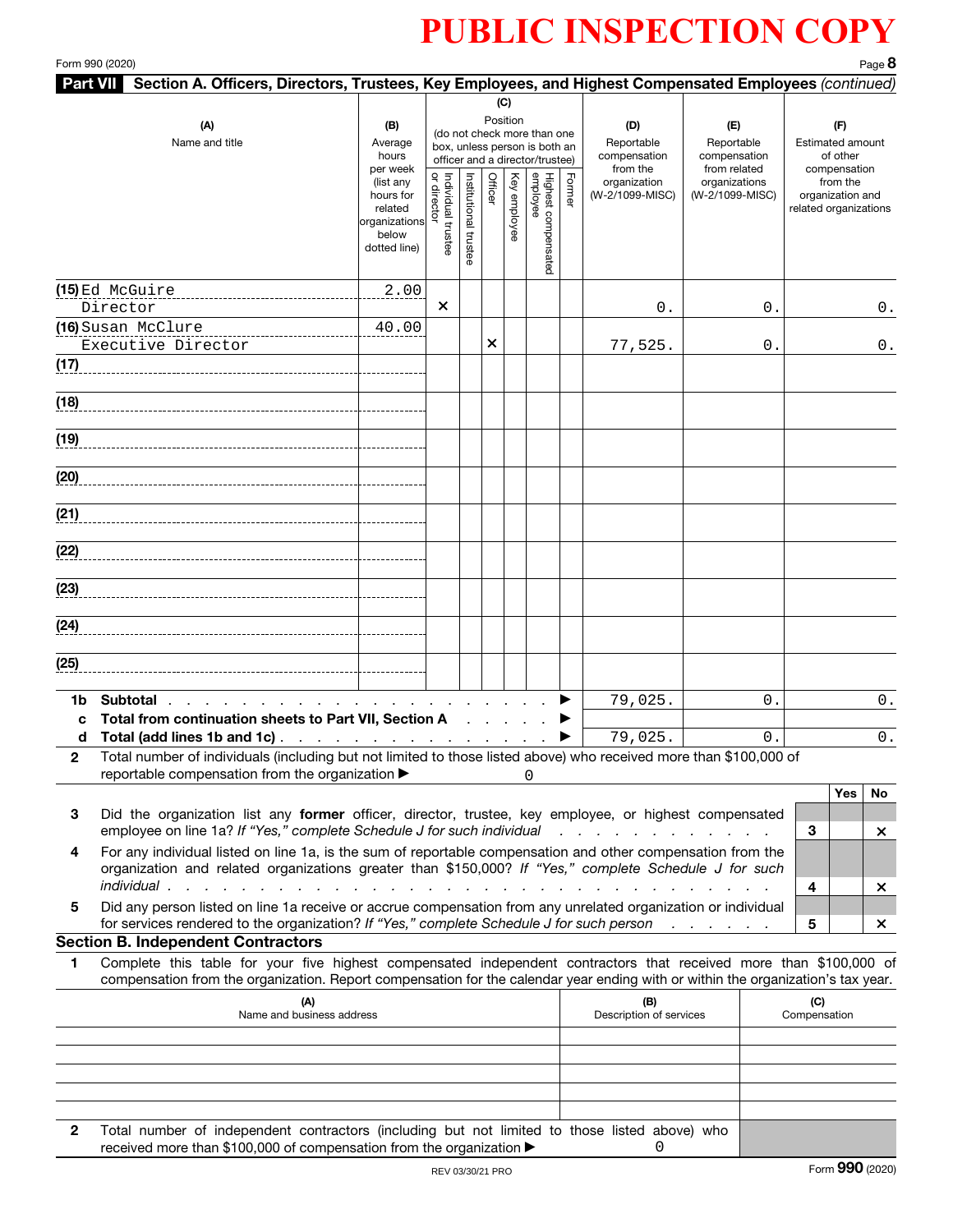Form 990 (2020) Page **9 Part VIII Statement of Revenue** 

|                                                           |        | Check if Schedule O contains a response or note to any line in this Part VIII   |    |                                            |                          |                       |                      |                                              |                                      |                                                               |
|-----------------------------------------------------------|--------|---------------------------------------------------------------------------------|----|--------------------------------------------|--------------------------|-----------------------|----------------------|----------------------------------------------|--------------------------------------|---------------------------------------------------------------|
|                                                           |        |                                                                                 |    |                                            |                          |                       | (A)<br>Total revenue | (B)<br>Related or exempt<br>function revenue | (C)<br>Unrelated<br>business revenue | (D)<br>Revenue excluded<br>from tax under<br>sections 512-514 |
|                                                           | 1a     | Federated campaigns                                                             |    |                                            | 1a                       | 0.                    |                      |                                              |                                      |                                                               |
| Contributions, Gifts, Grants<br>and Other Similar Amounts | b      | Membership dues                                                                 |    |                                            | 1 <sub>b</sub>           | 26,355.               |                      |                                              |                                      |                                                               |
|                                                           | с      | Fundraising events                                                              |    |                                            | 1 <sub>c</sub>           | 0.                    |                      |                                              |                                      |                                                               |
|                                                           | d      | Related organizations                                                           |    |                                            | 1 <sub>d</sub>           | $\mathbf{0}$ .        |                      |                                              |                                      |                                                               |
|                                                           | е      | Government grants (contributions)                                               |    |                                            | 1e                       | 428,288.              |                      |                                              |                                      |                                                               |
|                                                           | f      | All other contributions, gifts, grants,                                         |    |                                            |                          |                       |                      |                                              |                                      |                                                               |
|                                                           |        | and similar amounts not included above                                          |    |                                            | 1f                       | 563,666.              |                      |                                              |                                      |                                                               |
|                                                           | g      | Noncash contributions included in                                               |    |                                            |                          |                       |                      |                                              |                                      |                                                               |
|                                                           |        | lines $1a-1f$ .<br>1g $ $ \$                                                    |    |                                            |                          | 49,578                |                      |                                              |                                      |                                                               |
|                                                           | h.     | Total. Add lines 1a-1f                                                          |    |                                            |                          | ▶                     | 1,018,309.           |                                              |                                      |                                                               |
|                                                           |        |                                                                                 |    |                                            |                          | <b>Business Code</b>  |                      |                                              |                                      |                                                               |
|                                                           | 2a     | Research contract income                                                        |    |                                            |                          | 900099                | 185,995.             | 185,995.                                     | 0.                                   | 0.                                                            |
|                                                           | b      | Educational - tuition $\&$ admissions                                           |    |                                            |                          | 900099                | 69, 114.             | 69,114.                                      | 0.                                   | $\overline{0}$ .                                              |
|                                                           | с      |                                                                                 |    |                                            |                          |                       |                      |                                              |                                      |                                                               |
| Revenue                                                   | d      |                                                                                 |    |                                            |                          |                       |                      |                                              |                                      |                                                               |
| Program Service                                           | е      |                                                                                 |    |                                            |                          |                       |                      |                                              |                                      |                                                               |
|                                                           |        | All other program service revenue                                               |    |                                            |                          |                       |                      |                                              |                                      |                                                               |
|                                                           | g      | Total. Add lines 2a-2f                                                          |    |                                            |                          | ▶                     | 255,109.             |                                              |                                      |                                                               |
|                                                           | 3      | Investment income (including dividends, interest, and<br>other similar amounts) |    |                                            |                          |                       | 61,009.              | 0.                                           | 0.                                   | 61,009.                                                       |
|                                                           | 4      | Income from investment of tax-exempt bond proceeds >                            |    |                                            |                          |                       |                      |                                              |                                      |                                                               |
|                                                           | 5      | Royalties                                                                       |    | and a series of the contract of the series |                          |                       |                      |                                              |                                      |                                                               |
|                                                           |        | (i) Real                                                                        |    |                                            |                          | (ii) Personal         |                      |                                              |                                      |                                                               |
|                                                           | 6a     | Gross rents<br>$\mathbf{r}$ and $\mathbf{r}$                                    | 6a |                                            |                          |                       |                      |                                              |                                      |                                                               |
|                                                           | b      | Less: rental expenses                                                           | 6b |                                            |                          |                       |                      |                                              |                                      |                                                               |
|                                                           | с      | Rental income or (loss)                                                         | 6c |                                            |                          |                       |                      |                                              |                                      |                                                               |
|                                                           | d      | Net rental income or (loss)                                                     |    |                                            | the contract of the con- | ▶                     |                      |                                              |                                      |                                                               |
|                                                           | 7a     | Gross amount from                                                               |    | (i) Securities                             |                          | (ii) Other            |                      |                                              |                                      |                                                               |
|                                                           |        | of<br>sales<br>assets                                                           |    |                                            |                          |                       |                      |                                              |                                      |                                                               |
|                                                           |        | other than inventory                                                            | 7a | 475,968.                                   |                          | 3,000.                |                      |                                              |                                      |                                                               |
|                                                           | b      | Less: cost or other basis                                                       |    |                                            |                          |                       |                      |                                              |                                      |                                                               |
| Revenue                                                   |        | and sales expenses                                                              | 7b | 360,216.                                   |                          | 12,138.               |                      |                                              |                                      |                                                               |
|                                                           | c      | Gain or (loss).                                                                 | 7c | 115,752.                                   |                          | $-9,138.$             |                      |                                              |                                      |                                                               |
| <b>Other</b>                                              | d      | Net gain or (loss) $\cdots$ $\cdots$ $\cdots$ $\cdots$                          |    |                                            |                          |                       | 106,614.             | 0.                                           | $0$ .                                | 106,614.                                                      |
|                                                           | 8a l   | Gross income from fundraising<br>events (not including $\frac{1}{2}$ 0.         |    |                                            |                          |                       |                      |                                              |                                      |                                                               |
|                                                           |        | of contributions reported on line                                               |    |                                            |                          |                       |                      |                                              |                                      |                                                               |
|                                                           |        | 1c). See Part IV, line 18                                                       |    |                                            | 8a                       |                       |                      |                                              |                                      |                                                               |
|                                                           |        | Less: direct expenses                                                           |    |                                            | 8b                       |                       |                      |                                              |                                      |                                                               |
|                                                           | с      | Net income or (loss) from fundraising events                                    |    |                                            |                          | ▶                     |                      |                                              |                                      |                                                               |
|                                                           | 9а     | income from gaming<br>Gross                                                     |    |                                            |                          |                       |                      |                                              |                                      |                                                               |
|                                                           |        | activities. See Part IV, line 19                                                |    | $\sim 10$                                  | 9а                       |                       |                      |                                              |                                      |                                                               |
|                                                           | b      | Less: direct expenses                                                           |    |                                            | 9 <sub>b</sub>           |                       |                      |                                              |                                      |                                                               |
|                                                           | С      | Net income or (loss) from gaming activities                                     |    |                                            |                          | ▶                     |                      |                                              |                                      |                                                               |
|                                                           |        | 10a Gross sales of inventory, less                                              |    |                                            |                          |                       |                      |                                              |                                      |                                                               |
|                                                           |        | returns and allowances                                                          |    |                                            | 10a                      | 5,127.                |                      |                                              |                                      |                                                               |
|                                                           | b      | Less: cost of goods sold                                                        |    |                                            | 10 <sub>b</sub>          | 2,082.                |                      |                                              |                                      |                                                               |
|                                                           | c      | Net income or (loss) from sales of inventory                                    |    |                                            |                          | ▶                     | 3,045.               | 3,045.                                       | 0.                                   | 0.                                                            |
|                                                           |        |                                                                                 |    |                                            |                          | <b>Business Code</b>  |                      |                                              |                                      |                                                               |
| Miscellaneous<br>Revenue                                  | 11a    |                                                                                 |    |                                            |                          |                       |                      |                                              |                                      |                                                               |
|                                                           | b      |                                                                                 |    |                                            |                          |                       |                      |                                              |                                      |                                                               |
|                                                           | с<br>d | All other revenue                                                               |    |                                            |                          |                       |                      |                                              |                                      |                                                               |
|                                                           | е      | Total. Add lines 11a-11d                                                        |    | the company of the company of              |                          | ▶                     |                      |                                              |                                      |                                                               |
|                                                           | 12     | Total revenue. See instructions                                                 |    |                                            |                          | $\blacktriangleright$ | 1,444,086.           | 258,154.                                     | 0.                                   | 167,623.                                                      |

REV 03/30/21 PRO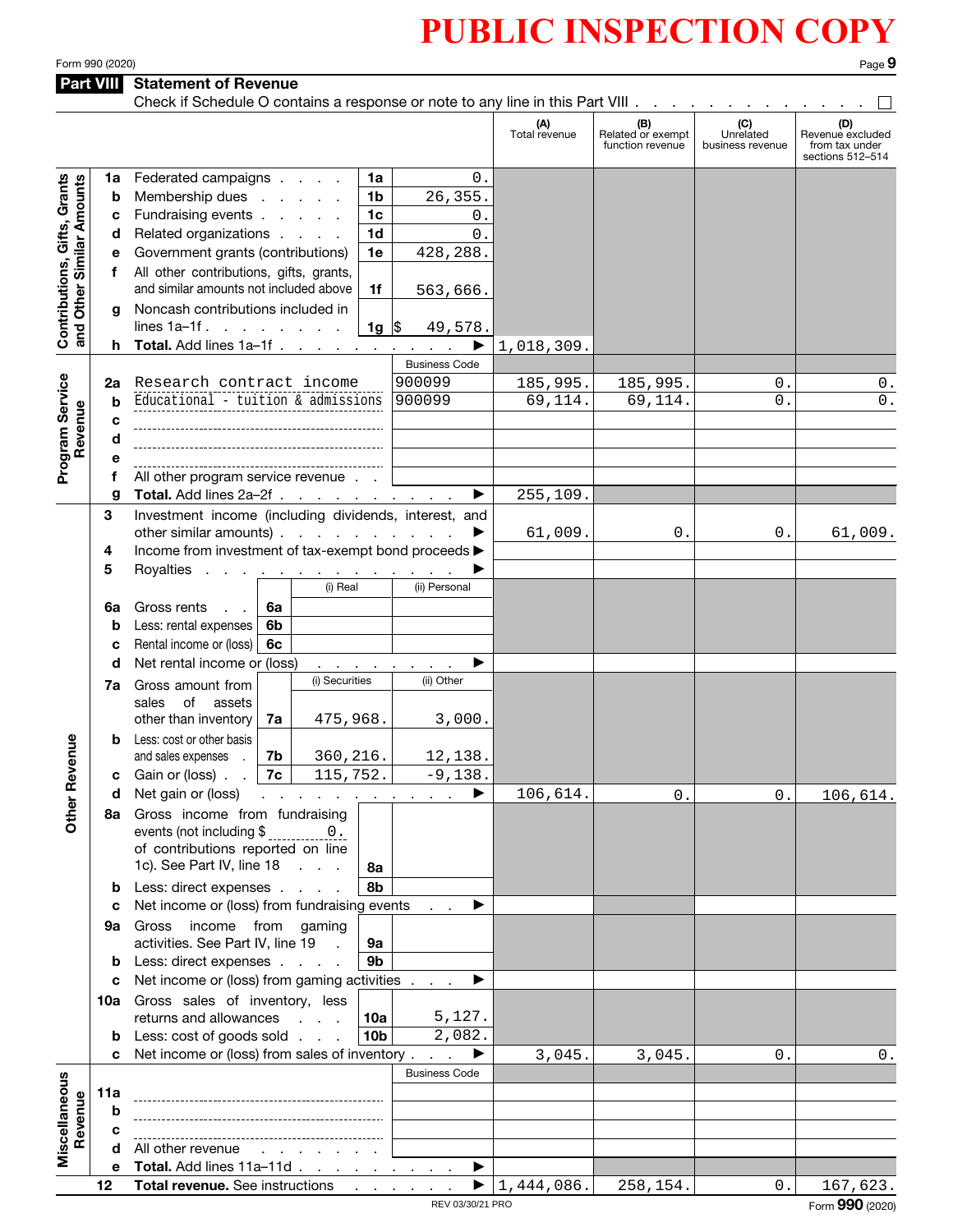Form 990 (2020) Page **10** 

|    | <b>Part IX Statement of Functional Expenses</b><br>Section 501(c)(3) and 501(c)(4) organizations must complete all columns. All other organizations must complete column (A).                                                                        |                |                             |                                    |                                |
|----|------------------------------------------------------------------------------------------------------------------------------------------------------------------------------------------------------------------------------------------------------|----------------|-----------------------------|------------------------------------|--------------------------------|
|    | Check if Schedule O contains a response or note to any line in this Part IX                                                                                                                                                                          |                |                             | the contract of the contract of    |                                |
|    | Do not include amounts reported on lines 6b, 7b,                                                                                                                                                                                                     | (A)            | (B)                         | (C)                                |                                |
|    | 8b, 9b, and 10b of Part VIII.                                                                                                                                                                                                                        | Total expenses | Program service<br>expenses | Management and<br>general expenses | (D)<br>Fundraising<br>expenses |
| 1  | Grants and other assistance to domestic organizations<br>and domestic governments. See Part IV, line 21                                                                                                                                              | 0.             | 0.                          |                                    |                                |
| 2  | Grants and other assistance to domestic<br>individuals. See Part IV, line 22                                                                                                                                                                         | 0.             | 0.                          |                                    |                                |
| 3  | Grants and other assistance to foreign                                                                                                                                                                                                               |                |                             |                                    |                                |
|    | organizations, foreign governments, and                                                                                                                                                                                                              |                |                             |                                    |                                |
|    | foreign individuals. See Part IV, lines 15 and 16                                                                                                                                                                                                    | 0.             | 0.                          |                                    |                                |
| 4  | Benefits paid to or for members<br><b>Service State</b>                                                                                                                                                                                              | 0.             | 0.                          |                                    |                                |
| 5  | Compensation of current officers, directors,<br>trustees, and key employees<br>and a state of the                                                                                                                                                    | 79,025.        | 22,432.                     | 27, 133.                           | 29,460.                        |
| 6  | Compensation not included above to disqualified<br>persons (as defined under section 4958(f)(1)) and<br>persons described in section 4958(c)(3)(B)                                                                                                   | 0.             | 0.                          | 0.                                 | 0.                             |
| 7  | Other salaries and wages<br>and a state of the state of                                                                                                                                                                                              | 683,964.       | 528,467.                    | 78,684.                            | 76,813.                        |
| 8  | Pension plan accruals and contributions (include                                                                                                                                                                                                     |                |                             |                                    |                                |
|    | section 401(k) and 403(b) employer contributions)                                                                                                                                                                                                    | 0.             | 0.                          | 0.                                 | $0$ .                          |
| 9  | Other employee benefits                                                                                                                                                                                                                              | 51,958.        | 37,486.                     | 7,220.                             | 7,252.                         |
| 10 | Payroll taxes                                                                                                                                                                                                                                        | 65,216.        | 47,052.                     | 9,063.                             | 9,101.                         |
| 11 | Fees for services (nonemployees):                                                                                                                                                                                                                    |                |                             |                                    |                                |
| a  | Management                                                                                                                                                                                                                                           | 0.             | 0.                          | 0.                                 | 0.                             |
| b  | $Legal$                                                                                                                                                                                                                                              | 0.             | 0.                          | 0.                                 | $0$ .                          |
| с  | Accounting                                                                                                                                                                                                                                           | 10,500.        | 0.                          | 10,500.                            | 0.                             |
| d  | Lobbying $\cdots$ , $\cdots$ , $\cdots$                                                                                                                                                                                                              | 0.             | 0.                          | 0.                                 | $0$ .                          |
| е  | Professional fundraising services. See Part IV, line 17                                                                                                                                                                                              | 0.             |                             |                                    | $0$ .                          |
| f  | Investment management fees                                                                                                                                                                                                                           | 12,482.        | 0.                          | 12,482.                            | $\mathsf 0$ .                  |
| g  | Other. (If line 11g amount exceeds 10% of line 25, column<br>(A) amount, list line 11g expenses on Schedule O.)                                                                                                                                      | 85,320.        | 83,420.                     | 1,900.                             | 0.                             |
| 12 | Advertising and promotion                                                                                                                                                                                                                            | 18,107.        | 0.                          | 18,107.                            | $0$ .                          |
| 13 | Office expenses<br>and the contract of the                                                                                                                                                                                                           | 39,285.        | 28,344.                     | 5,459.                             | 5,482.                         |
| 14 | Information technology                                                                                                                                                                                                                               | 0.             | 0.                          | 0.                                 | 0.                             |
| 15 | Royalties                                                                                                                                                                                                                                            | 0.             | 0.                          | 0.                                 | $0$ .                          |
| 16 | Occupancy                                                                                                                                                                                                                                            | 28,103.        | 26,173.                     | 963.                               | 967.                           |
| 17 | Travel                                                                                                                                                                                                                                               | 23,055.        | 22,564.                     | 397.                               | 94.                            |
| 18 | Payments of travel or entertainment expenses<br>for any federal, state, or local public officials                                                                                                                                                    | 0.             | 0.                          | 0.                                 | $0$ .                          |
| 19 | Conferences, conventions, and meetings                                                                                                                                                                                                               | 3,058.         | 2,046.                      | 888.                               | 124.                           |
| 20 | Interest<br>and the company of the company of                                                                                                                                                                                                        | 8,298.         | 0.                          | 8,298.                             | 0.                             |
| 21 | Payments to affiliates                                                                                                                                                                                                                               | 0.             | 0.                          | 0.                                 | $0$ .                          |
| 22 | Depreciation, depletion, and amortization.                                                                                                                                                                                                           | 133,830.       | 121,355.                    | 6,224.                             | 6, 251.                        |
| 23 | Insurance                                                                                                                                                                                                                                            | 59,432.        | 50,382.                     | 4,515.                             | 4,535.                         |
| 24 | Other expenses. Itemize expenses not covered<br>above (List miscellaneous expenses on line 24e. If<br>line 24e amount exceeds 10% of line 25, column                                                                                                 |                |                             |                                    |                                |
|    | (A) amount, list line 24e expenses on Schedule O.)                                                                                                                                                                                                   |                |                             |                                    |                                |
| а  | Dues & Subscriptions                                                                                                                                                                                                                                 | 6,614.         | 4,772.                      | 919.                               | 923.                           |
| b  | Materials, Supplies & Equipment                                                                                                                                                                                                                      | 50,792.        | 46,094.                     | 2,344.                             | 2,354.                         |
| c  | Repairs & Maintenance                                                                                                                                                                                                                                | 29,268.        | 26,540.                     | 1,361.                             | 1,367.                         |
| d  | Other Expenses                                                                                                                                                                                                                                       | 9,418.         | 3,337.                      | 4,296.                             | 1,785.                         |
| е  | All other expenses                                                                                                                                                                                                                                   |                |                             |                                    |                                |
| 25 | Total functional expenses. Add lines 1 through 24e                                                                                                                                                                                                   | 1,397,725.     | 1,050,464.                  | 200,753.                           | 146,508.                       |
| 26 | Joint costs. Complete this line only if the<br>organization reported in column (B) joint costs<br>from a combined educational campaign and<br>fundraising solicitation. Check here $\blacktriangleright \Box$ if<br>following SOP 98-2 (ASC 958-720) |                |                             |                                    |                                |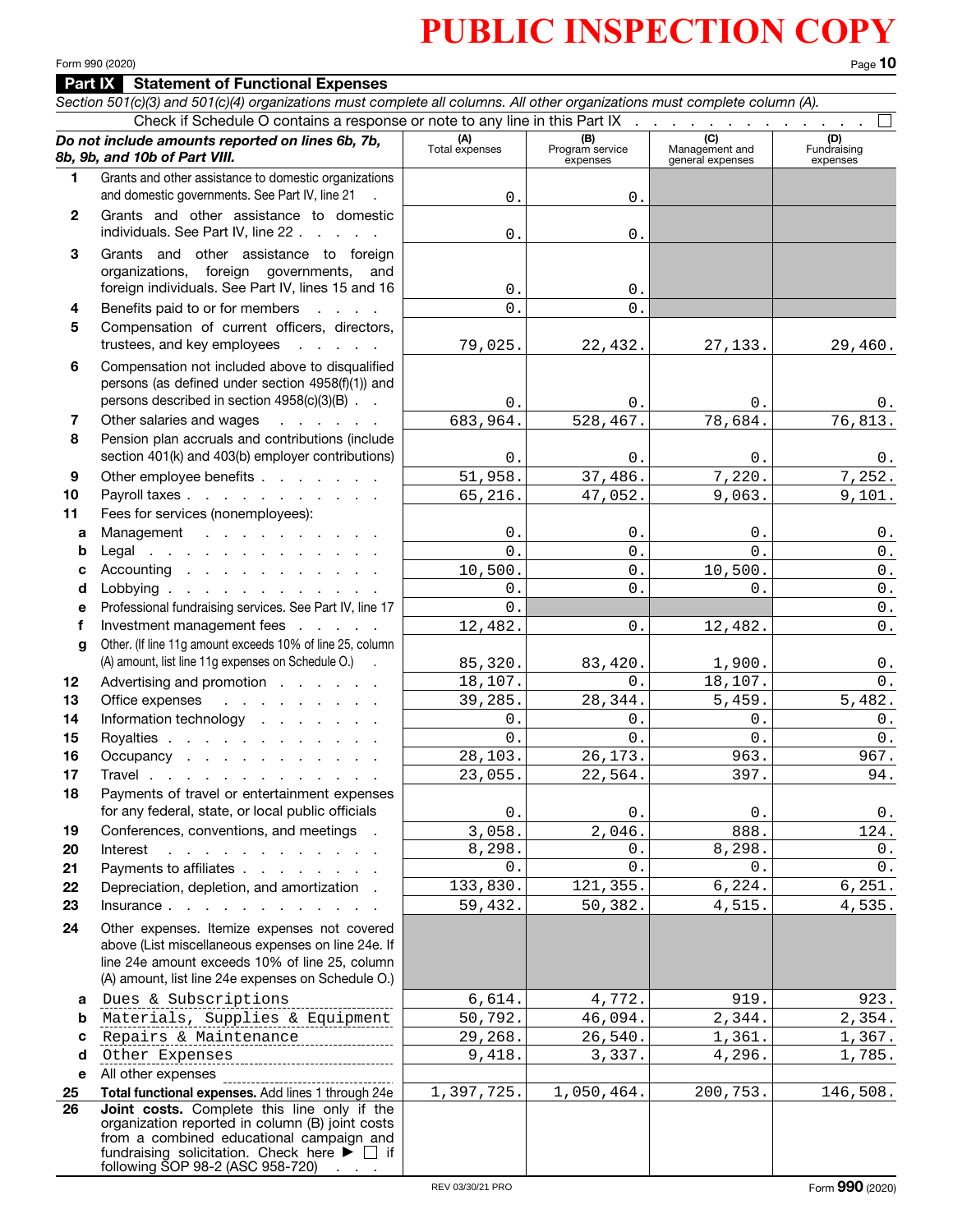Form 990 (2020) Page **11** 

|                             | Part X       | <b>Balance Sheet</b>                                                                                                                                                                                                           |                                                 |                          |                    |
|-----------------------------|--------------|--------------------------------------------------------------------------------------------------------------------------------------------------------------------------------------------------------------------------------|-------------------------------------------------|--------------------------|--------------------|
|                             |              | Check if Schedule O contains a response or note to any line in this Part X                                                                                                                                                     | the contract of the contract of the contract of |                          |                    |
|                             |              |                                                                                                                                                                                                                                | (A)<br>Beginning of year                        |                          | (B)<br>End of year |
|                             | 1            | Cash-non-interest-bearing<br>and the contract of the contract of the contract of                                                                                                                                               | 185,079.                                        | $\mathbf{1}$             | 213,322.           |
|                             | $\mathbf{2}$ | Savings and temporary cash investments                                                                                                                                                                                         | 75,286.                                         | $\mathbf{2}$             | 79,940.            |
|                             | 3            | Pledges and grants receivable, net                                                                                                                                                                                             | 106,217.                                        | 3                        | 165, 175.          |
|                             | 4            | Accounts receivable, net<br>and the contract of the contract of the contract of                                                                                                                                                | 67,199.                                         | 4                        | 73,242.            |
|                             | 5            | Loans and other receivables from any current or former officer, director,<br>trustee, key employee, creator or founder, substantial contributor, or 35%<br>controlled entity or family member of any of these persons          |                                                 | 5                        |                    |
|                             | 6            | Loans and other receivables from other disqualified persons (as defined<br>under section 4958(f)(1)), and persons described in section 4958(c)(3)(B).                                                                          |                                                 | 6                        |                    |
|                             | 7            | Notes and loans receivable, net                                                                                                                                                                                                |                                                 | $\overline{\phantom{a}}$ |                    |
| Assets                      | 8            | Inventories for sale or use entering the set of the set of the set of the set of the set of the set of the set of the set of the set of the set of the set of the set of the set of the set of the set of the set of the set o | 46,190.                                         | 8                        | 30,520.            |
|                             | 9            | Prepaid expenses and deferred charges                                                                                                                                                                                          | 27,697.                                         | 9                        | 38,647.            |
|                             | 10a          | Land, buildings, and equipment: cost or other<br>basis. Complete Part VI of Schedule D $\ldots$ 10a<br>3,663,534.                                                                                                              |                                                 |                          |                    |
|                             | b            | Less: accumulated depreciation $\ldots$ $\ldots$ 10b<br>2,245,560.                                                                                                                                                             | 1,456,520.                                      | 10 <sub>c</sub>          | 1,417,974.         |
|                             | 11           | Investments-publicly traded securities<br>the contract of the contract of the                                                                                                                                                  | 3,110,495.                                      | 11                       | 3,396,280.         |
|                             | 12           | Investments-other securities. See Part IV, line 11                                                                                                                                                                             |                                                 | 12                       |                    |
|                             | 13           | Investments-program-related. See Part IV, line 11                                                                                                                                                                              |                                                 | 13                       |                    |
|                             | 14           |                                                                                                                                                                                                                                |                                                 | 14                       |                    |
|                             | 15           | Other assets. See Part IV, line 11                                                                                                                                                                                             | 5,595.                                          | 15                       | $0$ .              |
|                             | 16           | Total assets. Add lines 1 through 15 (must equal line 33)                                                                                                                                                                      | 5,080,278.                                      | 16                       | 5,415,100.         |
|                             | 17           | Accounts payable and accrued expenses                                                                                                                                                                                          | 58,377.                                         | 17                       | 63,123.            |
|                             | 18           |                                                                                                                                                                                                                                |                                                 | 18                       |                    |
|                             | 19           | Deferred revenue response a contract to contract the contract of the contract of the contract of the contract of the contract of the contract of the contract of the contract of the contract of the contract of the contract  | 32,072.                                         | 19                       | 19,206.            |
|                             | 20           |                                                                                                                                                                                                                                |                                                 | 20                       |                    |
|                             | 21           | Escrow or custodial account liability. Complete Part IV of Schedule D                                                                                                                                                          |                                                 | 21                       |                    |
| Liabilities                 | 22           | Loans and other payables to any current or former officer, director,<br>trustee, key employee, creator or founder, substantial contributor, or 35%<br>controlled entity or family member of any of these persons               |                                                 | 22                       |                    |
|                             | 23           | Secured mortgages and notes payable to unrelated third parties                                                                                                                                                                 | 240,831.                                        | 23                       | 267, 313.          |
|                             | 24           | Unsecured notes and loans payable to unrelated third parties<br><b>Carl America</b>                                                                                                                                            |                                                 | 24                       |                    |
|                             | 25           | Other liabilities (including federal income tax, payables to related third<br>parties, and other liabilities not included on lines 17-24). Complete Part X                                                                     |                                                 |                          |                    |
|                             |              | of Schedule D                                                                                                                                                                                                                  |                                                 | 25                       |                    |
|                             | 26           | Total liabilities. Add lines 17 through 25                                                                                                                                                                                     | 331,280.                                        | 26                       | 349,642.           |
|                             |              | Organizations that follow FASB ASC 958, check here ▶ ⊠<br>and complete lines 27, 28, 32, and 33.                                                                                                                               |                                                 |                          |                    |
|                             | 27           | Net assets without donor restrictions<br>the contract of the contract of the contract of                                                                                                                                       | 1,342,571.                                      | 27                       | 1, 418, 999.       |
|                             | 28           | Net assets with donor restrictions<br>and the contract of the contract of the                                                                                                                                                  | 3,406,427.                                      | 28                       | 3,646,459.         |
| Net Assets or Fund Balances |              | Organizations that do not follow FASB ASC 958, check here ▶ □<br>and complete lines 29 through 33.                                                                                                                             |                                                 |                          |                    |
|                             | 29           | Capital stock or trust principal, or current funds                                                                                                                                                                             |                                                 | 29                       |                    |
|                             | 30           | Paid-in or capital surplus, or land, building, or equipment fund                                                                                                                                                               |                                                 | 30                       |                    |
|                             | 31           | Retained earnings, endowment, accumulated income, or other funds                                                                                                                                                               |                                                 | 31                       |                    |
|                             | 32           | Total net assets or fund balances                                                                                                                                                                                              | 4,748,998.                                      | 32                       | 5,065,458.         |
|                             | 33           | Total liabilities and net assets/fund balances                                                                                                                                                                                 | 5,080,278.                                      | 33                       | 5,415,100.         |

REV 03/30/21 PRO

Form **990** (2020)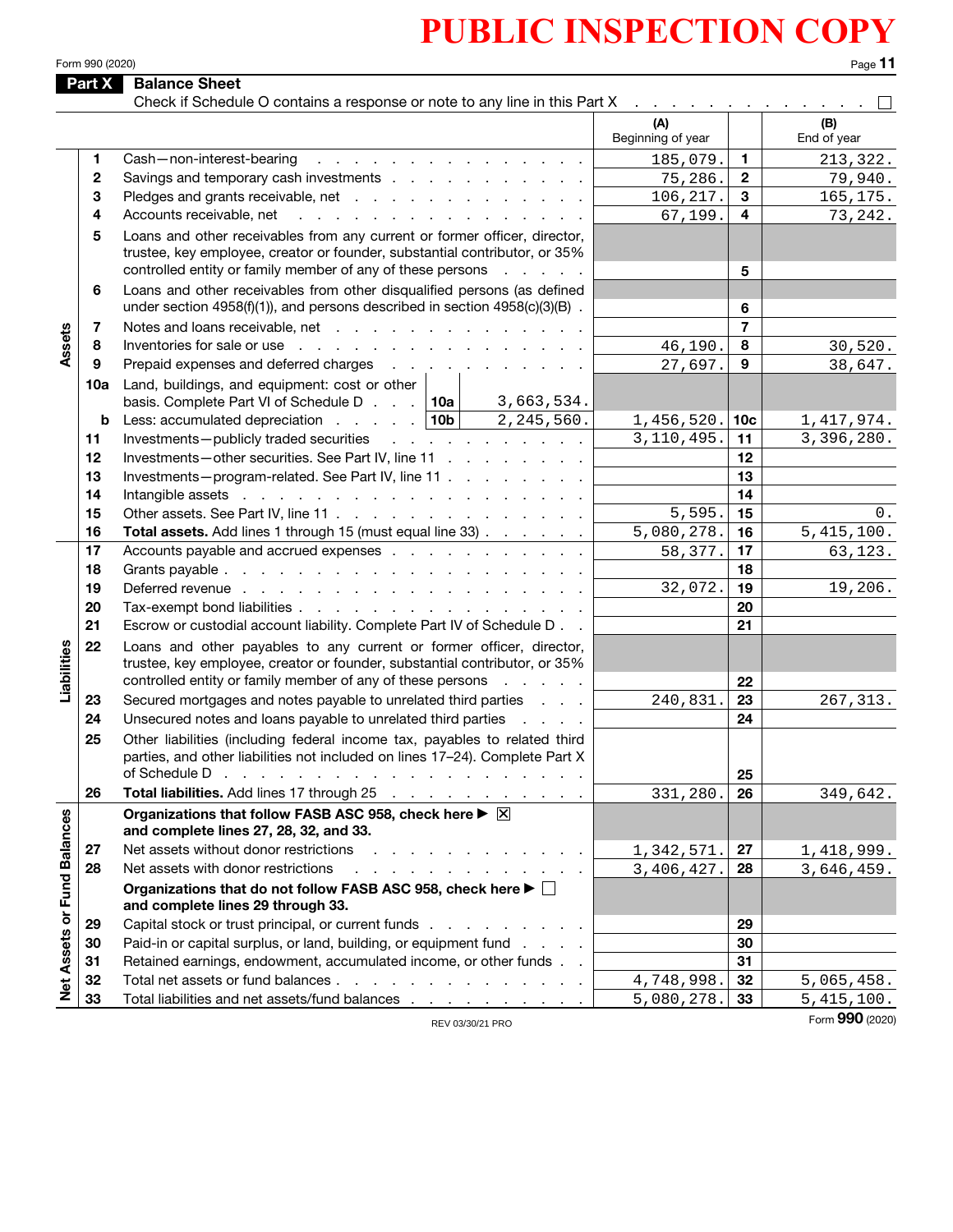|                | Form 990 (2020)                                                                                                                                                |                |    |            | Page 12         |
|----------------|----------------------------------------------------------------------------------------------------------------------------------------------------------------|----------------|----|------------|-----------------|
|                | <b>Part XI</b> Reconciliation of Net Assets                                                                                                                    |                |    |            |                 |
|                | Check if Schedule O contains a response or note to any line in this Part XI $\ldots$ $\Box$                                                                    |                |    |            |                 |
| 1              | Total revenue (must equal Part VIII, column (A), line 12)                                                                                                      | 1              |    |            | 1,444,086.      |
| $\mathbf 2$    | Total expenses (must equal Part IX, column (A), line 25)                                                                                                       | $\mathbf{2}$   |    |            | 1,397,725.      |
| 3              |                                                                                                                                                                | 3              |    | 46,361.    |                 |
| 4              | Net assets or fund balances at beginning of year (must equal Part X, line 32, column (A))                                                                      | 4              |    |            | 4,748,998.      |
| 5              |                                                                                                                                                                | 5              |    |            | 270,099.        |
| 6              | Donated services and use of facilities<br>and the contract of the contract of the contract of the contract of                                                  | 6              |    |            |                 |
| $\overline{7}$ |                                                                                                                                                                | $\overline{7}$ |    |            |                 |
| 8              |                                                                                                                                                                | 8              |    |            |                 |
| 9              | Other changes in net assets or fund balances (explain on Schedule O)                                                                                           | 9              |    |            |                 |
| 10             | Net assets or fund balances at end of year. Combine lines 3 through 9 (must equal Part X, line                                                                 |                |    |            |                 |
|                |                                                                                                                                                                | 10             |    | 5,065,458. |                 |
|                | <b>Part XII</b> Financial Statements and Reporting                                                                                                             |                |    |            |                 |
|                | Check if Schedule O contains a response or note to any line in this Part XII                                                                                   |                |    |            |                 |
|                |                                                                                                                                                                |                |    | Yes        | <b>No</b>       |
| 1              | Accounting method used to prepare the Form 990: $\Box$ Cash $\Box$ Accrual<br>$\Box$ Other                                                                     |                |    |            |                 |
|                | If the organization changed its method of accounting from a prior year or checked "Other," explain in                                                          |                |    |            |                 |
|                | Schedule O.                                                                                                                                                    |                |    |            |                 |
| 2а             | Were the organization's financial statements compiled or reviewed by an independent accountant?                                                                |                | 2a |            | $\times$        |
|                | If "Yes," check a box below to indicate whether the financial statements for the year were compiled or                                                         |                |    |            |                 |
|                | reviewed on a separate basis, consolidated basis, or both:                                                                                                     |                |    |            |                 |
|                | $\Box$ Separate basis<br>□ Consolidated basis □ Both consolidated and separate basis                                                                           |                |    |            |                 |
|                | <b>b</b> Were the organization's financial statements audited by an independent accountant?                                                                    |                | 2b | $\times$   |                 |
|                | If "Yes," check a box below to indicate whether the financial statements for the year were audited on a                                                        |                |    |            |                 |
|                | separate basis, consolidated basis, or both:                                                                                                                   |                |    |            |                 |
|                | □ Consolidated basis<br>$\overline{X}$ Separate basis<br>Both consolidated and separate basis                                                                  |                |    |            |                 |
| c              | If "Yes" to line 2a or 2b, does the organization have a committee that assumes responsibility for oversight of                                                 |                |    |            |                 |
|                | the audit, review, or compilation of its financial statements and selection of an independent accountant? .                                                    |                | 2c | $\times$   |                 |
|                | If the organization changed either its oversight process or selection process during the tax year, explain on<br>Schedule O.                                   |                |    |            |                 |
|                | 3a As a result of a federal award, was the organization required to undergo an audit or audits as set forth in the<br>Single Audit Act and OMB Circular A-133? |                | За |            | $\times$        |
|                | If "Yes," did the organization undergo the required audit or audits? If the organization did not undergo the                                                   |                |    |            |                 |
| b              | required audit or audits, explain why on Schedule O and describe any steps taken to undergo such audits.                                                       |                | 3b |            |                 |
|                | REV 03/30/21 PRO                                                                                                                                               |                |    |            | Form 990 (2020) |
|                |                                                                                                                                                                |                |    |            |                 |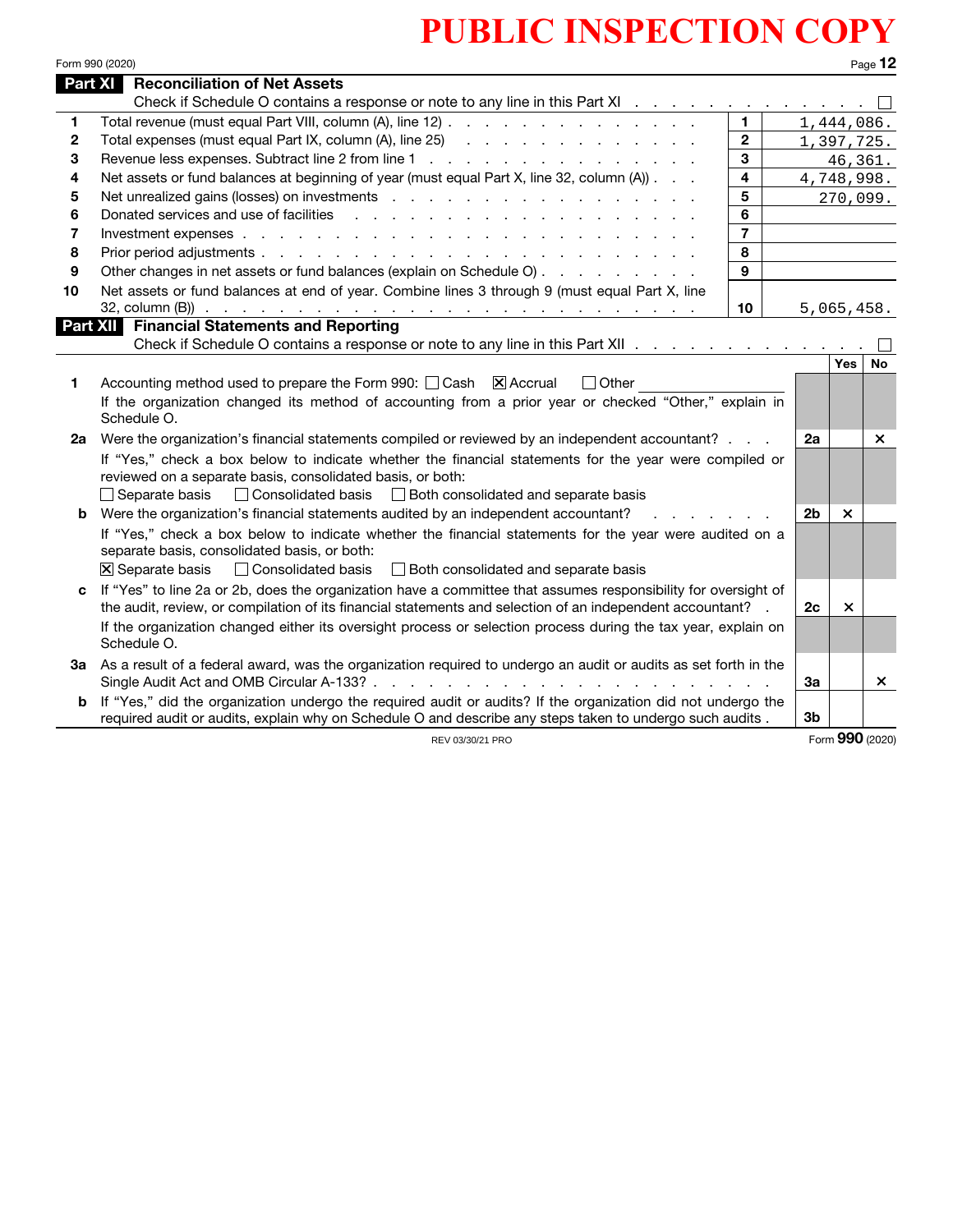#### **SCHEDULE A (Form 990 or 990-EZ)**

**Public Charity Status and Public Support Complete if the organization is a section 501(c)(3) organization or a section 4947(a)(1) nonexempt charitable trust.**

| Department of the Treasury |
|----------------------------|
| Internal Revenue Service   |

▶ Attach to Form 990 or Form 990-EZ. ▶ Go to *www.irs.gov/Form990* for instructions and the latest information.



OMB No. 1545-0047

#### **Name of the organization Employer identification number**

|        | Lake Champlain Maritime Museum at Basin Harbor, Inc.                                                    | $122 - 2570380$ |
|--------|---------------------------------------------------------------------------------------------------------|-----------------|
| Part I | <b>Reason for Public Charity Status.</b> (All organizations must complete this part.) See instructions. |                 |

The organization is not a private foundation because it is: (For lines 1 through 12, check only one box.)

- **1** A church, convention of churches, or association of churches described in **section 170(b)(1)(A)(i).**
- **2** A school described in **section 170(b)(1)(A)(ii).** (Attach Schedule E (Form 990 or 990-EZ).)
- **3** A hospital or a cooperative hospital service organization described in **section 170(b)(1)(A)(iii).**
- **4** A medical research organization operated in conjunction with a hospital described in **section 170(b)(1)(A)(iii).** Enter the hospital's name, city, and state:
- 5  $\Box$  An organization operated for the benefit of a college or university owned or operated by a governmental unit described in **section 170(b)(1)(A)(iv).** (Complete Part II.)
- **6** A federal, state, or local government or governmental unit described in **section 170(b)(1)(A)(v).**
- **7**  $\overline{X}$  An organization that normally receives a substantial part of its support from a governmental unit or from the general public described in **section 170(b)(1)(A)(vi).** (Complete Part II.)
- **8** □ A community trust described in **section 170(b)(1)(A)(vi).** (Complete Part II.)
- **9**  $\Box$  An agricultural research organization described in **section 170(b)(1)(A)(ix)** operated in conjunction with a land-grant college or university or a non-land-grant college of agriculture (see instructions). Enter the name, city, and state of the college or university:
- 10 An organization that normally receives (1) more than 33<sup>1</sup>/3% of its support from contributions, membership fees, and gross receipts from activities related to its exempt functions, subject to certain exceptions; and (2) no more than 331/3% of its support from gross investment income and unrelated business taxable income (less section 511 tax) from businesses acquired by the organization after June 30, 1975. See **section 509(a)(2).** (Complete Part III.)
- **11** An organization organized and operated exclusively to test for public safety. See **section 509(a)(4).**
- **12** An organization organized and operated exclusively for the benefit of, to perform the functions of, or to carry out the purposes of one or more publicly supported organizations described in **section 509(a)(1)** or **section 509(a)(2).** See **section 509(a)(3).**  Check the box in lines 12a through 12d that describes the type of supporting organization and complete lines 12e, 12f, and 12g.
	- **a Type I.** A supporting organization operated, supervised, or controlled by its supported organization(s), typically by giving the supported organization(s) the power to regularly appoint or elect a majority of the directors or trustees of the supporting organization. **You must complete Part IV, Sections A and B.**
	- **b Type II.** A supporting organization supervised or controlled in connection with its supported organization(s), by having control or management of the supporting organization vested in the same persons that control or manage the supported organization(s). **You must complete Part IV, Sections A and C.**
	- **c**  $\Box$  **Type III functionally integrated.** A supporting organization operated in connection with, and functionally integrated with, its supported organization(s) (see instructions). **You must complete Part IV, Sections A, D, and E.**
	- **d Type III non-functionally integrated.** A supporting organization operated in connection with its supported organization(s) that is not functionally integrated. The organization generally must satisfy a distribution requirement and an attentiveness requirement (see instructions). **You must complete Part IV, Sections A and D, and Part V.**
	- **e** □ Check this box if the organization received a written determination from the IRS that it is a Type I, Type II, Type III functionally integrated, or Type III non-functionally integrated supporting organization.
	- **f** Enter the number of supported organizations . . . . . .
	- **g** Provide the following information about the supported organization(s).

| J.                                 |            |                                                                                     |                                                                   |    |  |  |  |  |  |  |  |  |  |  |  |  |  |  |  |  |  |  |  |  |  |  |  |  |  |  |  |  |                                                         |                                                       |
|------------------------------------|------------|-------------------------------------------------------------------------------------|-------------------------------------------------------------------|----|--|--|--|--|--|--|--|--|--|--|--|--|--|--|--|--|--|--|--|--|--|--|--|--|--|--|--|--|---------------------------------------------------------|-------------------------------------------------------|
| (i) Name of supported organization | $(ii)$ EIN | (iii) Type of organization<br>(described on lines 1-10<br>above (see instructions)) | (iv) Is the organization<br>listed in your governing<br>document? |    |  |  |  |  |  |  |  |  |  |  |  |  |  |  |  |  |  |  |  |  |  |  |  |  |  |  |  |  | (v) Amount of monetary<br>support (see<br>instructions) | (vi) Amount of<br>other support (see<br>instructions) |
|                                    |            |                                                                                     | Yes                                                               | No |  |  |  |  |  |  |  |  |  |  |  |  |  |  |  |  |  |  |  |  |  |  |  |  |  |  |  |  |                                                         |                                                       |
| (A)                                |            |                                                                                     |                                                                   |    |  |  |  |  |  |  |  |  |  |  |  |  |  |  |  |  |  |  |  |  |  |  |  |  |  |  |  |  |                                                         |                                                       |
| (B)                                |            |                                                                                     |                                                                   |    |  |  |  |  |  |  |  |  |  |  |  |  |  |  |  |  |  |  |  |  |  |  |  |  |  |  |  |  |                                                         |                                                       |
| (C)                                |            |                                                                                     |                                                                   |    |  |  |  |  |  |  |  |  |  |  |  |  |  |  |  |  |  |  |  |  |  |  |  |  |  |  |  |  |                                                         |                                                       |
| (D)                                |            |                                                                                     |                                                                   |    |  |  |  |  |  |  |  |  |  |  |  |  |  |  |  |  |  |  |  |  |  |  |  |  |  |  |  |  |                                                         |                                                       |
| (E)                                |            |                                                                                     |                                                                   |    |  |  |  |  |  |  |  |  |  |  |  |  |  |  |  |  |  |  |  |  |  |  |  |  |  |  |  |  |                                                         |                                                       |
| <b>Total</b>                       |            |                                                                                     |                                                                   |    |  |  |  |  |  |  |  |  |  |  |  |  |  |  |  |  |  |  |  |  |  |  |  |  |  |  |  |  |                                                         |                                                       |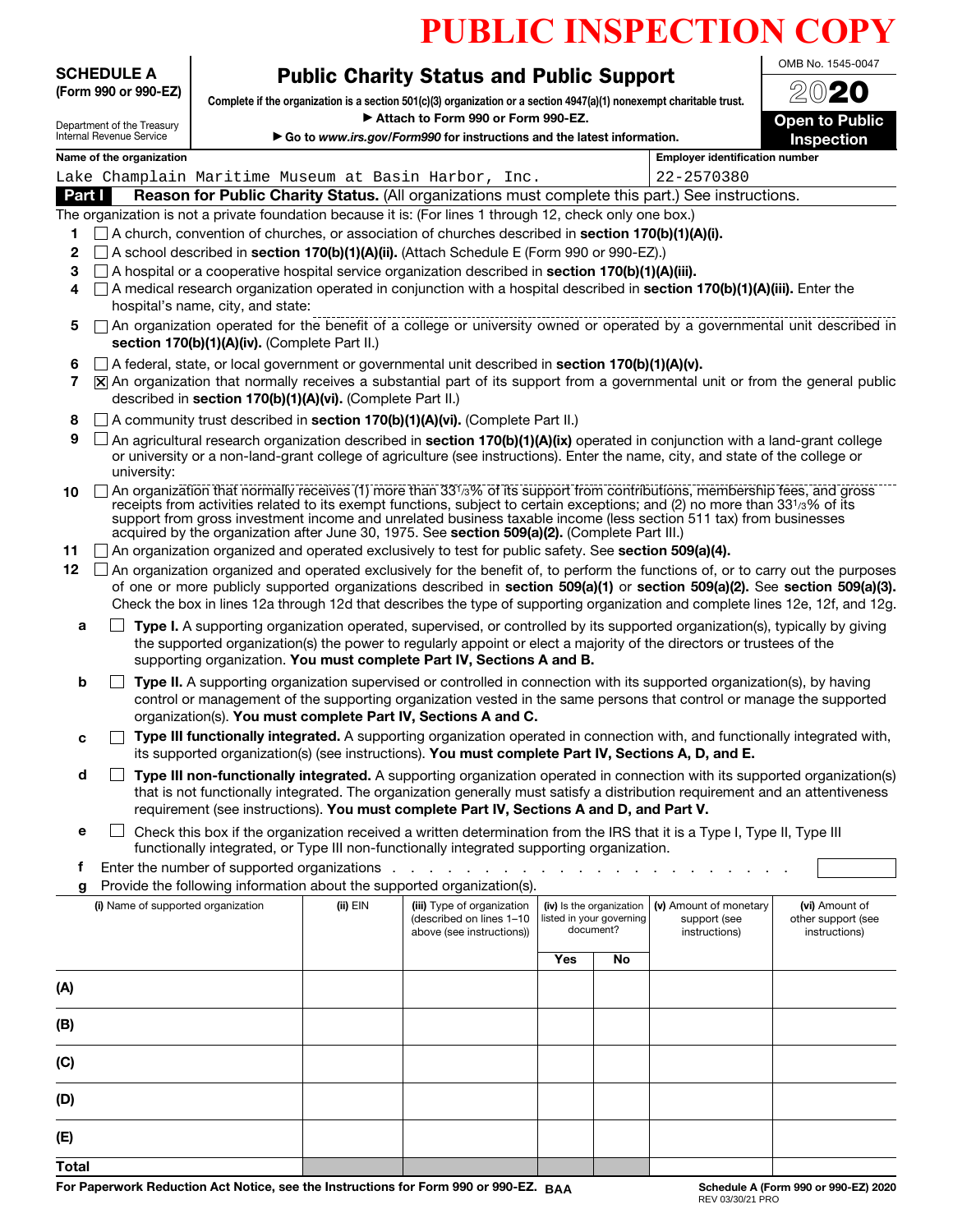### Schedule A (Form 990 or 990-EZ) 2020 **Page 2**

**Part II** Support Schedule for Organizations Described in Sections 170(b)(1)(A)(iv) and 170(b)(1)(A)(vi) (Complete only if you checked the box on line 5, 7, or 8 of Part I or if the organization failed to qualify under Part III. If the organization fails to qualify under the tests listed below, please complete Part III.)

|                | <b>Section A. Public Support</b>                                                                                                                                                                                                                                                                                                                                                                                                  |            |                    |                               |            |                          |                                       |
|----------------|-----------------------------------------------------------------------------------------------------------------------------------------------------------------------------------------------------------------------------------------------------------------------------------------------------------------------------------------------------------------------------------------------------------------------------------|------------|--------------------|-------------------------------|------------|--------------------------|---------------------------------------|
|                | Calendar year (or fiscal year beginning in) ▶                                                                                                                                                                                                                                                                                                                                                                                     | (a) 2016   | (b) $2017$         | (c) 2018                      | $(d)$ 2019 | (e) 2020                 | (f) Total                             |
| 1.             | Gifts, grants, contributions, and<br>membership fees received. (Do not<br>include any "unusual grants.")                                                                                                                                                                                                                                                                                                                          | 1,340,308. | 818,663.           | 592,975.                      |            |                          | $833, 414.$ 1, 018, 309. 4, 603, 669. |
| $\mathbf{2}$   | Tax revenues levied for the<br>organization's benefit and either paid to<br>or expended on its behalf                                                                                                                                                                                                                                                                                                                             | $0$ .      | $\boldsymbol{0}$ . | $0$ .                         | 0.         | 0.                       | $0$ .                                 |
| 3              | The value of services or facilities<br>furnished by a governmental unit to the<br>organization without charge                                                                                                                                                                                                                                                                                                                     | $0$ .      | $0$ .              | 0.                            | 0.         | 0.                       | 0.                                    |
| 4              | Total. Add lines 1 through 3.                                                                                                                                                                                                                                                                                                                                                                                                     | 1,340,308. | 818,663.           | 592,975.                      |            |                          | $833, 414.$ 1, 018, 309. 4, 603, 669. |
| 5              | The portion of total contributions by                                                                                                                                                                                                                                                                                                                                                                                             |            |                    |                               |            |                          |                                       |
|                | each person (other than a<br>governmental unit or publicly<br>supported organization) included on<br>line 1 that exceeds 2% of the amount                                                                                                                                                                                                                                                                                         |            |                    |                               |            |                          |                                       |
|                | shown on line 11, column $(f)$ .                                                                                                                                                                                                                                                                                                                                                                                                  |            |                    |                               |            |                          | 940,908.                              |
| 6              | Public support. Subtract line 5 from line 4                                                                                                                                                                                                                                                                                                                                                                                       |            |                    |                               |            |                          | 3,662,761.                            |
|                | <b>Section B. Total Support</b>                                                                                                                                                                                                                                                                                                                                                                                                   |            |                    |                               |            |                          |                                       |
|                | Calendar year (or fiscal year beginning in) ▶                                                                                                                                                                                                                                                                                                                                                                                     | (a) 2016   | (b) $2017$         | (c) 2018                      | $(d)$ 2019 | (e) 2020                 | (f) Total                             |
| $\overline{7}$ | Amounts from line 4<br><b>Contract Contract</b>                                                                                                                                                                                                                                                                                                                                                                                   | 1,340,308. | 818,663.           | 592,975.                      |            | $833, 414.$ 1, 018, 309. | $\sqrt{4}$ , 603, 669.                |
| 8              | Gross income from interest, dividends,<br>payments received on securities loans,<br>rents, royalties, and income from                                                                                                                                                                                                                                                                                                             |            |                    |                               |            |                          |                                       |
|                | similar sources                                                                                                                                                                                                                                                                                                                                                                                                                   | 58,059.    | 70,052.            | 59,331.                       | 80,217.    | 61,009.                  | 328,668.                              |
| 9              | Net income from unrelated business<br>activities, whether or not the business<br>is regularly carried on $\ldots$ $\ldots$ $\ldots$                                                                                                                                                                                                                                                                                               | $0$ .      | $0$ .              | $0$ .                         | $0$ .      | $0$ .                    | $0$ .                                 |
| 10             | Other income. Do not include gain or<br>loss from the sale of capital assets<br>(Explain in Part VI.)                                                                                                                                                                                                                                                                                                                             | $0$ .      | 4,948.             | $0$ .                         | 1,921.     | $0$ .                    | 6,869.                                |
| 11             | Total support. Add lines 7 through 10                                                                                                                                                                                                                                                                                                                                                                                             |            |                    |                               |            |                          | 4,939,206.                            |
| 12             | Gross receipts from related activities, etc. (see instructions)                                                                                                                                                                                                                                                                                                                                                                   |            |                    |                               |            | 12                       | 2,144,480.                            |
| 13             | First 5 years. If the Form 990 is for the organization's first, second, third, fourth, or fifth tax year as a section 501(c)(3)<br>organization, check this box and stop here                                                                                                                                                                                                                                                     |            |                    |                               |            |                          |                                       |
|                | Section C. Computation of Public Support Percentage                                                                                                                                                                                                                                                                                                                                                                               |            |                    |                               |            |                          |                                       |
| 14             | Public support percentage for 2020 (line 6, column (f), divided by line 11, column (f)                                                                                                                                                                                                                                                                                                                                            |            |                    |                               |            | $\overline{14}$          | 74.16%                                |
| 15             | Public support percentage from 2019 Schedule A, Part II, line 14                                                                                                                                                                                                                                                                                                                                                                  |            |                    | and a strain and a strain and |            | 15                       | 71.05%                                |
| 16a            | 331/3% support test-2020. If the organization did not check the box on line 13, and line 14 is 331/3% or more, check this<br>box and stop here. The organization qualifies as a publicly supported organization                                                                                                                                                                                                                   |            |                    |                               |            |                          |                                       |
| b              | 331/3% support test-2019. If the organization did not check a box on line 13 or 16a, and line 15 is 331/3% or more, check<br>this box and <b>stop here.</b> The organization qualifies as a publicly supported organization $\ldots$ , $\ldots$                                                                                                                                                                                   |            |                    |                               |            |                          | ▶ ⊠                                   |
| 17a            | 10%-facts-and-circumstances test-2020. If the organization did not check a box on line 13, 16a, or 16b, and line 14 is<br>10% or more, and if the organization meets the facts-and-circumstances test, check this box and stop here. Explain in<br>Part VI how the organization meets the facts-and-circumstances test. The organization qualifies as a publicly supported<br>organization.<br>$\sim$<br><b>Contract Contract</b> |            |                    |                               |            |                          |                                       |
| b              | 10%-facts-and-circumstances test-2019. If the organization did not check a box on line 13, 16a, 16b, or 17a, and line<br>15 is 10% or more, and if the organization meets the facts-and-circumstances test, check this box and stop here. Explain<br>in Part VI how the organization meets the facts-and-circumstances test. The organization qualifies as a publicly supported<br>organization.                                  |            |                    |                               |            |                          |                                       |
| 18             | Private foundation. If the organization did not check a box on line 13, 16a, 16b, 17a, or 17b, check this box and see                                                                                                                                                                                                                                                                                                             |            |                    |                               |            |                          |                                       |
|                |                                                                                                                                                                                                                                                                                                                                                                                                                                   |            |                    |                               |            |                          | Schedule A (Form 990 or 990-EZ) 2020  |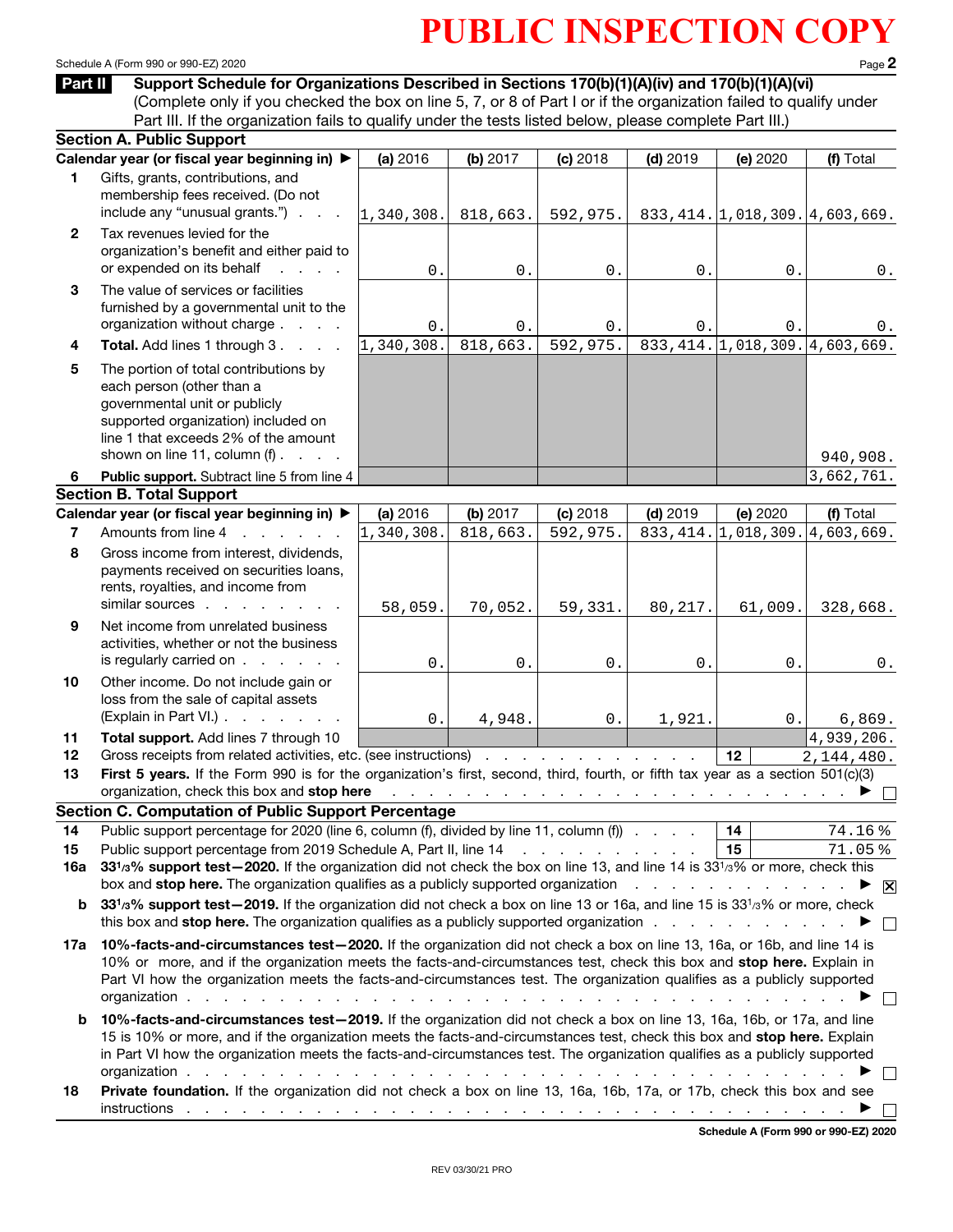Schedule A (Form 990 or 990-EZ) 2020 Page 3

**Part III Support Schedule for Organizations Described in Section 509(a)(2)**  (Complete only if you checked the box on line 10 of Part I or if the organization failed to qualify under Part II. If the organization fails to qualify under the tests listed below, please complete Part II.)

|              | <b>Section A. Public Support</b>                                                                                                                       |          |                  |          |                                                                                          |          |                                      |
|--------------|--------------------------------------------------------------------------------------------------------------------------------------------------------|----------|------------------|----------|------------------------------------------------------------------------------------------|----------|--------------------------------------|
|              | Calendar year (or fiscal year beginning in) ▶                                                                                                          | (a) 2016 | (b) $2017$       | (c) 2018 | $(d)$ 2019                                                                               | (e) 2020 | (f) Total                            |
| 1            | Gifts, grants, contributions, and membership fees                                                                                                      |          |                  |          |                                                                                          |          |                                      |
|              | received. (Do not include any "unusual grants.")                                                                                                       |          |                  |          |                                                                                          |          |                                      |
| $\mathbf{2}$ | Gross receipts from admissions, merchandise<br>sold or services performed, or facilities                                                               |          |                  |          |                                                                                          |          |                                      |
|              | furnished in any activity that is related to the                                                                                                       |          |                  |          |                                                                                          |          |                                      |
|              | organization's tax-exempt purpose                                                                                                                      |          |                  |          |                                                                                          |          |                                      |
| 3            | Gross receipts from activities that are not an                                                                                                         |          |                  |          |                                                                                          |          |                                      |
|              | unrelated trade or business under section 513                                                                                                          |          |                  |          |                                                                                          |          |                                      |
| 4            | Tax revenues levied for the                                                                                                                            |          |                  |          |                                                                                          |          |                                      |
|              | organization's benefit and either paid to                                                                                                              |          |                  |          |                                                                                          |          |                                      |
|              | or expended on its behalf<br>and a state                                                                                                               |          |                  |          |                                                                                          |          |                                      |
| 5            | The value of services or facilities                                                                                                                    |          |                  |          |                                                                                          |          |                                      |
|              | furnished by a governmental unit to the                                                                                                                |          |                  |          |                                                                                          |          |                                      |
|              | organization without charge                                                                                                                            |          |                  |          |                                                                                          |          |                                      |
| 6            | Total. Add lines 1 through 5.<br>Amounts included on lines 1, 2, and 3                                                                                 |          |                  |          |                                                                                          |          |                                      |
| 7a           | received from disqualified persons                                                                                                                     |          |                  |          |                                                                                          |          |                                      |
|              |                                                                                                                                                        |          |                  |          |                                                                                          |          |                                      |
| b            | Amounts included on lines 2 and 3                                                                                                                      |          |                  |          |                                                                                          |          |                                      |
|              | received from other than disqualified<br>persons that exceed the greater of \$5,000                                                                    |          |                  |          |                                                                                          |          |                                      |
|              | or 1% of the amount on line 13 for the year                                                                                                            |          |                  |          |                                                                                          |          |                                      |
| c            | Add lines 7a and 7b<br>and the control                                                                                                                 |          |                  |          |                                                                                          |          |                                      |
| 8            | Public support. (Subtract line 7c from                                                                                                                 |          |                  |          |                                                                                          |          |                                      |
|              | $line 6.)$ $\ldots$ $\ldots$ $\ldots$ $\ldots$                                                                                                         |          |                  |          |                                                                                          |          |                                      |
|              | <b>Section B. Total Support</b>                                                                                                                        |          |                  |          |                                                                                          |          |                                      |
|              | Calendar year (or fiscal year beginning in) ▶                                                                                                          | (a) 2016 | (b) $2017$       | (c) 2018 | $(d)$ 2019                                                                               | (e) 2020 | (f) Total                            |
| 9            | Amounts from line 6<br>and the control of                                                                                                              |          |                  |          |                                                                                          |          |                                      |
| 10a          | Gross income from interest, dividends,                                                                                                                 |          |                  |          |                                                                                          |          |                                      |
|              | payments received on securities loans, rents,                                                                                                          |          |                  |          |                                                                                          |          |                                      |
|              | royalties, and income from similar sources.                                                                                                            |          |                  |          |                                                                                          |          |                                      |
| b            | Unrelated business taxable income (less                                                                                                                |          |                  |          |                                                                                          |          |                                      |
|              | section 511 taxes) from businesses                                                                                                                     |          |                  |          |                                                                                          |          |                                      |
|              | acquired after June 30, 1975                                                                                                                           |          |                  |          |                                                                                          |          |                                      |
| C            | Add lines 10a and 10b<br>and a state of                                                                                                                |          |                  |          |                                                                                          |          |                                      |
| 11           | Net income from unrelated business                                                                                                                     |          |                  |          |                                                                                          |          |                                      |
|              | activities not included in line 10b, whether                                                                                                           |          |                  |          |                                                                                          |          |                                      |
|              | or not the business is regularly carried on                                                                                                            |          |                  |          |                                                                                          |          |                                      |
| 12           | Other income. Do not include gain or                                                                                                                   |          |                  |          |                                                                                          |          |                                      |
|              | loss from the sale of capital assets                                                                                                                   |          |                  |          |                                                                                          |          |                                      |
|              | (Explain in Part VI.)                                                                                                                                  |          |                  |          |                                                                                          |          |                                      |
| 13           | Total support. (Add lines 9, 10c, 11,<br>and 12.) $\therefore$ $\therefore$ $\therefore$ $\therefore$ $\therefore$ $\therefore$ $\therefore$           |          |                  |          |                                                                                          |          |                                      |
| 14           | First 5 years. If the Form 990 is for the organization's first, second, third, fourth, or fifth tax year as a section 501(c)(3)                        |          |                  |          |                                                                                          |          |                                      |
|              | organization, check this box and stop here                                                                                                             |          |                  |          | المتابعة والمتابعة والمتابعة والمتابعة والمتابعة والمتابعة والمتابعة والمتابعة والمتابعة |          |                                      |
|              | <b>Section C. Computation of Public Support Percentage</b>                                                                                             |          |                  |          |                                                                                          |          |                                      |
| 15           | Public support percentage for 2020 (line 8, column (f), divided by line 13, column (f)                                                                 |          |                  |          |                                                                                          | 15       | $\%$                                 |
| 16           | Public support percentage from 2019 Schedule A, Part III, line 15 \[matter state state state state state state                                         |          |                  |          |                                                                                          | 16       | %                                    |
|              | Section D. Computation of Investment Income Percentage                                                                                                 |          |                  |          |                                                                                          |          |                                      |
| 17           | Investment income percentage for 2020 (line 10c, column (f), divided by line 13, column (f)                                                            |          |                  |          |                                                                                          | 17       | $\%$                                 |
| 18           | Investment income percentage from 2019 Schedule A, Part III, line 17                                                                                   |          |                  |          |                                                                                          | 18       | %                                    |
| 19a          | 33 <sup>1</sup> /3% support tests - 2020. If the organization did not check the box on line 14, and line 15 is more than 33 <sup>1</sup> /3%, and line |          |                  |          |                                                                                          |          |                                      |
|              | 17 is not more than 33 <sup>1</sup> /3%, check this box and stop here. The organization qualifies as a publicly supported organization                 |          |                  |          |                                                                                          |          | $\Box$                               |
| b            | 331/3% support tests - 2019. If the organization did not check a box on line 14 or line 19a, and line 16 is more than 331/3%, and                      |          |                  |          |                                                                                          |          |                                      |
|              | line 18 is not more than 33 <sup>1</sup> /3%, check this box and stop here. The organization qualifies as a publicly supported organization            |          |                  |          |                                                                                          |          | $\Box$<br>▶                          |
| 20           | Private foundation. If the organization did not check a box on line 14, 19a, or 19b, check this box and see instructions                               |          |                  |          |                                                                                          |          | ▶<br>$\mathbf{1}$                    |
|              |                                                                                                                                                        |          | REV 03/30/21 PRO |          |                                                                                          |          | Schedule A (Form 990 or 990-EZ) 2020 |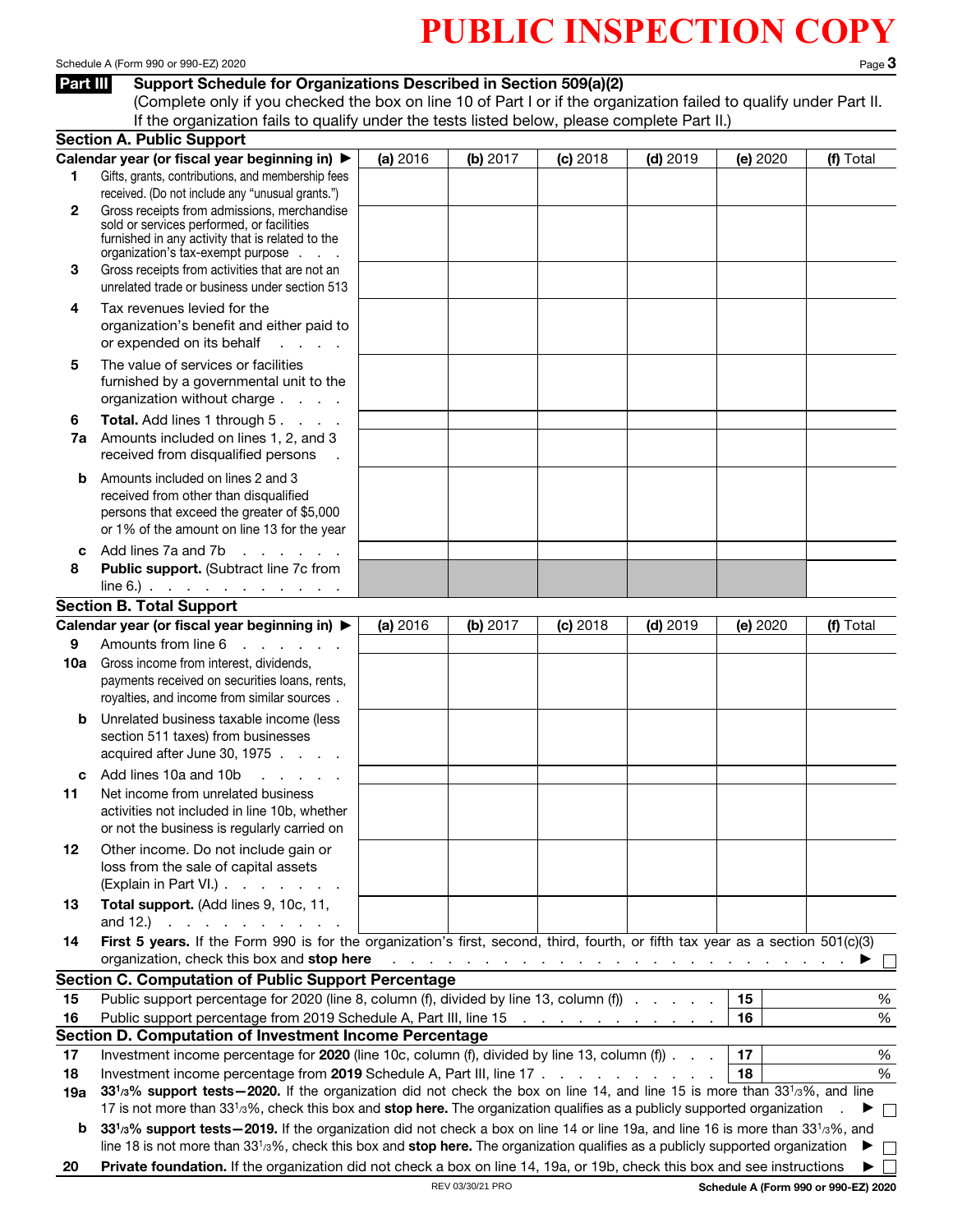#### **Part IV Supporting Organizations**

(Complete only if you checked a box in line 12 on Part I. If you checked box 12a, Part I, complete Sections A and B. If you checked box 12b, Part I, complete Sections A and C. If you checked box 12c, Part I, complete Sections A, D, and E. If you checked box 12d, Part I, complete Sections A and D, and complete Part V.)

#### **Section A. All Supporting Organizations**

- **1** Are all of the organization's supported organizations listed by name in the organization's governing documents? If "No," describe in *Part VI* how the supported organizations are designated. If designated by class or purpose, describe the designation. If historic and continuing relationship, explain. **1**
- **2** Did the organization have any supported organization that does not have an IRS determination of status under section 509(a)(1) or (2)? If "Yes," explain in *Part VI* how the organization determined that the supported organization was described in section 509(a)(1) or (2). **2**
- **3a** Did the organization have a supported organization described in section 501(c)(4), (5), or (6)? If "Yes," answer lines 3b and 3c below. **3a**
- **b** Did the organization confirm that each supported organization qualified under section 501(c)(4), (5), or (6) and satisfied the public support tests under section 509(a)(2)? If "Yes," describe in Part VI when and how the organization made the determination. **3b**
- **c** Did the organization ensure that all support to such organizations was used exclusively for section 170(c)(2)(B) purposes? If "Yes," explain in *Part VI* what controls the organization put in place to ensure such use. **3c**
- **4a** Was any supported organization not organized in the United States ("foreign supported organization")? If "Yes," and if you checked box 12a or 12b in Part I, answer lines 4b and 4c below. **4a**
- **b** Did the organization have ultimate control and discretion in deciding whether to make grants to the foreign supported organization? If "Yes," describe in *Part VI* how the organization had such control and discretion despite being controlled or supervised by or in connection with its supported organizations. **4b**
- **c** Did the organization support any foreign supported organization that does not have an IRS determination under sections 501(c)(3) and 509(a)(1) or (2)? If "Yes," explain in *Part VI* what controls the organization used to ensure that all support to the foreign supported organization was used exclusively for section 170(c)(2)(B) purposes. **4c**
- **5a** Did the organization add, substitute, or remove any supported organizations during the tax year? If "Yes," answer lines 5b and 5c below (if applicable). Also, provide detail in *Part VI*, including (i) the names and EIN numbers of the supported organizations added, substituted, or removed; (ii) the reasons for each such action; (iii) the authority under the organization's organizing document authorizing such action; and (iv) how the action was accomplished (such as by amendment to the organizing document). **5a**
- **b Type I or Type II only.** Was any added or substituted supported organization part of a class already designated in the organization's organizing document? **5b**
- **c Substitutions only.** Was the substitution the result of an event beyond the organization's control? **5c**
- **6** Did the organization provide support (whether in the form of grants or the provision of services or facilities) to anyone other than (i) its supported organizations, (ii) individuals that are part of the charitable class benefited by one or more of its supported organizations, or (iii) other supporting organizations that also support or benefit one or more of the filing organization's supported organizations? If "Yes," provide detail in *Part VI.* **6**
- **7** Did the organization provide a grant, loan, compensation, or other similar payment to a substantial contributor (as defined in section 4958(c)(3)(C)), a family member of a substantial contributor, or a 35% controlled entity with regard to a substantial contributor? If "Yes," complete Part I of Schedule L (Form 990 or 990-EZ).
- **8** Did the organization make a loan to a disqualified person (as defined in section 4958) not described in line 7? If "Yes," complete Part I of Schedule L (Form 990 or 990-EZ). **8**
- **9a** Was the organization controlled directly or indirectly at any time during the tax year by one or more disqualified persons, as defined in section 4946 (other than foundation managers and organizations described in section 509(a)(1) or (2))? If "Yes," provide detail in *Part VI.* **9a**
- **b** Did one or more disqualified persons (as defined in line 9a) hold a controlling interest in any entity in which the supporting organization had an interest? If "Yes," provide detail in **Part VI. 9b 9b**
- **c** Did a disqualified person (as defined in line 9a) have an ownership interest in, or derive any personal benefit from, assets in which the supporting organization also had an interest? If "Yes," provide detail in *Part VI.* **9c**
- **10a** Was the organization subject to the excess business holdings rules of section 4943 because of section 4943(f) (regarding certain Type II supporting organizations, and all Type III non-functionally integrated supporting organizations)? If "Yes," answer line 10b below. **10a** and the state of the state of the 10a
	- **b** Did the organization have any excess business holdings in the tax year? (Use Schedule C, Form 4720, to determine whether the organization had excess business holdings.) **10b**

**Yes No**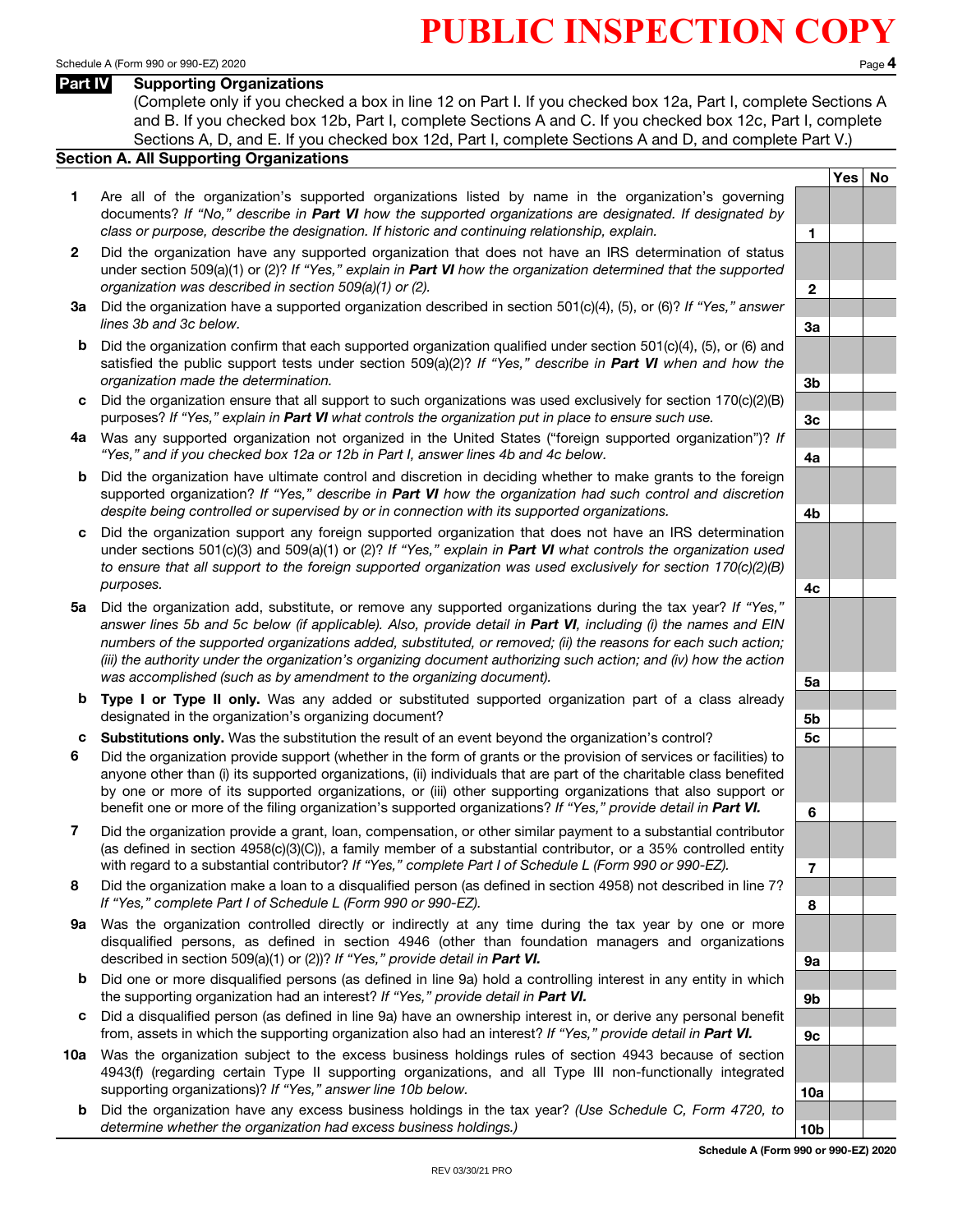Schedule A (Form 990 or 990-EZ) 2020 Page **5**

#### **Part IV** Supporting Organizations (continued)

- **11** Has the organization accepted a gift or contribution from any of the following persons? **a** A person who directly or indirectly controls, either alone or together with persons described in lines 11b and 11c below, the governing body of a supported organization? **11a**
	- **b** A family member of a person described in line 11a above? **11b 11b**
	- **c** A 35% controlled entity of a person described in line 11a or 11b above? If "Yes" to line 11a, 11b, or 11c, provide detail in *Part VI.* **11c**

#### **Section B. Type I Supporting Organizations**

- **1** Did the governing body, members of the governing body, officers acting in their official capacity, or membership of one or more supported organizations have the power to regularly appoint or elect at least a majority of the organization's officers, directors, or trustees at all times during the tax year? If "No," describe in *Part VI* how the supported organization(s) effectively operated, supervised, or controlled the organization's activities. If the organization had more than one supported organization, describe how the powers to appoint and/or remove officers, directors, or trustees were allocated among the supported organizations and what conditions or restrictions, if any, applied to such powers during the tax year. **1**
- **2** Did the organization operate for the benefit of any supported organization other than the supported organization(s) that operated, supervised, or controlled the supporting organization? If "Yes," explain in *Part VI* how providing such benefit carried out the purposes of the supported organization(s) that operated, supervised, or controlled the supporting organization. **2**

#### **Section C. Type II Supporting Organizations**

**1** Were a majority of the organization's directors or trustees during the tax year also a majority of the directors or trustees of each of the organization's supported organization(s)? If "No," describe in *Part VI* how control or management of the supporting organization was vested in the same persons that controlled or managed the supported organization(s). **1** 

#### **Section D. All Type III Supporting Organizations**

**Yes No 1** Did the organization provide to each of its supported organizations, by the last day of the fifth month of the organization's tax year, (i) a written notice describing the type and amount of support provided during the prior tax year, (ii) a copy of the Form 990 that was most recently filed as of the date of notification, and (iii) copies of the organization's governing documents in effect on the date of notification, to the extent not previously provided? **1 2** Were any of the organization's officers, directors, or trustees either (i) appointed or elected by the supported organization(s) or (ii) serving on the governing body of a supported organization? If "No," explain in *Part VI* how the organization maintained a close and continuous working relationship with the supported organization(s). **2 3** By reason of the relationship described in line 2, above, did the organization's supported organizations have a significant voice in the organization's investment policies and in directing the use of the organization's income or assets at all times during the tax year? If "Yes," describe in *Part VI* the role the organization's supported organizations played in this regard. **3 3** 

#### **Section E. Type III Functionally Integrated Supporting Organizations**

- **1** Check the box next to the method that the organization used to satisfy the Integral Part Test during the year (*see instructions*).
- **a** The organization satisfied the Activities Test. Complete **line 2** below.
- **b** The organization is the parent of each of its supported organizations. Complete **line 3** below.
- **c** The organization supported a governmental entity. Describe in *Part VI* how you supported a governmental entity (see instructions).
- **2** Activities Test. *Answer lines 2a and 2b below.* **Yes No**
- **a** Did substantially all of the organization's activities during the tax year directly further the exempt purposes of the supported organization(s) to which the organization was responsive? If "Yes," then in *Part VI identify those supported organizations and explain* how these activities directly furthered their exempt purposes, how the organization was responsive to those supported organizations, and how the organization determined that these activities constituted substantially all of its activities. **2a**
- **b** Did the activities described in line 2a, above, constitute activities that, but for the organization's involvement, one or more of the organization's supported organization(s) would have been engaged in? If "Yes," explain in **Part VI** the reasons for the organization's position that its supported organization(s) would have engaged in these activities but for the organization's involvement. **2b**
- **3** Parent of Supported Organizations. *Answer lines 3a and 3b below.*
- **a** Did the organization have the power to regularly appoint or elect a majority of the officers, directors, or trustees of each of the supported organizations? If "Yes" or "No," provide details in *Part VI.* **3a**
- **b** Did the organization exercise a substantial degree of direction over the policies, programs, and activities of each of its supported organizations? If "Yes," describe in *Part VI* the role played by the organization in this regard. **3b**

**Yes No**

**Yes No**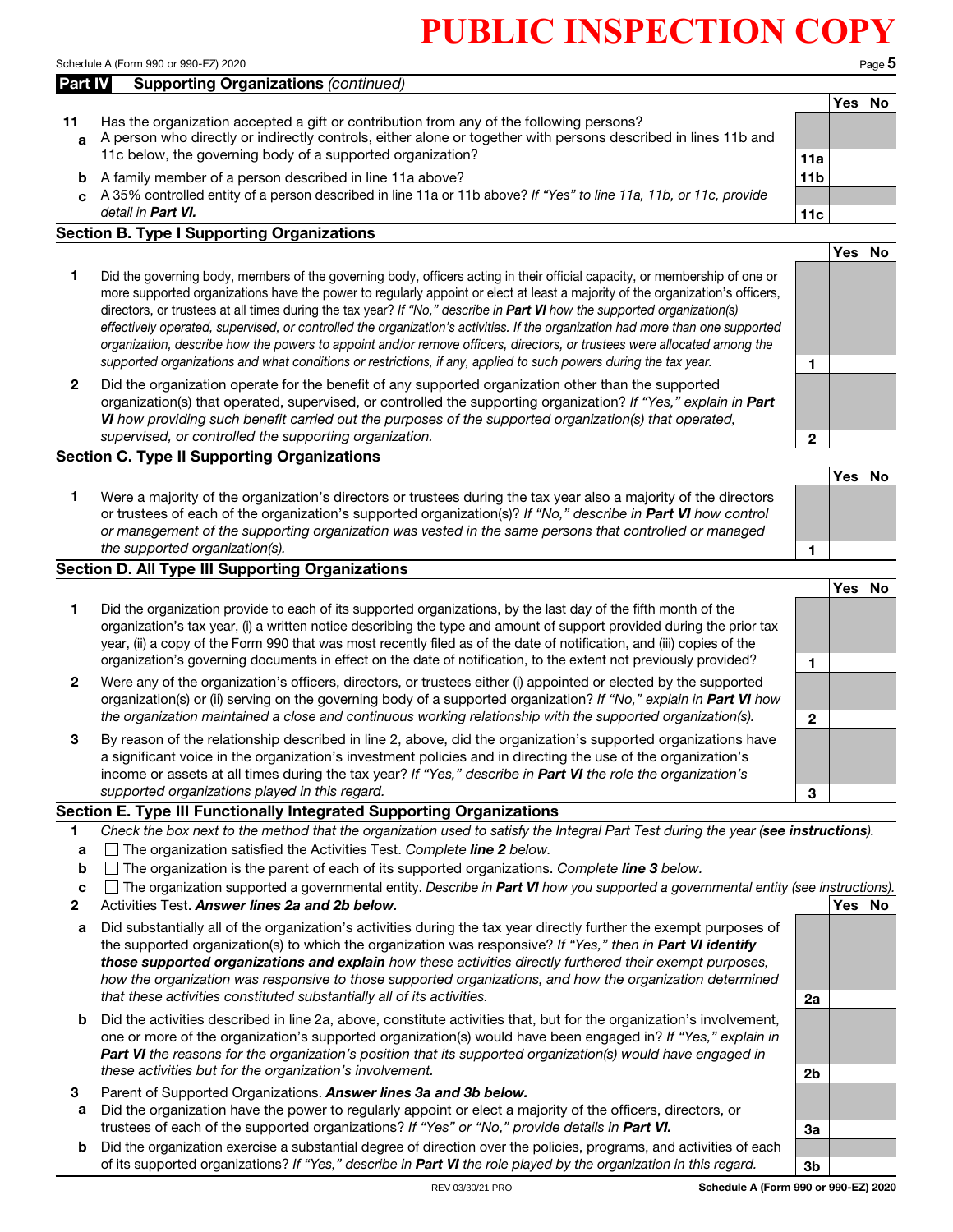Schedule A (Form 990 or 990-EZ) 2020 Page **6** 

#### **Part V Type III Non-Functionally Integrated 509(a)(3) Supporting Organizations**

**1** Check here if the organization satisfied the Integral Part Test as a qualifying trust on Nov. 20, 1970 (explain in *Part VI*). **See instructions.** All other Type III non-functionally integrated supporting organizations must complete Sections A through E.

| Section A-Adjusted Net Income |                                                                                                   |                | (A) Prior Year | (B) Current Year<br>(optional) |
|-------------------------------|---------------------------------------------------------------------------------------------------|----------------|----------------|--------------------------------|
| 1                             | Net short-term capital gain                                                                       | 1              |                |                                |
| 2                             | Recoveries of prior-year distributions                                                            | $\overline{2}$ |                |                                |
| 3                             | Other gross income (see instructions)                                                             | 3              |                |                                |
| 4                             | Add lines 1 through 3.                                                                            | 4              |                |                                |
| 5                             | Depreciation and depletion                                                                        | 5              |                |                                |
| 6                             | Portion of operating expenses paid or incurred for production or collection                       |                |                |                                |
|                               | of gross income or for management, conservation, or maintenance of                                |                |                |                                |
|                               | property held for production of income (see instructions)                                         | 6              |                |                                |
| 7                             | Other expenses (see instructions)                                                                 | $\overline{7}$ |                |                                |
| 8                             | Adjusted Net Income (subtract lines 5, 6, and 7 from line 4)                                      | 8              |                |                                |
|                               | <b>Section B-Minimum Asset Amount</b>                                                             |                | (A) Prior Year | (B) Current Year<br>(optional) |
| 1                             | Aggregate fair market value of all non-exempt-use assets (see                                     |                |                |                                |
|                               | instructions for short tax year or assets held for part of year):                                 |                |                |                                |
| a                             | Average monthly value of securities                                                               | 1a             |                |                                |
| b                             | Average monthly cash balances                                                                     | 1 <sub>b</sub> |                |                                |
| C                             | Fair market value of other non-exempt-use assets                                                  | 1 <sub>c</sub> |                |                                |
| d                             | Total (add lines 1a, 1b, and 1c)                                                                  | 1 <sub>d</sub> |                |                                |
| е                             | <b>Discount</b> claimed for blockage or other factors<br>(explain in detail in Part VI):          |                |                |                                |
| 2                             | Acquisition indebtedness applicable to non-exempt-use assets                                      | $\overline{2}$ |                |                                |
| 3                             | Subtract line 2 from line 1d.                                                                     | 3              |                |                                |
| 4                             | Cash deemed held for exempt use. Enter 0.015 of line 3 (for greater amount,<br>see instructions). | 4              |                |                                |
| 5                             | Net value of non-exempt-use assets (subtract line 4 from line 3)                                  | 5              |                |                                |
| 6                             | Multiply line 5 by 0.035.                                                                         | 6              |                |                                |
| 7                             | Recoveries of prior-year distributions                                                            | $\overline{7}$ |                |                                |
| 8                             | Minimum Asset Amount (add line 7 to line 6)                                                       | 8              |                |                                |
|                               | <b>Section C-Distributable Amount</b>                                                             |                |                | <b>Current Year</b>            |
| 1                             | Adjusted net income for prior year (from Section A, line 8, column A)                             | 1              |                |                                |
| 2                             | Enter 0.85 of line 1.                                                                             | $\overline{2}$ |                |                                |
| 3                             | Minimum asset amount for prior year (from Section B, line 8, column A)                            | 3              |                |                                |
| 4                             | Enter greater of line 2 or line 3.                                                                | 4              |                |                                |
| 5                             | Income tax imposed in prior year                                                                  | 5              |                |                                |
| 6                             | Distributable Amount. Subtract line 5 from line 4, unless subject to                              |                |                |                                |
|                               | emergency temporary reduction (see instructions).                                                 | 6              |                |                                |

**7** □ Check here if the current year is the organization's first as a non-functionally integrated Type III supporting organization (see instructions).

**Schedule A (Form 990 or 990-EZ) 2020**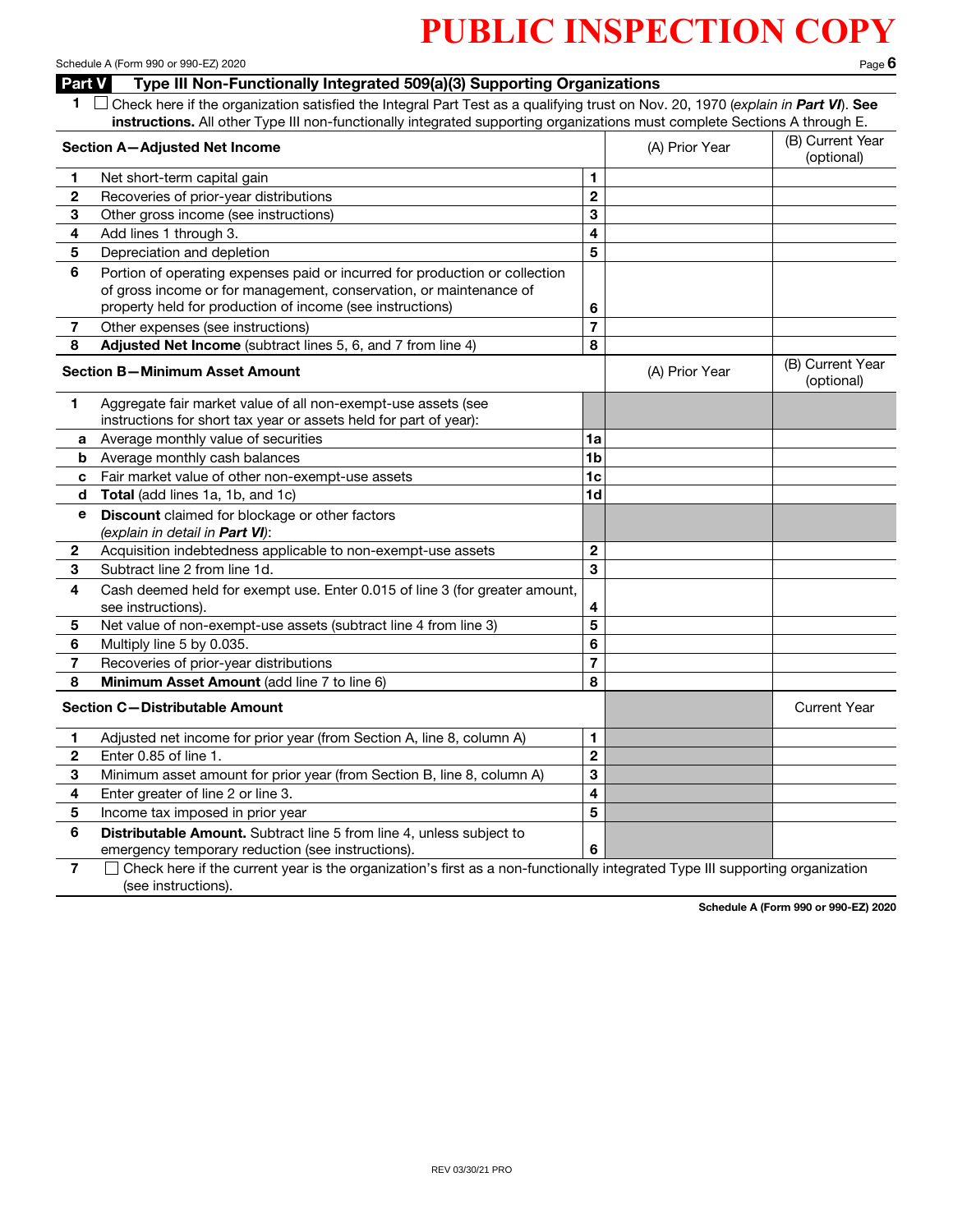Schedule A (Form 990 or 990-EZ) 2020<br>**Page 7** Page 7 Page 7 Page 7 Page 7 Page 7 Page 10 Non-Functionally Integrated 509(a)(3) Supporting Organizations *(continued)* 

| <b>Part V</b> | Type III Non-Functionally Integrated 509(a)(3) Supporting Organizations (continued)                                                                           |                                    |                                               |    |                                                  |
|---------------|---------------------------------------------------------------------------------------------------------------------------------------------------------------|------------------------------------|-----------------------------------------------|----|--------------------------------------------------|
|               | <b>Section D-Distributions</b>                                                                                                                                |                                    |                                               |    | <b>Current Year</b>                              |
| 1             | Amounts paid to supported organizations to accomplish exempt purposes                                                                                         |                                    | 1                                             |    |                                                  |
| $\mathbf{2}$  | Amounts paid to perform activity that directly furthers exempt purposes of supported<br>organizations, in excess of income from activity                      |                                    |                                               | 2  |                                                  |
| 3             | Administrative expenses paid to accomplish exempt purposes of supported organizations                                                                         |                                    |                                               | 3  |                                                  |
| 4             | Amounts paid to acquire exempt-use assets                                                                                                                     |                                    |                                               | 4  |                                                  |
| 5             | Qualified set-aside amounts (prior IRS approval required-provide details in Part VI)                                                                          |                                    |                                               | 5  |                                                  |
| 6             | Other distributions (describe in Part VI). See instructions.                                                                                                  |                                    |                                               | 6  |                                                  |
| 7             | Total annual distributions. Add lines 1 through 6.                                                                                                            |                                    |                                               | 7  |                                                  |
| 8             | Distributions to attentive supported organizations to which the organization is responsive                                                                    |                                    |                                               |    |                                                  |
|               | (provide details in Part VI). See instructions.                                                                                                               |                                    |                                               | 8  |                                                  |
| 9             | Distributable amount for 2020 from Section C, line 6                                                                                                          |                                    |                                               | 9  |                                                  |
| 10            | Line 8 amount divided by line 9 amount                                                                                                                        |                                    |                                               | 10 |                                                  |
|               | <b>Section E-Distribution Allocations (see instructions)</b>                                                                                                  | (i)<br><b>Excess Distributions</b> | (ii)<br><b>Underdistributions</b><br>Pre-2020 |    | (iii)<br><b>Distributable</b><br>Amount for 2020 |
| 1             | Distributable amount for 2020 from Section C, line 6                                                                                                          |                                    |                                               |    |                                                  |
| $\mathbf{2}$  | Underdistributions, if any, for years prior to 2020<br>(reasonable cause required - explain in Part VI). See<br>instructions.                                 |                                    |                                               |    |                                                  |
| 3             | Excess distributions carryover, if any, to 2020                                                                                                               |                                    |                                               |    |                                                  |
| a             | From 2015<br>the contract of the con-                                                                                                                         |                                    |                                               |    |                                                  |
| b             | From 2016<br>the contract of the con-                                                                                                                         |                                    |                                               |    |                                                  |
| c             | From 2017<br>and a strategic and                                                                                                                              |                                    |                                               |    |                                                  |
| d             | From 2018<br>the company of the com-                                                                                                                          |                                    |                                               |    |                                                  |
| е             | From 2019<br>and a state of the                                                                                                                               |                                    |                                               |    |                                                  |
| f             | Total of lines 3a through 3e                                                                                                                                  |                                    |                                               |    |                                                  |
| g             | Applied to underdistributions of prior years                                                                                                                  |                                    |                                               |    |                                                  |
| h             | Applied to 2020 distributable amount                                                                                                                          |                                    |                                               |    |                                                  |
| j.            | Carryover from 2015 not applied (see instructions)                                                                                                            |                                    |                                               |    |                                                  |
| Ĵ             | Remainder. Subtract lines 3g, 3h, and 3i from line 3f.                                                                                                        |                                    |                                               |    |                                                  |
| 4             | Distributions for 2020 from<br>Section D, line 7:<br>\$                                                                                                       |                                    |                                               |    |                                                  |
| a             | Applied to underdistributions of prior years                                                                                                                  |                                    |                                               |    |                                                  |
| b             | Applied to 2020 distributable amount                                                                                                                          |                                    |                                               |    |                                                  |
| C             | Remainder. Subtract lines 4a and 4b from line 4.                                                                                                              |                                    |                                               |    |                                                  |
| 5             | Remaining underdistributions for years prior to 2020, if                                                                                                      |                                    |                                               |    |                                                  |
|               | any. Subtract lines 3g and 4a from line 2. For result<br>greater than zero, explain in Part VI. See instructions.                                             |                                    |                                               |    |                                                  |
| 6             | Remaining underdistributions for 2020. Subtract lines 3h<br>and 4b from line 1. For result greater than zero, explain in<br><b>Part VI.</b> See instructions. |                                    |                                               |    |                                                  |
| 7             | Excess distributions carryover to 2021. Add lines 3j<br>and 4c.                                                                                               |                                    |                                               |    |                                                  |
| 8             | Breakdown of line 7:                                                                                                                                          |                                    |                                               |    |                                                  |
| a             | Excess from 2016 $\ldots$                                                                                                                                     |                                    |                                               |    |                                                  |
| b             | Excess from 2017                                                                                                                                              |                                    |                                               |    |                                                  |
| c             | Excess from 2018                                                                                                                                              |                                    |                                               |    |                                                  |
| d             | Excess from 2019 $\ldots$                                                                                                                                     |                                    |                                               |    |                                                  |
| е             | Excess from 2020                                                                                                                                              |                                    |                                               |    |                                                  |

**Schedule A (Form 990 or 990-EZ) 2020**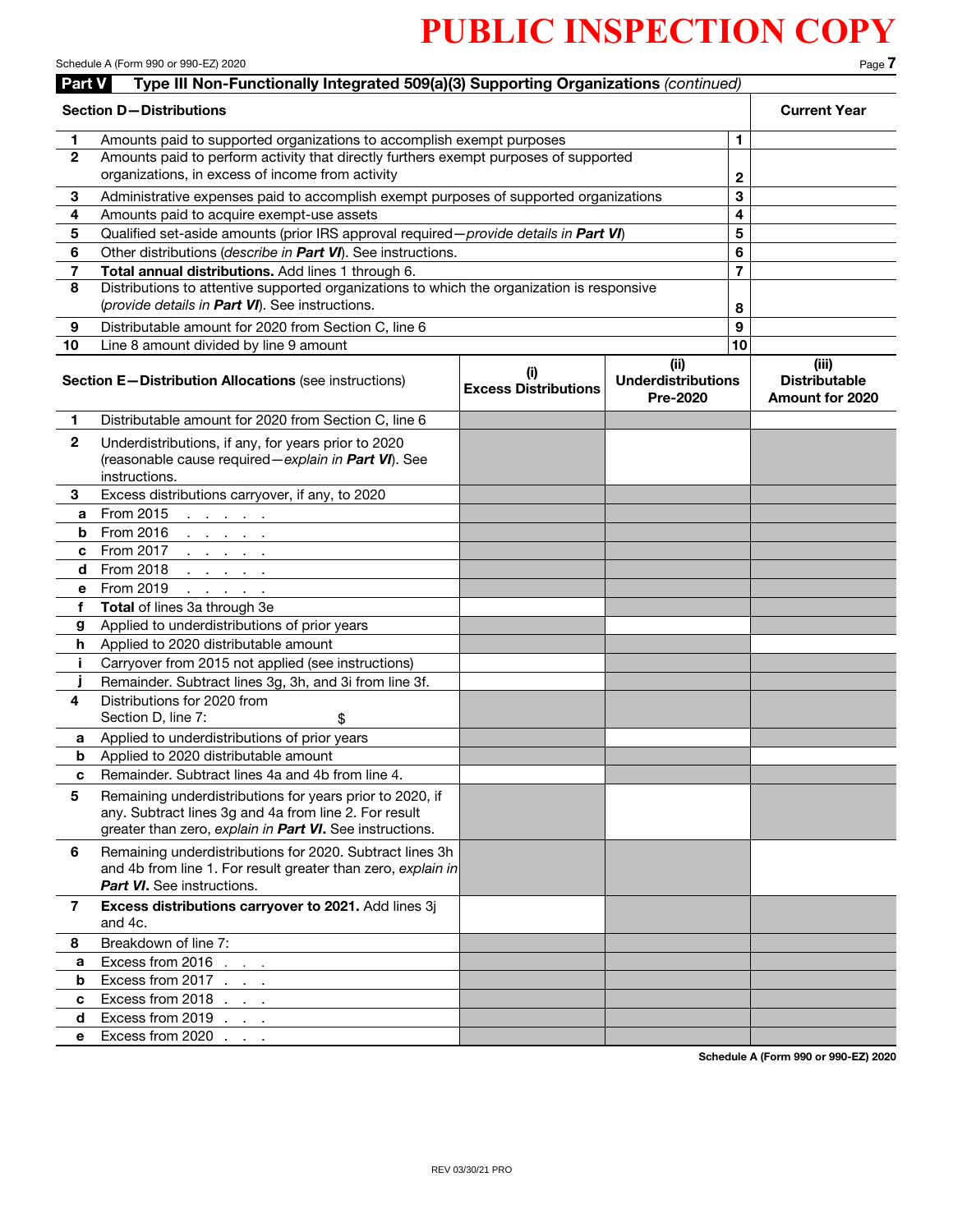| Schedule A (Form 990 or 990-EZ) 2020<br>Page $8$                                                                                                                                                                                                                                                                                                                                                                                                                                                                                                                                                       |  |  |  |  |  |  |  |
|--------------------------------------------------------------------------------------------------------------------------------------------------------------------------------------------------------------------------------------------------------------------------------------------------------------------------------------------------------------------------------------------------------------------------------------------------------------------------------------------------------------------------------------------------------------------------------------------------------|--|--|--|--|--|--|--|
| Part VI<br>Supplemental Information. Provide the explanations required by Part II, line 10; Part II, line 17a or 17b; Part<br>III, line 12; Part IV, Section A, lines 1, 2, 3b, 3c, 4b, 4c, 5a, 6, 9a, 9b, 9c, 11a, 11b, and 11c; Part IV, Section<br>B, lines 1 and 2; Part IV, Section C, line 1; Part IV, Section D, lines 2 and 3; Part IV, Section E, lines 1c, 2a, 2b,<br>3a, and 3b; Part V, line 1; Part V, Section B, line 1e; Part V, Section D, lines 5, 6, and 8; and Part V, Section E,<br>lines 2, 5, and 6. Also complete this part for any additional information. (See instructions.) |  |  |  |  |  |  |  |
| Pt II Ln 10: Other Income Part II, Line 10 Description: Miscellaneous Income                                                                                                                                                                                                                                                                                                                                                                                                                                                                                                                           |  |  |  |  |  |  |  |
| 2016: 0. 2017: 4948. 2018: 0. 2019: 1921. 2020: 0.                                                                                                                                                                                                                                                                                                                                                                                                                                                                                                                                                     |  |  |  |  |  |  |  |
|                                                                                                                                                                                                                                                                                                                                                                                                                                                                                                                                                                                                        |  |  |  |  |  |  |  |
|                                                                                                                                                                                                                                                                                                                                                                                                                                                                                                                                                                                                        |  |  |  |  |  |  |  |
|                                                                                                                                                                                                                                                                                                                                                                                                                                                                                                                                                                                                        |  |  |  |  |  |  |  |
|                                                                                                                                                                                                                                                                                                                                                                                                                                                                                                                                                                                                        |  |  |  |  |  |  |  |
|                                                                                                                                                                                                                                                                                                                                                                                                                                                                                                                                                                                                        |  |  |  |  |  |  |  |
|                                                                                                                                                                                                                                                                                                                                                                                                                                                                                                                                                                                                        |  |  |  |  |  |  |  |
|                                                                                                                                                                                                                                                                                                                                                                                                                                                                                                                                                                                                        |  |  |  |  |  |  |  |
|                                                                                                                                                                                                                                                                                                                                                                                                                                                                                                                                                                                                        |  |  |  |  |  |  |  |
|                                                                                                                                                                                                                                                                                                                                                                                                                                                                                                                                                                                                        |  |  |  |  |  |  |  |
|                                                                                                                                                                                                                                                                                                                                                                                                                                                                                                                                                                                                        |  |  |  |  |  |  |  |
|                                                                                                                                                                                                                                                                                                                                                                                                                                                                                                                                                                                                        |  |  |  |  |  |  |  |
|                                                                                                                                                                                                                                                                                                                                                                                                                                                                                                                                                                                                        |  |  |  |  |  |  |  |
|                                                                                                                                                                                                                                                                                                                                                                                                                                                                                                                                                                                                        |  |  |  |  |  |  |  |
|                                                                                                                                                                                                                                                                                                                                                                                                                                                                                                                                                                                                        |  |  |  |  |  |  |  |
|                                                                                                                                                                                                                                                                                                                                                                                                                                                                                                                                                                                                        |  |  |  |  |  |  |  |
|                                                                                                                                                                                                                                                                                                                                                                                                                                                                                                                                                                                                        |  |  |  |  |  |  |  |
|                                                                                                                                                                                                                                                                                                                                                                                                                                                                                                                                                                                                        |  |  |  |  |  |  |  |
|                                                                                                                                                                                                                                                                                                                                                                                                                                                                                                                                                                                                        |  |  |  |  |  |  |  |
|                                                                                                                                                                                                                                                                                                                                                                                                                                                                                                                                                                                                        |  |  |  |  |  |  |  |
|                                                                                                                                                                                                                                                                                                                                                                                                                                                                                                                                                                                                        |  |  |  |  |  |  |  |
|                                                                                                                                                                                                                                                                                                                                                                                                                                                                                                                                                                                                        |  |  |  |  |  |  |  |
|                                                                                                                                                                                                                                                                                                                                                                                                                                                                                                                                                                                                        |  |  |  |  |  |  |  |
|                                                                                                                                                                                                                                                                                                                                                                                                                                                                                                                                                                                                        |  |  |  |  |  |  |  |
|                                                                                                                                                                                                                                                                                                                                                                                                                                                                                                                                                                                                        |  |  |  |  |  |  |  |
|                                                                                                                                                                                                                                                                                                                                                                                                                                                                                                                                                                                                        |  |  |  |  |  |  |  |
|                                                                                                                                                                                                                                                                                                                                                                                                                                                                                                                                                                                                        |  |  |  |  |  |  |  |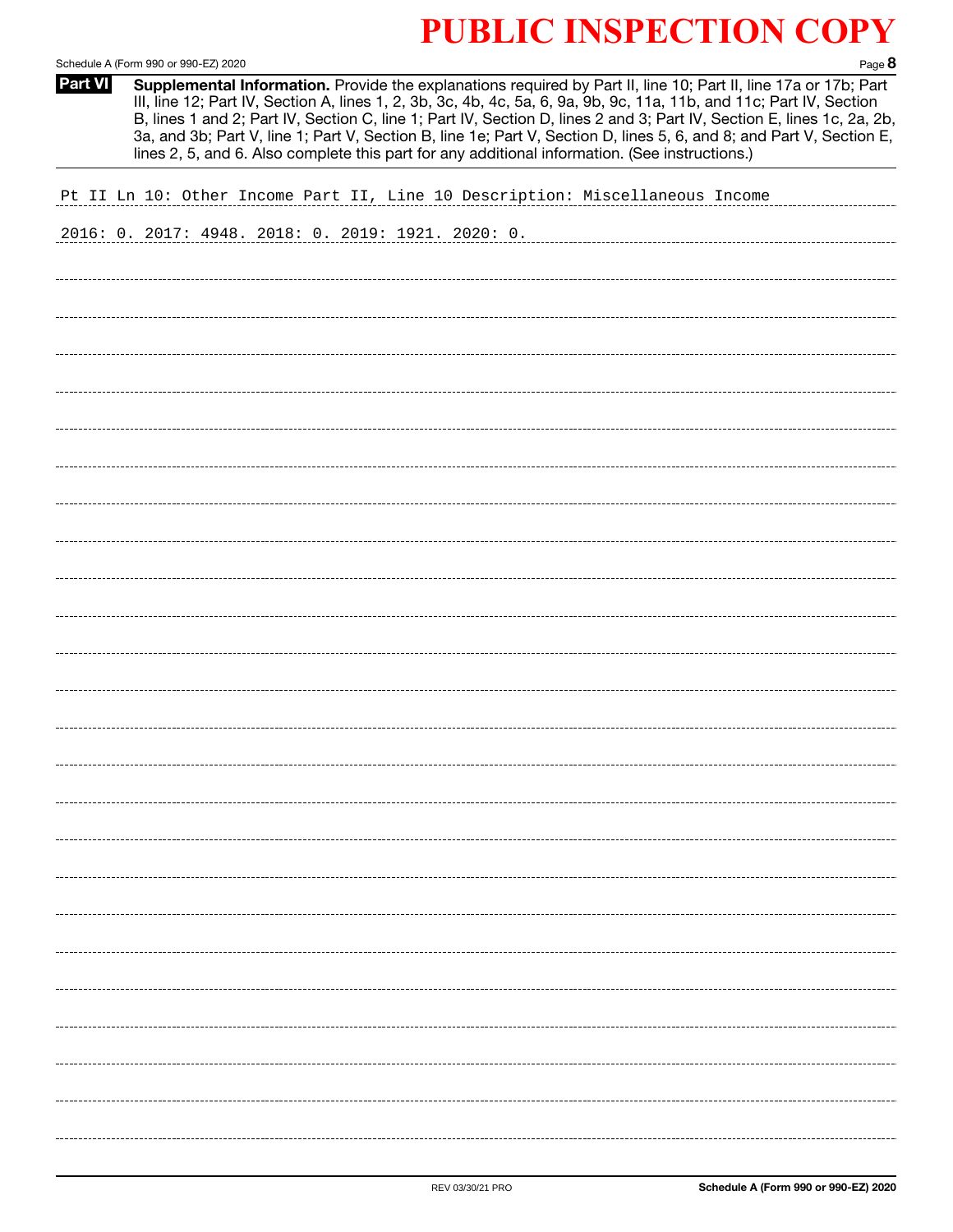**Schedule of Contributors** a **Attach to Form 990, Form 990-EZ, or Form 990-PF.**



| Department of the Treasury<br>Internal Revenue Service | Go to www.irs.gov/Form990 for the latest information.                     |  | ————                                  |  |  |  |
|--------------------------------------------------------|---------------------------------------------------------------------------|--|---------------------------------------|--|--|--|
| Name of the organization                               |                                                                           |  | <b>Employer identification number</b> |  |  |  |
| Lake Champlain Maritime Museum at Basin Harbor, Inc.   | 22-2570380                                                                |  |                                       |  |  |  |
| <b>Organization type (check one):</b>                  |                                                                           |  |                                       |  |  |  |
| Filers of:                                             | Section:                                                                  |  |                                       |  |  |  |
| Form 990 or 990-EZ                                     | $ X $ 501(c)(<br>3) (enter number) organization                           |  |                                       |  |  |  |
|                                                        | 4947(a)(1) nonexempt charitable trust not treated as a private foundation |  |                                       |  |  |  |
|                                                        | 527 political organization                                                |  |                                       |  |  |  |
| Form 990-PF                                            | 501(c)(3) exempt private foundation                                       |  |                                       |  |  |  |
|                                                        | 4947(a)(1) nonexempt charitable trust treated as a private foundation     |  |                                       |  |  |  |
|                                                        | 501(c)(3) taxable private foundation                                      |  |                                       |  |  |  |
|                                                        |                                                                           |  |                                       |  |  |  |

Check if your organization is covered by the **General Rule** or a **Special Rule. Note:** Only a section 501(c)(7), (8), or (10) organization can check boxes for both the General Rule and a Special Rule. See instructions.

#### **General Rule**

**Schedule B (Form 990, 990-EZ, or 990-PF)**

> $\Box$  For an organization filing Form 990, 990-EZ, or 990-PF that received, during the year, contributions totaling \$5,000 or more (in money or property) from any one contributor. Complete Parts I and II. See instructions for determining a contributor's total contributions.

#### **Special Rules**

 $\boxtimes$  For an organization described in section 501(c)(3) filing Form 990 or 990-EZ that met the 331/3% support test of the regulations under sections 509(a)(1) and 170(b)(1)(A)(vi), that checked Schedule A (Form 990 or 990-EZ), Part II, line 13, 16a, or 16b, and that received from any one contributor, during the year, total contributions of the greater of **(1)**  \$5,000; or **(2)** 2% of the amount on (i) Form 990, Part VIII, line 1h; or (ii) Form 990-EZ, line 1. Complete Parts I and II.

 $\Box$  For an organization described in section 501(c)(7), (8), or (10) filing Form 990 or 990-EZ that received from any one contributor, during the year, total contributions of more than \$1,000 exclusively for religious, charitable, scientific, literary, or educational purposes, or for the prevention of cruelty to children or animals. Complete Parts I (entering "N/A" in column (b) instead of the contributor name and address), II, and III.

 $\Box$  For an organization described in section 501(c)(7), (8), or (10) filing Form 990 or 990-EZ that received from any one contributor, during the year, contributions exclusively for religious, charitable, etc., purposes, but no such contributions totaled more than \$1,000. If this box is checked, enter here the total contributions that were received during the year for an exclusively religious, charitable, etc., purpose. Don't complete any of the parts unless the General Rule applies to this organization because it received nonexclusively religious, charitable, etc., contributions totaling \$5,000 or more during the year .................. <sup>a</sup> \$

**Caution:** An organization that isn't covered by the General Rule and/or the Special Rules doesn't file Schedule B (Form 990, 990-EZ, or 990-PF), but it **must** answer "No" on Part IV, line 2, of its Form 990; or check the box on line H of its Form 990-EZ or on its Form 990-PF, Part I, line 2, to certify that it doesn't meet the filing requirements of Schedule B (Form 990, 990-EZ, or 990-PF).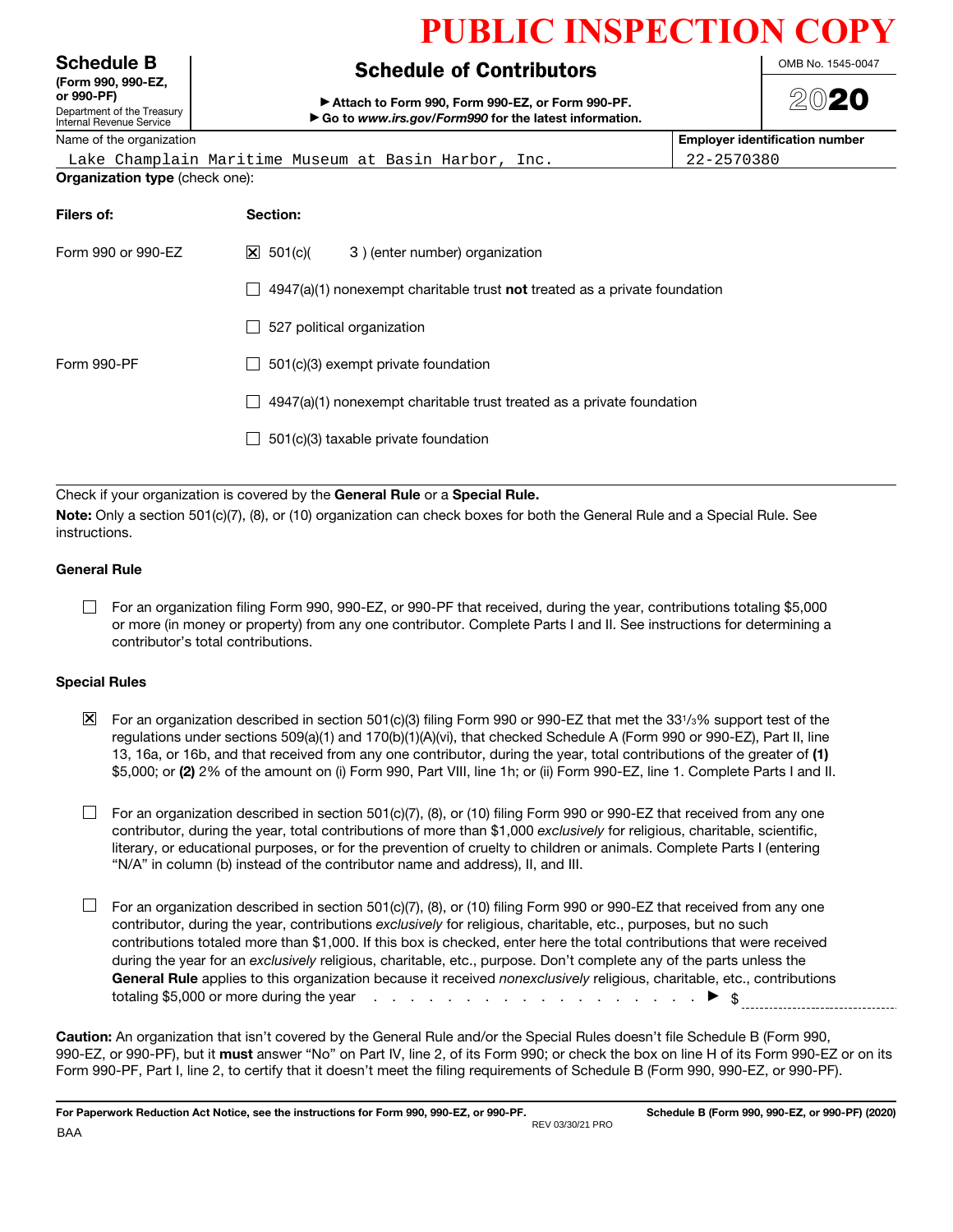Schedule B (Form 990, 990-EZ, or 990-PF) (2020) **Page 2** 

Name of organization **Employer identification number Employer identification number** 

Lake Champlain Maritime Museum at Basin Harbor, Inc. 22-2570380

| Part I        | Contributors (see instructions). Use duplicate copies of Part I if additional space is needed. |                                   |                                                                                                                  |
|---------------|------------------------------------------------------------------------------------------------|-----------------------------------|------------------------------------------------------------------------------------------------------------------|
| (a)<br>No.    | (b)<br>Name, address, and ZIP + 4                                                              | (c)<br><b>Total contributions</b> | (d)<br>Type of contribution                                                                                      |
| 1             |                                                                                                | \$<br>120,000.                    | $\mathbf{\Sigma}$<br>Person<br>Payroll<br><b>Noncash</b>                                                         |
|               |                                                                                                |                                   | (Complete Part II for<br>noncash contributions.)                                                                 |
| (a)<br>No.    |                                                                                                | (c)<br><b>Total contributions</b> | (d)<br>Type of contribution                                                                                      |
| 2             |                                                                                                | \$<br>58,553.                     | $\boxtimes$<br>Person<br>Payroll<br><b>Noncash</b>                                                               |
|               |                                                                                                |                                   | (Complete Part II for<br>noncash contributions.)                                                                 |
| (a)<br>No.    |                                                                                                | (c)<br><b>Total contributions</b> | (d)<br>Type of contribution                                                                                      |
| 3             |                                                                                                | \$<br>57,262.                     | $\mathbf{\Sigma}$<br>Person<br>Payroll<br><b>Noncash</b>                                                         |
|               |                                                                                                |                                   | (Complete Part II for<br>noncash contributions.)                                                                 |
| (a)<br>No.    |                                                                                                | (c)<br><b>Total contributions</b> | (d)<br>Type of contribution                                                                                      |
| $\frac{4}{1}$ |                                                                                                | \$<br>50,000.                     | $\boxtimes$<br>Person<br>Payroll<br>$\Box$<br><b>Noncash</b><br>(Complete Part II for<br>noncash contributions.) |
| (a)<br>No.    |                                                                                                | (c)<br><b>Total contributions</b> | (d)<br>Type of contribution                                                                                      |
| .             |                                                                                                | \$                                | Person<br>Payroll<br><b>Noncash</b>                                                                              |
|               |                                                                                                |                                   | (Complete Part II for<br>noncash contributions.)                                                                 |
| (a)<br>No.    |                                                                                                | (c)<br><b>Total contributions</b> | (d)<br>Type of contribution                                                                                      |
| -------       |                                                                                                | \$                                | Person<br>Payroll<br><b>Noncash</b>                                                                              |
|               |                                                                                                |                                   | (Complete Part II for<br>noncash contributions.)                                                                 |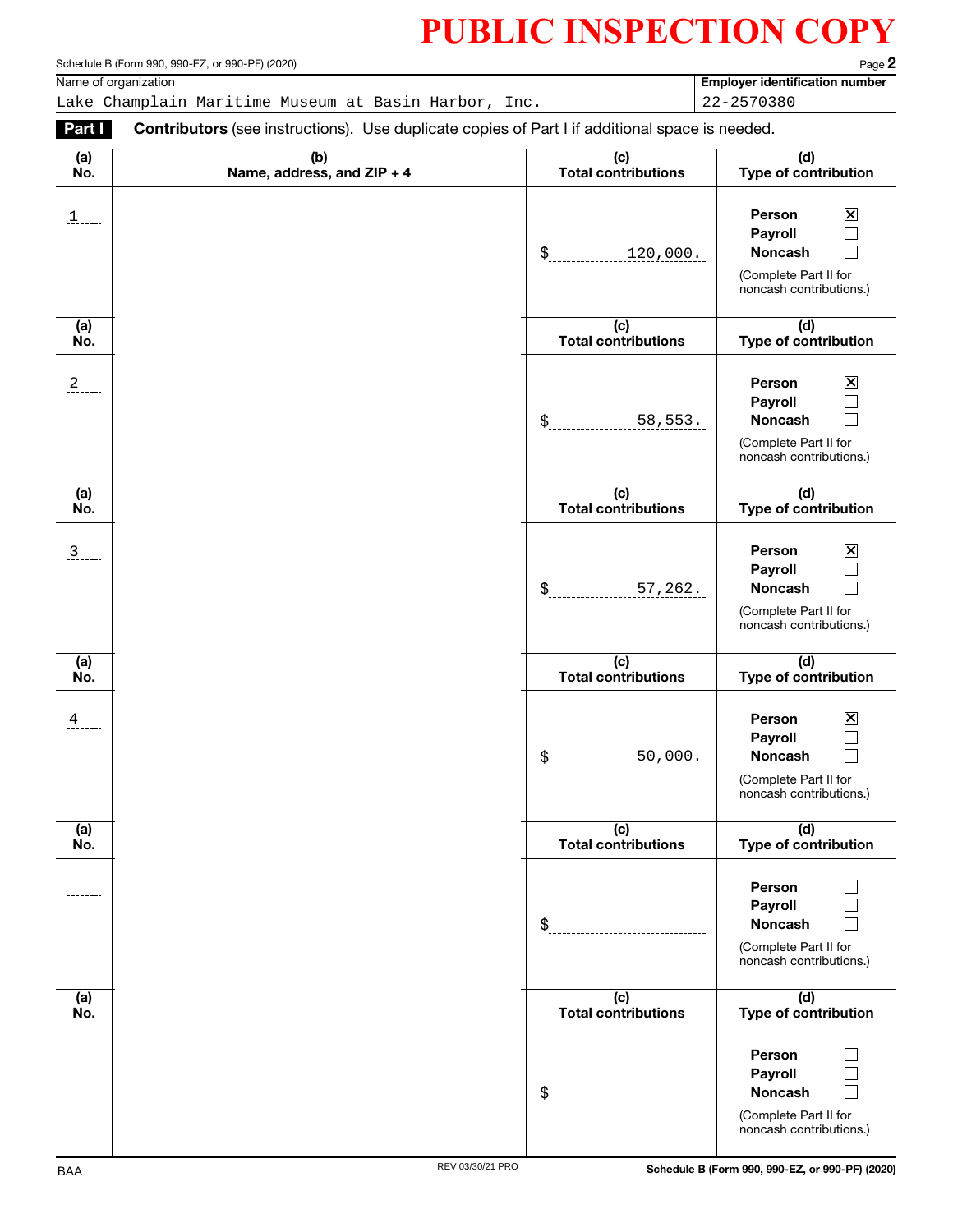Schedule B (Form 990, 990-EZ, or 990-PF) (2020) Page 3

Name of organization **Employer identification number Employer identification number** 

Lake Champlain Maritime Museum at Basin Harbor, Inc. 22-2570380

**Part II** Noncash Property (see instructions). Use duplicate copies of Part II if additional space is needed.

| (a) No.<br>from<br>Part I | (b)<br>Description of noncash property given | (c)<br>FMV (or estimate)<br>(See instructions.) | (d)<br>Date received |
|---------------------------|----------------------------------------------|-------------------------------------------------|----------------------|
|                           |                                              | \$                                              |                      |
| (a) No.<br>from<br>Part I | (b)<br>Description of noncash property given | (c)<br>FMV (or estimate)<br>(See instructions.) | (d)<br>Date received |
|                           |                                              | $\frac{1}{2}$                                   |                      |
| (a) No.<br>from<br>Part I | (b)<br>Description of noncash property given | (c)<br>FMV (or estimate)<br>(See instructions.) | (d)<br>Date received |
|                           |                                              | \$                                              |                      |
| (a) No.<br>from<br>Part I | (b)<br>Description of noncash property given | (c)<br>FMV (or estimate)<br>(See instructions.) | (d)<br>Date received |
|                           |                                              | \$                                              |                      |
| (a) No.<br>from<br>Part I | (b)<br>Description of noncash property given | (c)<br>FMV (or estimate)<br>(See instructions.) | (d)<br>Date received |
| .                         |                                              | $\mathcal{L}_{\mathcal{L}}$                     |                      |
| (a) No.<br>from<br>Part I | (b)<br>Description of noncash property given | (c)<br>FMV (or estimate)<br>(See instructions.) | (d)<br>Date received |
| -------                   |                                              | $\mathcal{L}_{\mathcal{L}}$                     |                      |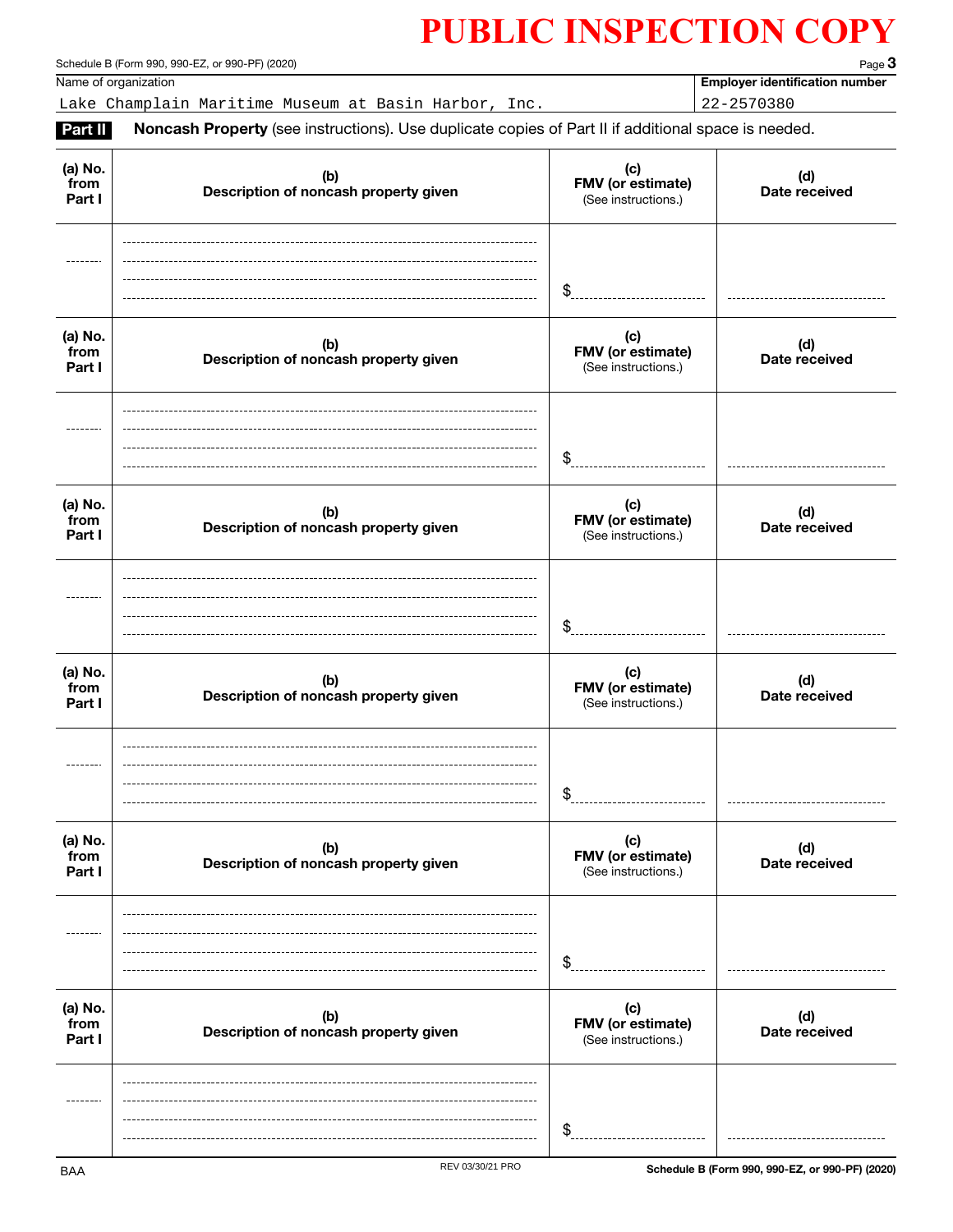|                           | Schedule B (Form 990, 990-EZ, or 990-PF) (2020)                                                   |                      | Page 4                                                                                                                                                                                                                                         |  |  |  |  |
|---------------------------|---------------------------------------------------------------------------------------------------|----------------------|------------------------------------------------------------------------------------------------------------------------------------------------------------------------------------------------------------------------------------------------|--|--|--|--|
|                           | Name of organization                                                                              |                      | <b>Employer identification number</b>                                                                                                                                                                                                          |  |  |  |  |
| Part III                  | Lake Champlain Maritime Museum at Basin Harbor, Inc.                                              |                      | 22-2570380<br>Exclusively religious, charitable, etc., contributions to organizations described in section 501(c)(7), (8), or<br>(10) that total more than \$1,000 for the year from any one contributor. Complete columns (a) through (e) and |  |  |  |  |
|                           | contributions of \$1,000 or less for the year. (Enter this information once. See instructions.) ▶ |                      | the following line entry. For organizations completing Part III, enter the total of exclusively religious, charitable, etc.,<br>\$                                                                                                             |  |  |  |  |
|                           | Use duplicate copies of Part III if additional space is needed.                                   |                      |                                                                                                                                                                                                                                                |  |  |  |  |
| (a) No.<br>from<br>Part I | (b) Purpose of gift                                                                               | (c) Use of gift      | (d) Description of how gift is held                                                                                                                                                                                                            |  |  |  |  |
|                           |                                                                                                   |                      |                                                                                                                                                                                                                                                |  |  |  |  |
|                           | Transferee's name, address, and ZIP + 4                                                           | (e) Transfer of gift | Relationship of transferor to transferee                                                                                                                                                                                                       |  |  |  |  |
|                           |                                                                                                   |                      |                                                                                                                                                                                                                                                |  |  |  |  |
|                           |                                                                                                   |                      |                                                                                                                                                                                                                                                |  |  |  |  |
| (a) No.<br>from<br>Part I | (b) Purpose of gift                                                                               | (c) Use of gift      | (d) Description of how gift is held                                                                                                                                                                                                            |  |  |  |  |
|                           |                                                                                                   |                      |                                                                                                                                                                                                                                                |  |  |  |  |
|                           |                                                                                                   |                      |                                                                                                                                                                                                                                                |  |  |  |  |
|                           |                                                                                                   |                      |                                                                                                                                                                                                                                                |  |  |  |  |
|                           | (e) Transfer of gift                                                                              |                      |                                                                                                                                                                                                                                                |  |  |  |  |
|                           | Transferee's name, address, and ZIP + 4                                                           |                      | Relationship of transferor to transferee                                                                                                                                                                                                       |  |  |  |  |
|                           |                                                                                                   |                      |                                                                                                                                                                                                                                                |  |  |  |  |
|                           |                                                                                                   |                      |                                                                                                                                                                                                                                                |  |  |  |  |
|                           |                                                                                                   |                      |                                                                                                                                                                                                                                                |  |  |  |  |
| (a) No.<br>from<br>Part I | (b) Purpose of gift                                                                               | (c) Use of gift      | (d) Description of how gift is held                                                                                                                                                                                                            |  |  |  |  |
|                           |                                                                                                   |                      |                                                                                                                                                                                                                                                |  |  |  |  |
|                           |                                                                                                   |                      |                                                                                                                                                                                                                                                |  |  |  |  |
|                           |                                                                                                   |                      |                                                                                                                                                                                                                                                |  |  |  |  |
|                           |                                                                                                   | (e) Transfer of gift |                                                                                                                                                                                                                                                |  |  |  |  |
|                           | Transferee's name, address, and ZIP + 4                                                           |                      | Relationship of transferor to transferee                                                                                                                                                                                                       |  |  |  |  |
|                           |                                                                                                   |                      |                                                                                                                                                                                                                                                |  |  |  |  |
|                           |                                                                                                   |                      |                                                                                                                                                                                                                                                |  |  |  |  |
|                           |                                                                                                   |                      |                                                                                                                                                                                                                                                |  |  |  |  |
| (a) No.<br>from<br>Part I | (b) Purpose of gift                                                                               | (c) Use of gift      | (d) Description of how gift is held                                                                                                                                                                                                            |  |  |  |  |
|                           |                                                                                                   |                      |                                                                                                                                                                                                                                                |  |  |  |  |
|                           |                                                                                                   |                      |                                                                                                                                                                                                                                                |  |  |  |  |
|                           |                                                                                                   |                      |                                                                                                                                                                                                                                                |  |  |  |  |
|                           |                                                                                                   | (e) Transfer of gift |                                                                                                                                                                                                                                                |  |  |  |  |
|                           | Transferee's name, address, and ZIP + 4                                                           |                      | Relationship of transferor to transferee                                                                                                                                                                                                       |  |  |  |  |
|                           |                                                                                                   |                      |                                                                                                                                                                                                                                                |  |  |  |  |
|                           |                                                                                                   |                      |                                                                                                                                                                                                                                                |  |  |  |  |

÷.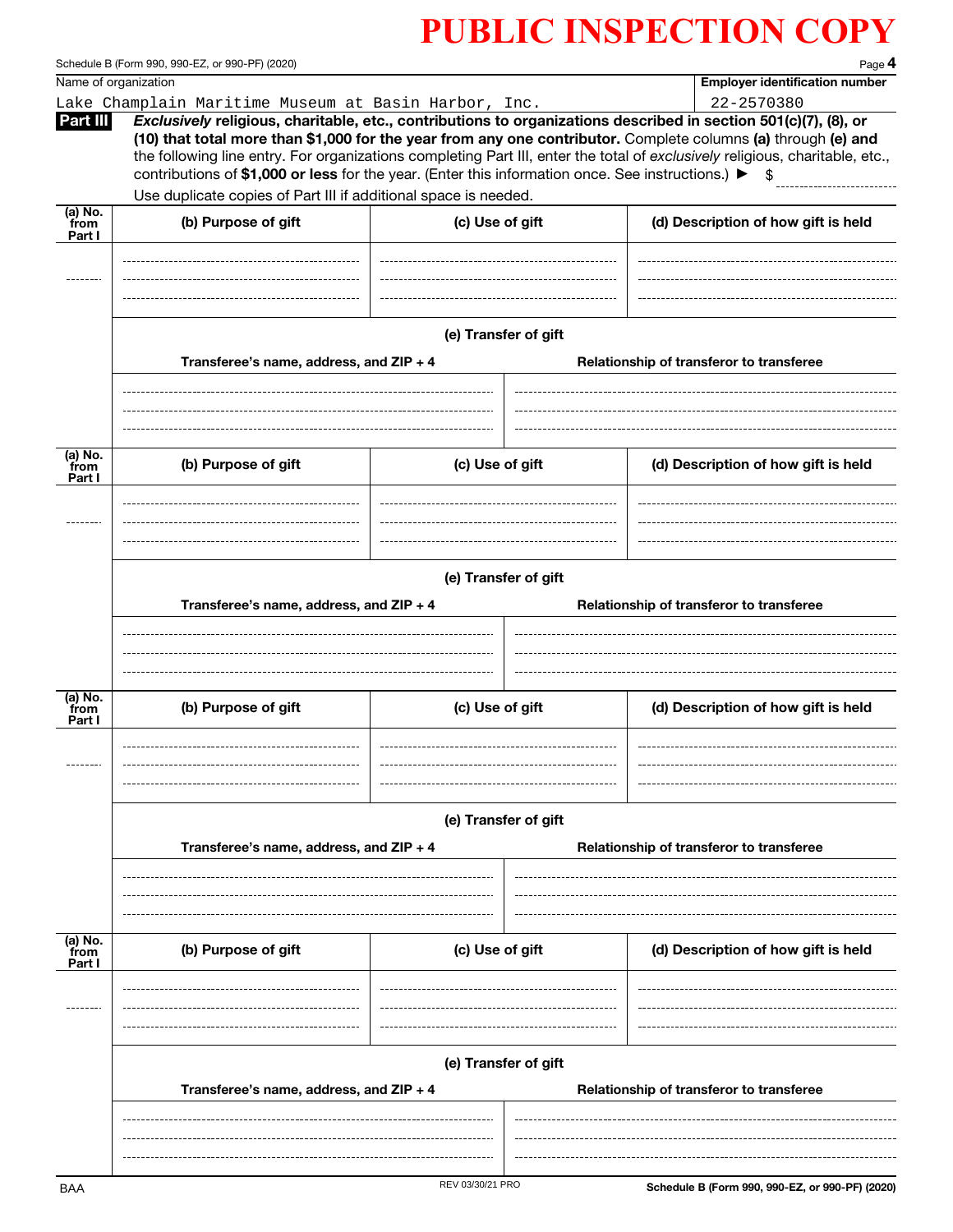|                                                               |                                                      |                                                                                       | <b>PUBLIC INSPECTION COPY</b>                                                                                                                                                                           |            |                |                                       |                                                          |  |
|---------------------------------------------------------------|------------------------------------------------------|---------------------------------------------------------------------------------------|---------------------------------------------------------------------------------------------------------------------------------------------------------------------------------------------------------|------------|----------------|---------------------------------------|----------------------------------------------------------|--|
| <b>SCHEDULE D</b><br>(Form 990)<br>Department of the Treasury |                                                      |                                                                                       | <b>Supplemental Financial Statements</b><br>Complete if the organization answered "Yes" on Form 990,<br>Part IV, line 6, 7, 8, 9, 10, 11a, 11b, 11c, 11d, 11e, 11f, 12a, or 12b.<br>Attach to Form 990. |            |                |                                       | OMB No. 1545-0047<br><b>Open to Public</b><br>Inspection |  |
|                                                               | Internal Revenue Service<br>Name of the organization |                                                                                       | Go to www.irs.gov/Form990 for instructions and the latest information.                                                                                                                                  |            |                | <b>Employer identification number</b> |                                                          |  |
|                                                               |                                                      | Lake Champlain Maritime Museum at Basin Harbor, Inc.                                  |                                                                                                                                                                                                         | 22-2570380 |                |                                       |                                                          |  |
|                                                               | Part I                                               |                                                                                       | Organizations Maintaining Donor Advised Funds or Other Similar Funds or Accounts.                                                                                                                       |            |                |                                       |                                                          |  |
|                                                               |                                                      | Complete if the organization answered "Yes" on Form 990, Part IV, line 6.             |                                                                                                                                                                                                         |            |                |                                       |                                                          |  |
|                                                               |                                                      |                                                                                       | (a) Donor advised funds                                                                                                                                                                                 |            |                | (b) Funds and other accounts          |                                                          |  |
| 1                                                             |                                                      | Total number at end of year                                                           |                                                                                                                                                                                                         |            |                |                                       |                                                          |  |
| 2                                                             |                                                      | Aggregate value of contributions to (during year).                                    |                                                                                                                                                                                                         |            |                |                                       |                                                          |  |
| 3                                                             |                                                      | Aggregate value of grants from (during year)                                          |                                                                                                                                                                                                         |            |                |                                       |                                                          |  |
| 4                                                             |                                                      | Aggregate value at end of year                                                        |                                                                                                                                                                                                         |            |                |                                       |                                                          |  |
| 5                                                             |                                                      |                                                                                       | Did the organization inform all donors and donor advisors in writing that the assets held in donor advised                                                                                              |            |                |                                       |                                                          |  |
|                                                               |                                                      |                                                                                       | funds are the organization's property, subject to the organization's exclusive legal control?                                                                                                           |            |                |                                       | $\sqsupset$ Yes<br><b>No</b>                             |  |
| 6                                                             |                                                      |                                                                                       | Did the organization inform all grantees, donors, and donor advisors in writing that grant funds can be used                                                                                            |            |                |                                       |                                                          |  |
|                                                               |                                                      |                                                                                       | only for charitable purposes and not for the benefit of the donor or donor advisor, or for any other purpose                                                                                            |            |                |                                       |                                                          |  |
|                                                               |                                                      | conferring impermissible private benefit?                                             | and a series of the contract of the contract of the contract of the contract of                                                                                                                         |            |                |                                       | Yes<br><b>No</b>                                         |  |
|                                                               | <b>Part II</b>                                       | <b>Conservation Easements.</b>                                                        |                                                                                                                                                                                                         |            |                |                                       |                                                          |  |
|                                                               |                                                      | Complete if the organization answered "Yes" on Form 990, Part IV, line 7.             |                                                                                                                                                                                                         |            |                |                                       |                                                          |  |
| 1.                                                            |                                                      | Purpose(s) of conservation easements held by the organization (check all that apply). |                                                                                                                                                                                                         |            |                |                                       |                                                          |  |
|                                                               |                                                      | Preservation of land for public use (for example, recreation or education)            | $\Box$ Preservation of a historically important land area                                                                                                                                               |            |                |                                       |                                                          |  |
|                                                               |                                                      | Protection of natural habitat                                                         | Preservation of a certified historic structure                                                                                                                                                          |            |                |                                       |                                                          |  |
|                                                               |                                                      | Preservation of open space                                                            |                                                                                                                                                                                                         |            |                |                                       |                                                          |  |
| $\mathbf{2}$                                                  |                                                      |                                                                                       | Complete lines 2a through 2d if the organization held a qualified conservation contribution in the form of a conservation                                                                               |            |                |                                       |                                                          |  |
|                                                               |                                                      | easement on the last day of the tax year.                                             |                                                                                                                                                                                                         |            |                |                                       | Held at the End of the Tax Year                          |  |
| a                                                             |                                                      | Total number of conservation easements                                                |                                                                                                                                                                                                         |            | 2a             |                                       |                                                          |  |
| b                                                             |                                                      |                                                                                       | Total acreage restricted by conservation easements                                                                                                                                                      |            | 2 <sub>b</sub> |                                       |                                                          |  |
| C                                                             |                                                      |                                                                                       | Number of conservation easements on a certified historic structure included in (a)                                                                                                                      |            | 2c             |                                       |                                                          |  |
| d                                                             |                                                      |                                                                                       | Number of conservation easements included in (c) acquired after 7/25/06, and not on a                                                                                                                   |            |                |                                       |                                                          |  |
|                                                               |                                                      | historic structure listed in the National Register                                    | and a strategic and                                                                                                                                                                                     |            | 2d             |                                       |                                                          |  |
| 3                                                             | tax year $\blacktriangleright$                       |                                                                                       | Number of conservation easements modified, transferred, released, extinguished, or terminated by the organization during the                                                                            |            |                |                                       |                                                          |  |
| 4                                                             |                                                      | Number of states where property subject to conservation easement is located ▶         |                                                                                                                                                                                                         |            |                |                                       |                                                          |  |
| 5                                                             |                                                      |                                                                                       | Does the organization have a written policy regarding the periodic monitoring, inspection, handling of                                                                                                  |            |                |                                       |                                                          |  |
|                                                               |                                                      |                                                                                       |                                                                                                                                                                                                         |            |                |                                       | ∣∣ Yes<br>∣ ∣No                                          |  |
| 6                                                             |                                                      |                                                                                       | Staff and volunteer hours devoted to monitoring, inspecting, handling of violations, and enforcing conservation easements during the year                                                               |            |                |                                       |                                                          |  |
|                                                               |                                                      |                                                                                       |                                                                                                                                                                                                         |            |                |                                       |                                                          |  |
| 7                                                             |                                                      |                                                                                       | Amount of expenses incurred in monitoring, inspecting, handling of violations, and enforcing conservation easements during the year                                                                     |            |                |                                       |                                                          |  |
|                                                               | $\blacktriangleright$ \$                             |                                                                                       |                                                                                                                                                                                                         |            |                |                                       |                                                          |  |
| 8                                                             |                                                      |                                                                                       | Does each conservation easement reported on line 2(d) above satisfy the requirements of section 170(h)(4)(B)(i)                                                                                         |            |                |                                       |                                                          |  |
|                                                               |                                                      |                                                                                       |                                                                                                                                                                                                         |            |                |                                       |                                                          |  |
| 9                                                             |                                                      |                                                                                       | In Part XIII, describe how the organization reports conservation easements in its revenue and expense statement and                                                                                     |            |                |                                       | ∣∣ Yes<br><b>No</b>                                      |  |
|                                                               |                                                      |                                                                                       | balance sheet, and include, if applicable, the text of the footnote to the organization's financial statements that describes the                                                                       |            |                |                                       |                                                          |  |
|                                                               |                                                      | organization's accounting for conservation easements.                                 |                                                                                                                                                                                                         |            |                |                                       |                                                          |  |

|                 | organization o accounting for concervation caccincition                                                                           |
|-----------------|-----------------------------------------------------------------------------------------------------------------------------------|
| <b>Part III</b> | Organizations Maintaining Collections of Art, Historical Treasures, or Other Similar Assets.                                      |
|                 | Complete if the organization answered "Yes" on Form 990, Part IV, line 8.                                                         |
|                 | 1a If the organization elected, as permitted under FASB ASC 958, not to report in its revenue statement and balance sheet works   |
|                 | of art, historical treasures, or other similar assets held for public exhibition, education, or research in furtherance of public |

service, provide in Part XIII the text of the footnote to its financial statements that describes these items. **b**  If the organization elected, as permitted under FASB ASC 958, to report in its revenue statement and balance sheet works of art, historical treasures, or other similar assets held for public exhibition, education, or research in furtherance of public service, provide the following amounts relating to these items:

| (i) Revenue included on Form 990, Part VIII, line 1 $\ldots$ $\ldots$ $\ldots$ $\ldots$ $\ldots$ $\ldots$ $\ldots$ $\blacktriangleright$ \$                                                                                                                                                                                                                                                                                  |
|------------------------------------------------------------------------------------------------------------------------------------------------------------------------------------------------------------------------------------------------------------------------------------------------------------------------------------------------------------------------------------------------------------------------------|
| (ii) Assets included in Form 990, Part X $\ldots$ , $\ldots$ , $\ldots$ , $\ldots$ , $\downarrow$ , $\downarrow$ , $\downarrow$ , $\downarrow$ , $\downarrow$ , $\downarrow$ , $\downarrow$ , $\downarrow$ , $\downarrow$ , $\downarrow$ , $\downarrow$ , $\downarrow$ , $\downarrow$ , $\downarrow$ , $\downarrow$ , $\downarrow$ , $\downarrow$ , $\downarrow$ , $\downarrow$ , $\downarrow$ , $\downarrow$ , $\downarrow$ |
| 2 If the organization received or held works of art, historical treasures, or other similar assets for financial gain, provide the<br>following amounts required to be reported under FASB ASC 958 relating to these items:                                                                                                                                                                                                  |
|                                                                                                                                                                                                                                                                                                                                                                                                                              |
| <b>b</b> Assets included in Form 990, Part X $\ldots$ $\ldots$ $\ldots$ $\ldots$ $\ldots$ $\ldots$ $\ldots$ $\ldots$ $\blacktriangleright$ \$                                                                                                                                                                                                                                                                                |

**For Paperwork Reduction Act Notice, see the Instructions for Form 990.** *Schedule D* **(Form 990) 2020 REV 03/30/21 PRO**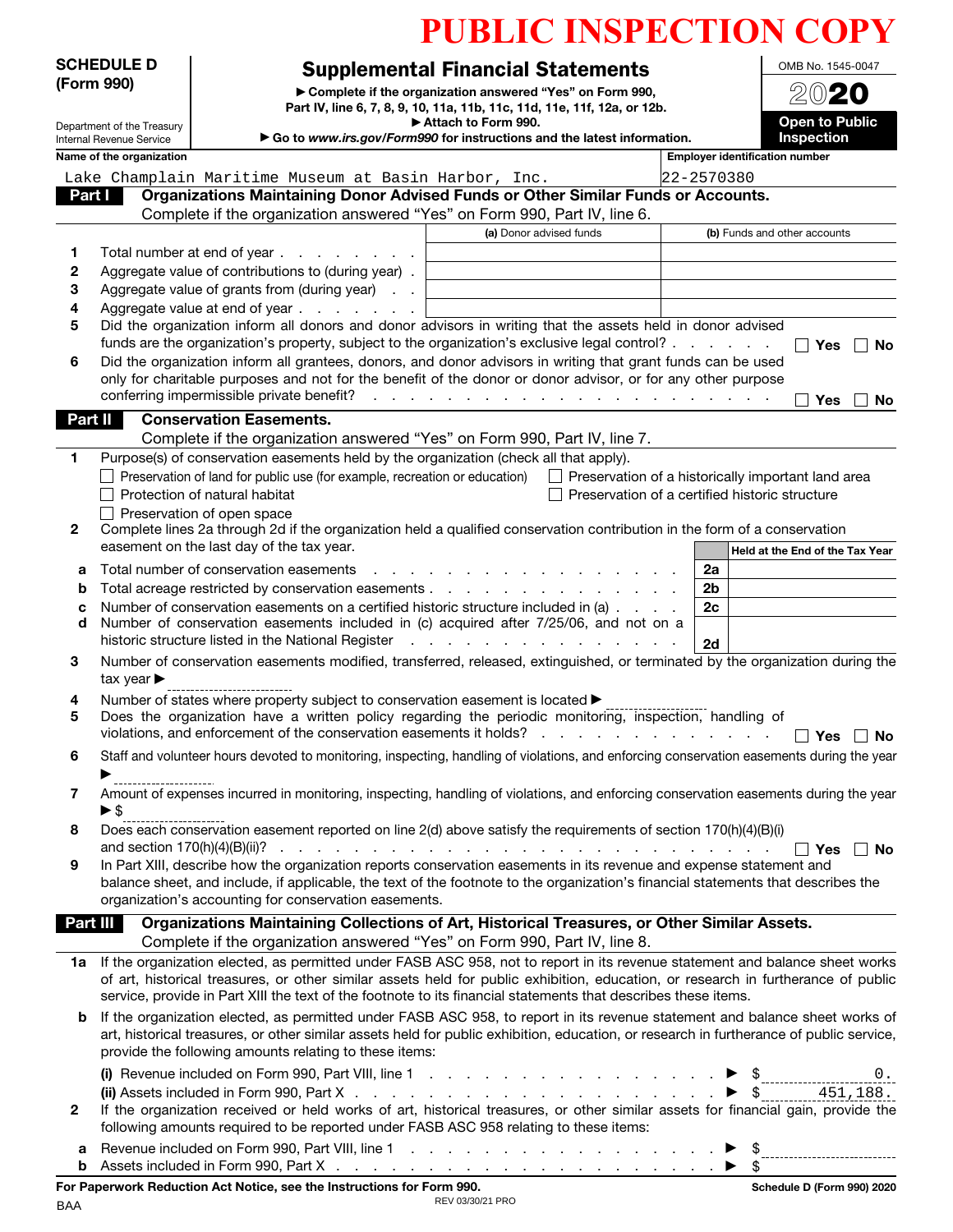|                | Schedule D (Form 990) 2020                                                                                                                                                                                                                              |                         |                |                                      |                |                      | Page 2              |  |
|----------------|---------------------------------------------------------------------------------------------------------------------------------------------------------------------------------------------------------------------------------------------------------|-------------------------|----------------|--------------------------------------|----------------|----------------------|---------------------|--|
| Part III       | Organizations Maintaining Collections of Art, Historical Treasures, or Other Similar Assets (continued)                                                                                                                                                 |                         |                |                                      |                |                      |                     |  |
| 3              | Using the organization's acquisition, accession, and other records, check any of the following that make significant use of its<br>collection items (check all that apply):                                                                             |                         |                |                                      |                |                      |                     |  |
| a              | $ \mathsf{X} $ Public exhibition                                                                                                                                                                                                                        |                         |                | $d \square$ Loan or exchange program |                |                      |                     |  |
| b              | $\boxed{\mathsf{X}}$ Scholarly research                                                                                                                                                                                                                 |                         | e              |                                      |                |                      |                     |  |
| C              | $\boxed{\mathsf{X}}$ Preservation for future generations                                                                                                                                                                                                |                         |                |                                      |                |                      |                     |  |
| 4              | Provide a description of the organization's collections and explain how they further the organization's exempt purpose in Part<br>XIII.                                                                                                                 |                         |                |                                      |                |                      |                     |  |
| 5              | During the year, did the organization solicit or receive donations of art, historical treasures, or other similar<br>assets to be sold to raise funds rather than to be maintained as part of the organization's collection?<br>Yes $\boxed{\times}$ No |                         |                |                                      |                |                      |                     |  |
| <b>Part IV</b> | <b>Escrow and Custodial Arrangements.</b>                                                                                                                                                                                                               |                         |                |                                      |                |                      |                     |  |
|                | Complete if the organization answered "Yes" on Form 990, Part IV, line 9, or reported an amount on Form<br>990, Part X, line 21.                                                                                                                        |                         |                |                                      |                |                      |                     |  |
| 1a             | Is the organization an agent, trustee, custodian or other intermediary for contributions or other assets not                                                                                                                                            |                         |                |                                      |                | $\sim$               | <b>Yes</b><br>∣ No  |  |
| b              | If "Yes," explain the arrangement in Part XIII and complete the following table:                                                                                                                                                                        |                         |                |                                      |                |                      |                     |  |
|                |                                                                                                                                                                                                                                                         |                         |                |                                      |                |                      | Amount              |  |
| с              |                                                                                                                                                                                                                                                         |                         |                |                                      | 1 <sub>c</sub> |                      |                     |  |
| d              | Additions during the year response to the contract of the year response to the contract of the set of the set of the set of the set of the set of the set of the set of the set of the set of the set of the set of the set of                          |                         |                |                                      | 1 <sub>d</sub> |                      |                     |  |
| е              | Distributions during the year response to the contract of the set of the set of the set of the set of the set of the set of the set of the set of the set of the set of the set of the set of the set of the set of the set of                          |                         |                |                                      | 1e             |                      |                     |  |
| f              |                                                                                                                                                                                                                                                         |                         |                |                                      | 1f             |                      |                     |  |
| 2a             | Did the organization include an amount on Form 990, Part X, line 21, for escrow or custodial account liability? $\Box$ Yes                                                                                                                              |                         |                |                                      |                |                      | ∣ No                |  |
|                | <b>b</b> If "Yes," explain the arrangement in Part XIII. Check here if the explanation has been provided on Part XIII                                                                                                                                   |                         |                |                                      |                |                      |                     |  |
|                | <b>Part V</b><br><b>Endowment Funds.</b>                                                                                                                                                                                                                |                         |                |                                      |                |                      |                     |  |
|                | Complete if the organization answered "Yes" on Form 990, Part IV, line 10.                                                                                                                                                                              |                         |                |                                      |                |                      |                     |  |
|                |                                                                                                                                                                                                                                                         | (a) Current year        | (b) Prior year | (c) Two years back                   |                | (d) Three years back | (e) Four years back |  |
| 1a             | Beginning of year balance                                                                                                                                                                                                                               | 3, 110, 495.            | 2,750,234.     | 2,980,215.                           |                | 2,885,343.           | 2,453,348.          |  |
| b              | Contributions<br>and the contract of the con-                                                                                                                                                                                                           | 0.                      | 2,100.         |                                      | 1,000.         | 1,150.               | 503, 520.           |  |
| с              | Net investment earnings, gains, and                                                                                                                                                                                                                     |                         |                |                                      |                |                      |                     |  |
|                | $losses$                                                                                                                                                                                                                                                | 434,378.                | 505, 291.      | $-136,766.$                          |                | 234,742.             | 232,045.            |  |
| d              | Grants or scholarships                                                                                                                                                                                                                                  | 0.                      |                | $0$ .                                | 0.             | $0$ .                | $0$ .               |  |
| е              | Other expenditures for facilities and                                                                                                                                                                                                                   |                         |                |                                      |                |                      |                     |  |
|                | programs                                                                                                                                                                                                                                                | 148,593.                | 147,130.       |                                      | 94,215.        | 141,020.             | 303,570.            |  |
| f              | Administrative expenses                                                                                                                                                                                                                                 | $0$ .                   |                | $0$ .                                | 0.             | 0.                   | $0$ .               |  |
| g              | End of year balance                                                                                                                                                                                                                                     | 3,396,280.              | 3,110,495.     | 2,750,234.                           |                | 2,980,215.           | 2,885,343.          |  |
| 2              | Provide the estimated percentage of the current year end balance (line 1g, column (a)) held as:                                                                                                                                                         |                         |                |                                      |                |                      |                     |  |
|                | Board designated or quasi-endowment > 0. %                                                                                                                                                                                                              |                         |                |                                      |                |                      |                     |  |
| b              | Permanent endowment ▶                                                                                                                                                                                                                                   | 100.%                   |                |                                      |                |                      |                     |  |
| c              | Term endowment ▶<br>0.96                                                                                                                                                                                                                                |                         |                |                                      |                |                      |                     |  |
|                | The percentages on lines 2a, 2b, and 2c should equal 100%.                                                                                                                                                                                              |                         |                |                                      |                |                      |                     |  |
| За             | Are there endowment funds not in the possession of the organization that are held and administered for the                                                                                                                                              |                         |                |                                      |                |                      |                     |  |
|                | organization by:                                                                                                                                                                                                                                        |                         |                |                                      |                |                      | <b>Yes</b><br>No    |  |
|                |                                                                                                                                                                                                                                                         |                         |                |                                      |                |                      | $\times$<br> 3a(i)  |  |
|                | (ii) Related organizations                                                                                                                                                                                                                              |                         |                |                                      |                |                      | $\times$<br>3a(ii)  |  |
| b              | If "Yes" on line 3a(ii), are the related organizations listed as required on Schedule R?                                                                                                                                                                |                         |                |                                      |                |                      | 3b                  |  |
| 4              | Describe in Part XIII the intended uses of the organization's endowment funds.                                                                                                                                                                          |                         |                |                                      |                |                      |                     |  |
| <b>Part VI</b> | Land, Buildings, and Equipment.                                                                                                                                                                                                                         |                         |                |                                      |                |                      |                     |  |
|                | Complete if the organization answered "Yes" on Form 990, Part IV, line 11a. See Form 990, Part X, line 10.                                                                                                                                              |                         |                |                                      |                |                      |                     |  |
|                | Description of property                                                                                                                                                                                                                                 | (a) Cost or other basis |                | (b) Cost or other basis              |                | (c) Accumulated      | (d) Book value      |  |
|                |                                                                                                                                                                                                                                                         | (investment)            |                | (other)                              |                | depreciation         |                     |  |
| 1a             | Land<br>and a strong control of the state of the state of the state of the state of the state of the state of the state of the state of the state of the state of the state of the state of the state of the state of the state of the                  |                         | 0.             | 0.                                   |                |                      | 0.                  |  |
| b              | Buildings                                                                                                                                                                                                                                               |                         | 0.             | 1,853,213.                           |                | 1,124,302.           | 728,911.            |  |
| с              | Leasehold improvements                                                                                                                                                                                                                                  |                         | $0$ .          | 0.                                   |                | 0.                   | 0.                  |  |
| d              | Equipment<br>and the company of the company of                                                                                                                                                                                                          |                         | $0$ .          | 1,810,321.                           |                | 1,121,258.           | 689,063.            |  |
| е              | Other<br>the contract of the contract of the con-                                                                                                                                                                                                       |                         | $\Omega$ .     | 0.                                   |                | 0.                   | 0.                  |  |
|                | Total. Add lines 1a through 1e. (Column (d) must equal Form 990, Part X, column (B), line 10c.) ▶                                                                                                                                                       |                         |                |                                      |                |                      | 1, 417, 974.        |  |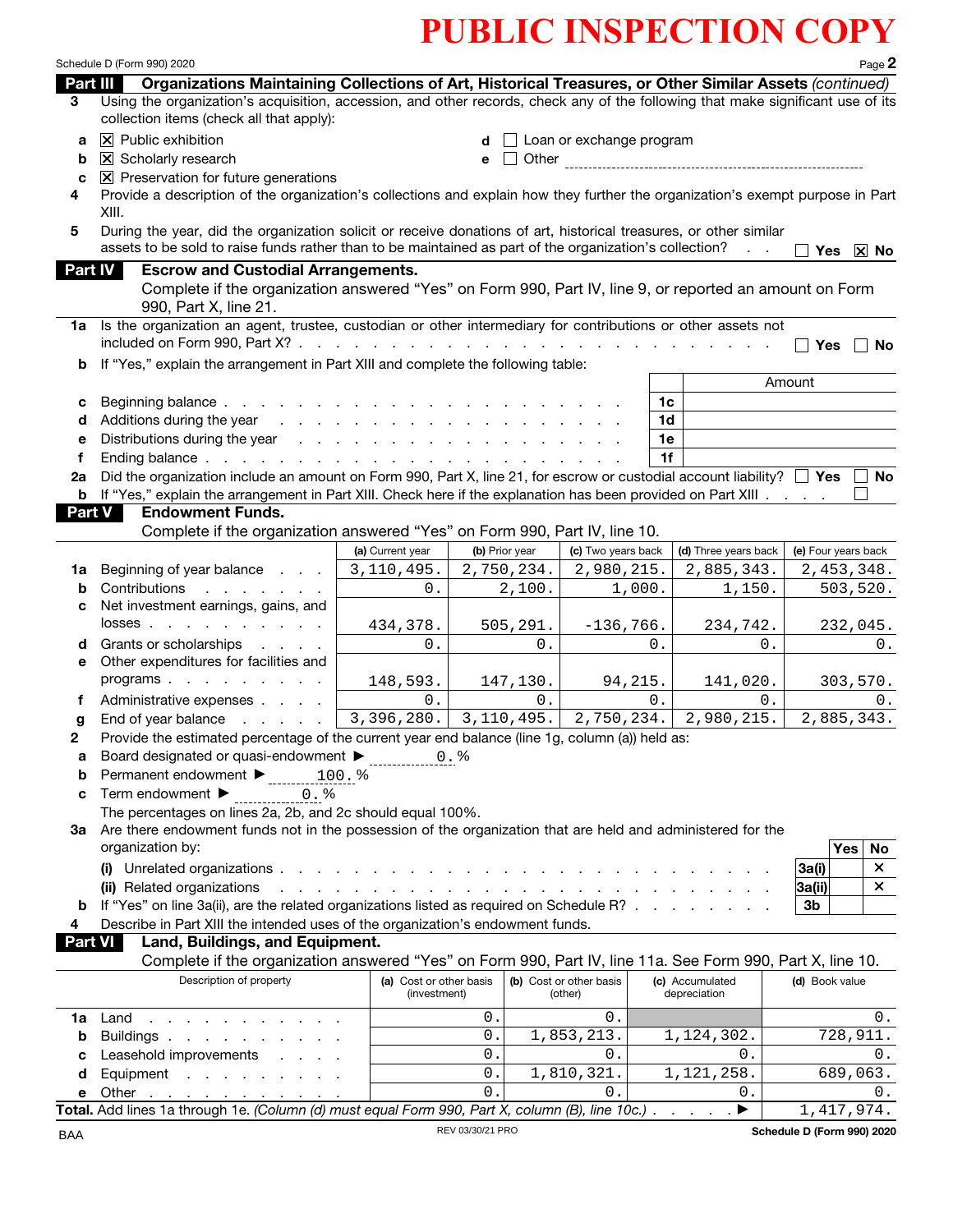| Schedule D (Form 990) 2020 | Page <b>3</b> |
|----------------------------|---------------|
|----------------------------|---------------|

| <b>Part VII</b>           | <b>Investments-Other Securities.</b><br>Complete if the organization answered "Yes" on Form 990, Part IV, line 11b. See Form 990, Part X, line 12.   |                                     |                                                              |
|---------------------------|------------------------------------------------------------------------------------------------------------------------------------------------------|-------------------------------------|--------------------------------------------------------------|
|                           | (a) Description of security or category<br>(including name of security)                                                                              | (b) Book value                      | (c) Method of valuation:<br>Cost or end-of-year market value |
| (1) Financial derivatives | the contract of the contract of the                                                                                                                  |                                     |                                                              |
|                           | (2) Closely held equity interests                                                                                                                    |                                     |                                                              |
|                           |                                                                                                                                                      |                                     |                                                              |
| (A)                       |                                                                                                                                                      |                                     |                                                              |
| (B)                       |                                                                                                                                                      |                                     |                                                              |
| (C)                       |                                                                                                                                                      |                                     |                                                              |
| (D)                       |                                                                                                                                                      |                                     |                                                              |
| (E)                       |                                                                                                                                                      |                                     |                                                              |
| (F)                       |                                                                                                                                                      |                                     |                                                              |
| (G)                       |                                                                                                                                                      |                                     |                                                              |
| (H)                       | Total. (Column (b) must equal Form 990, Part X, col. (B) line 12.) .                                                                                 |                                     |                                                              |
| <b>Part VIII</b>          | ▶<br>Investments-Program Related.                                                                                                                    |                                     |                                                              |
|                           | Complete if the organization answered "Yes" on Form 990, Part IV, line 11c. See Form 990, Part X, line 13.                                           |                                     |                                                              |
|                           | (a) Description of investment                                                                                                                        | (b) Book value                      | (c) Method of valuation:                                     |
|                           |                                                                                                                                                      |                                     | Cost or end-of-year market value                             |
| (1)                       |                                                                                                                                                      |                                     |                                                              |
| (2)                       |                                                                                                                                                      |                                     |                                                              |
| (3)                       |                                                                                                                                                      |                                     |                                                              |
| (4)                       |                                                                                                                                                      |                                     |                                                              |
| (5)                       |                                                                                                                                                      |                                     |                                                              |
| (6)                       |                                                                                                                                                      |                                     |                                                              |
| (7)                       |                                                                                                                                                      |                                     |                                                              |
| (8)                       |                                                                                                                                                      |                                     |                                                              |
| (9)                       |                                                                                                                                                      |                                     |                                                              |
| <b>Part IX</b>            | Total. (Column (b) must equal Form 990, Part X, col. (B) line 13.)<br>▶<br><b>Other Assets.</b>                                                      |                                     |                                                              |
|                           | Complete if the organization answered "Yes" on Form 990, Part IV, line 11d. See Form 990, Part X, line 15.                                           |                                     |                                                              |
|                           | (a) Description                                                                                                                                      |                                     | (b) Book value                                               |
| (1)                       |                                                                                                                                                      |                                     |                                                              |
| (2)                       |                                                                                                                                                      |                                     |                                                              |
| (3)                       |                                                                                                                                                      |                                     |                                                              |
| (4)                       |                                                                                                                                                      |                                     |                                                              |
| (5)                       |                                                                                                                                                      |                                     |                                                              |
| (6)                       |                                                                                                                                                      |                                     |                                                              |
| (7)                       |                                                                                                                                                      |                                     |                                                              |
| (8)                       |                                                                                                                                                      |                                     |                                                              |
| (9)                       |                                                                                                                                                      |                                     |                                                              |
|                           | Total. (Column (b) must equal Form 990, Part X, col. (B) line 15.)                                                                                   |                                     |                                                              |
| Part X                    | <b>Other Liabilities.</b><br>Complete if the organization answered "Yes" on Form 990, Part IV, line 11e or 11f. See Form 990, Part X,                |                                     |                                                              |
| 1.                        | line 25.<br>(a) Description of liability                                                                                                             |                                     | (b) Book value                                               |
| (1) Federal income taxes  |                                                                                                                                                      |                                     |                                                              |
| (2)                       |                                                                                                                                                      |                                     |                                                              |
| (3)                       |                                                                                                                                                      |                                     |                                                              |
| (4)                       |                                                                                                                                                      |                                     |                                                              |
| (5)                       |                                                                                                                                                      |                                     |                                                              |
| (6)                       |                                                                                                                                                      |                                     |                                                              |
| (7)                       |                                                                                                                                                      |                                     |                                                              |
| (8)                       |                                                                                                                                                      |                                     |                                                              |
| (9)                       |                                                                                                                                                      |                                     |                                                              |
|                           | Total. (Column (b) must equal Form 990, Part X, col. (B) line 25.) .                                                                                 | the contract of the contract of the |                                                              |
|                           | 2. Liability for uncertain tax positions. In Part XIII, provide the text of the footnote to the organization's financial statements that reports the |                                     |                                                              |
|                           | organization's liability for uncertain tax positions under FASB ASC 740. Check here if the text of the footnote has been provided in Part XIII.      |                                     |                                                              |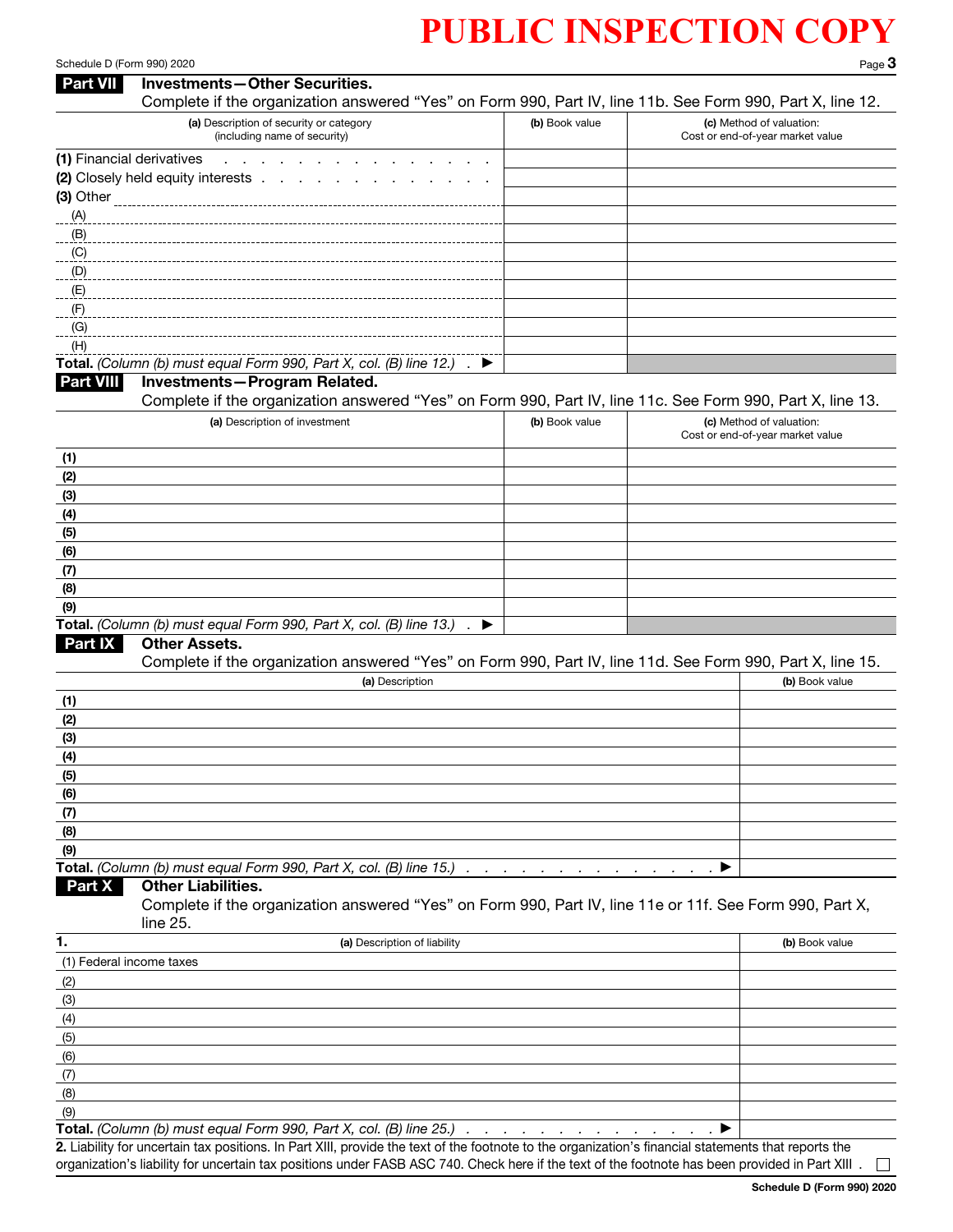|                  | Schedule D (Form 990) 2020                                                                                                                                                                                                                                                                                                                                       |    | Page 4     |
|------------------|------------------------------------------------------------------------------------------------------------------------------------------------------------------------------------------------------------------------------------------------------------------------------------------------------------------------------------------------------------------|----|------------|
| Part XI          | Reconciliation of Revenue per Audited Financial Statements With Revenue per Return.<br>Complete if the organization answered "Yes" on Form 990, Part IV, line 12a.                                                                                                                                                                                               |    |            |
|                  |                                                                                                                                                                                                                                                                                                                                                                  |    |            |
| 1                | Total revenue, gains, and other support per audited financial statements<br>Amounts included on line 1 but not on Form 990, Part VIII, line 12:                                                                                                                                                                                                                  | 1. | 1,712,923. |
| $\mathbf{2}$     |                                                                                                                                                                                                                                                                                                                                                                  |    |            |
| a                | 270,099.<br>Net unrealized gains (losses) on investments<br>2a<br>2 <sub>b</sub>                                                                                                                                                                                                                                                                                 |    |            |
| b                | Donated services and use of facilities<br>2c                                                                                                                                                                                                                                                                                                                     |    |            |
| с                | Recoveries of prior year grants                                                                                                                                                                                                                                                                                                                                  |    |            |
| d                | Other (Describe in Part XIII.)<br>2d<br>11,220.                                                                                                                                                                                                                                                                                                                  |    |            |
| е                |                                                                                                                                                                                                                                                                                                                                                                  | 2e | 281,319.   |
| 3                |                                                                                                                                                                                                                                                                                                                                                                  | 3  | 1,431,604. |
| 4                | Amounts included on Form 990, Part VIII, line 12, but not on line 1:                                                                                                                                                                                                                                                                                             |    |            |
| a                | Investment expenses not included on Form 990, Part VIII, line 7b<br>12,482.<br>4a<br>$\sim 10$ km $^{-1}$                                                                                                                                                                                                                                                        |    |            |
| b                | Other (Describe in Part XIII.)<br>4b                                                                                                                                                                                                                                                                                                                             |    |            |
| c                | Add lines 4a and 4b<br>the contract of the contract of the contract of the contract of the contract of the contract of the contract of                                                                                                                                                                                                                           | 4с | 12,482.    |
| 5                | Total revenue. Add lines 3 and 4c. (This must equal Form 990, Part I, line 12.)                                                                                                                                                                                                                                                                                  | 5  | 1,444,086. |
| <b>Part XII</b>  | Reconciliation of Expenses per Audited Financial Statements With Expenses per Return.                                                                                                                                                                                                                                                                            |    |            |
|                  | Complete if the organization answered "Yes" on Form 990, Part IV, line 12a.                                                                                                                                                                                                                                                                                      |    |            |
| 1                | Total expenses and losses per audited financial statements                                                                                                                                                                                                                                                                                                       | 1. | 1,396,463. |
| $\mathbf{2}$     | Amounts included on line 1 but not on Form 990, Part IX, line 25:                                                                                                                                                                                                                                                                                                |    |            |
| а                | Donated services and use of facilities<br>11,220.<br>2a                                                                                                                                                                                                                                                                                                          |    |            |
| b                | 2 <sub>b</sub><br>Prior year adjustments                                                                                                                                                                                                                                                                                                                         |    |            |
| с                | 2 <sub>c</sub>                                                                                                                                                                                                                                                                                                                                                   |    |            |
| d                | 2d<br>Other (Describe in Part XIII.)                                                                                                                                                                                                                                                                                                                             |    |            |
| е                |                                                                                                                                                                                                                                                                                                                                                                  | 2e | 11,220.    |
| 3                |                                                                                                                                                                                                                                                                                                                                                                  | 3  | 1,385,243. |
| 4                | Amounts included on Form 990, Part IX, line 25, but not on line 1:                                                                                                                                                                                                                                                                                               |    |            |
| a                | Investment expenses not included on Form 990, Part VIII, line 7b<br>4a<br>12,482.<br>$\sim 100$ km s $^{-1}$                                                                                                                                                                                                                                                     |    |            |
| b                | Other (Describe in Part XIII.)<br>4b                                                                                                                                                                                                                                                                                                                             |    |            |
| c                | Add lines 4a and 4b<br>the contract of the contract of the contract of the contract of the contract of the contract of the contract of                                                                                                                                                                                                                           | 4с | 12,482.    |
| 5                | Total expenses. Add lines 3 and 4c. (This must equal Form 990, Part I, line 18.)                                                                                                                                                                                                                                                                                 | 5  | 1,397,725. |
| <b>Part XIII</b> | <b>Supplemental Information.</b>                                                                                                                                                                                                                                                                                                                                 |    |            |
|                  | Provide the descriptions required for Part II, lines 3, 5, and 9; Part III, lines 1a and 4; Part IV, lines 1b and 2b; Part V, line 4; Part X, line<br>2; Part XI, lines 2d and 4b; and Part XII, lines 2d and 4b. Also complete this part to provide any additional information.<br>Pt III, Line 4: The Organization holds artwork, artifacts, boats and related |    |            |
|                  |                                                                                                                                                                                                                                                                                                                                                                  |    |            |
|                  | items for both public exhibition and research activities in furtherance of its                                                                                                                                                                                                                                                                                   |    |            |
|                  | tax-exempt purpose.                                                                                                                                                                                                                                                                                                                                              |    |            |
|                  | Pt V, Line 4: Income from the Organization's permanent endowment is available                                                                                                                                                                                                                                                                                    |    |            |
|                  | for operations with portions restricted to specific educational and other activities.                                                                                                                                                                                                                                                                            |    |            |
|                  | Pt XI, Line 2d: \$9,138 loss on the disposal of property and equipment and \$2,082                                                                                                                                                                                                                                                                               |    |            |
|                  | cost of goods sold.                                                                                                                                                                                                                                                                                                                                              |    |            |
|                  |                                                                                                                                                                                                                                                                                                                                                                  |    |            |
|                  | Pt XII, Line 2d: See above.                                                                                                                                                                                                                                                                                                                                      |    |            |
|                  |                                                                                                                                                                                                                                                                                                                                                                  |    |            |
|                  |                                                                                                                                                                                                                                                                                                                                                                  |    |            |
|                  |                                                                                                                                                                                                                                                                                                                                                                  |    |            |
|                  |                                                                                                                                                                                                                                                                                                                                                                  |    |            |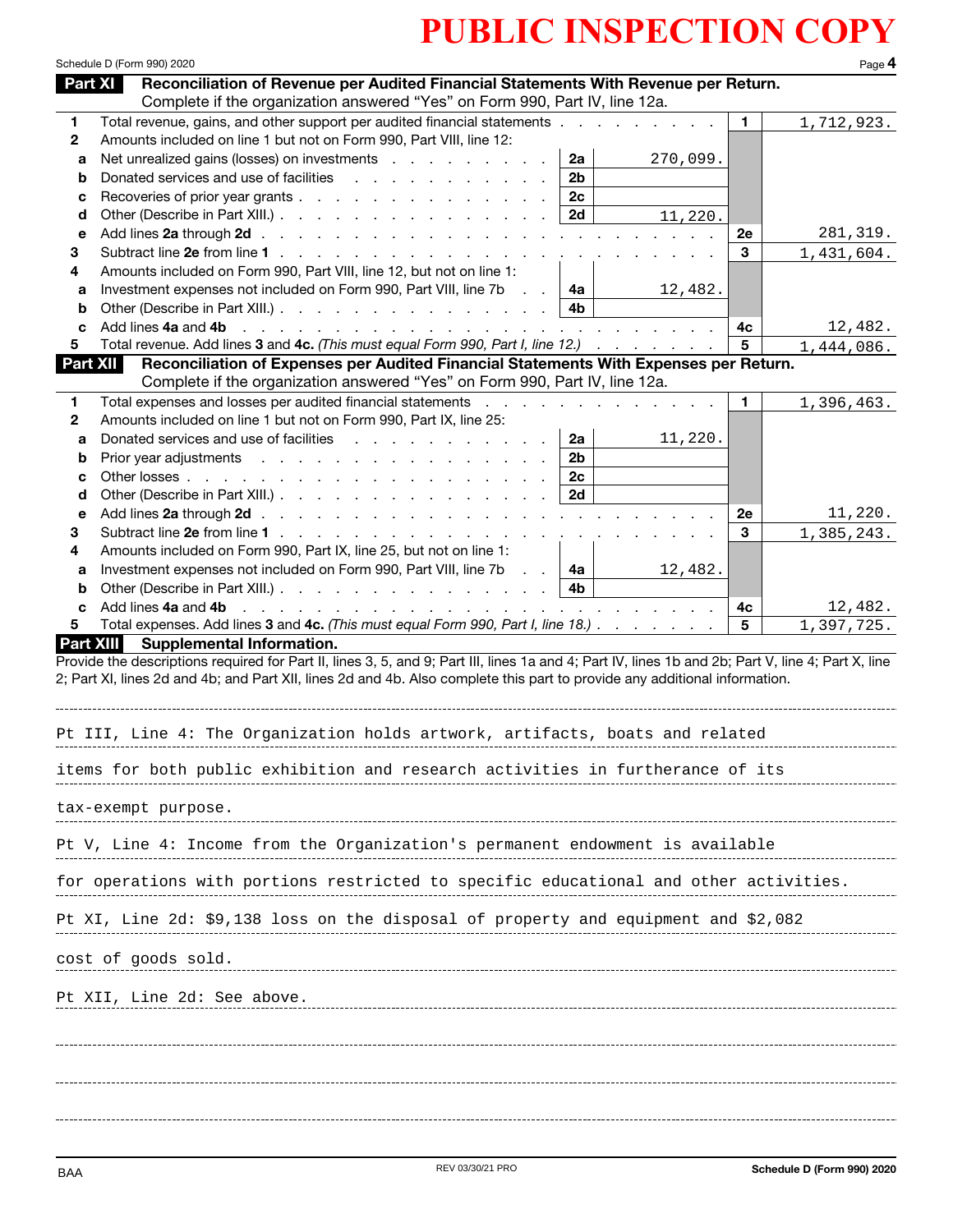| Schedule D (Form 990) 2020 |                                                | Page $5$ |
|----------------------------|------------------------------------------------|----------|
|                            | Part XIII Supplemental Information (continued) |          |
|                            |                                                |          |
|                            |                                                |          |
|                            |                                                |          |
|                            |                                                |          |
|                            |                                                |          |
|                            |                                                |          |
|                            |                                                |          |
|                            |                                                |          |
|                            |                                                |          |
|                            |                                                |          |
|                            |                                                |          |
|                            |                                                |          |
|                            |                                                |          |
|                            |                                                |          |
|                            |                                                |          |
|                            |                                                |          |
|                            |                                                |          |
|                            |                                                |          |
|                            |                                                |          |
|                            |                                                |          |
|                            |                                                |          |
|                            |                                                |          |
|                            |                                                |          |
|                            |                                                |          |
|                            |                                                |          |
|                            |                                                |          |
|                            |                                                |          |
|                            |                                                |          |
|                            |                                                |          |
|                            |                                                |          |
|                            |                                                |          |
|                            |                                                |          |
|                            |                                                |          |
|                            |                                                |          |
|                            |                                                |          |
|                            |                                                |          |
|                            |                                                |          |
|                            |                                                |          |
|                            |                                                |          |
|                            |                                                |          |
|                            |                                                |          |
|                            |                                                |          |
|                            |                                                |          |
|                            |                                                |          |
|                            |                                                |          |
|                            |                                                |          |
|                            |                                                |          |
|                            |                                                |          |
|                            |                                                |          |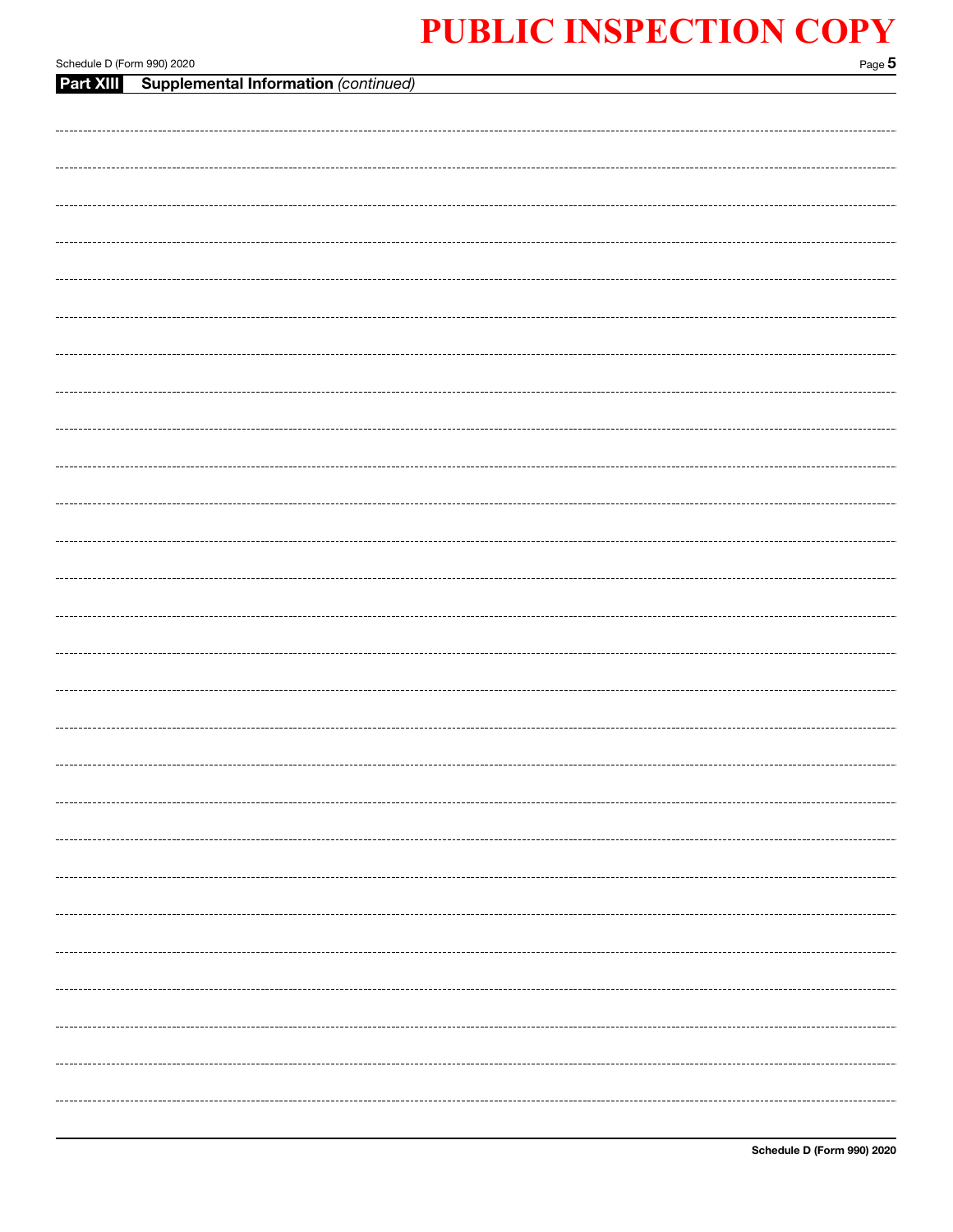|                        |                                                        |                                                                                                                           |                                                                                                                                                              |                                                                                                                                                                                                                                      | <b>PUBLIC INSPECTION COPY</b>                                                      |                                       |                                                              |            |                   |  |  |
|------------------------|--------------------------------------------------------|---------------------------------------------------------------------------------------------------------------------------|--------------------------------------------------------------------------------------------------------------------------------------------------------------|--------------------------------------------------------------------------------------------------------------------------------------------------------------------------------------------------------------------------------------|------------------------------------------------------------------------------------|---------------------------------------|--------------------------------------------------------------|------------|-------------------|--|--|
|                        | <b>SCHEDULE M</b><br>(Form 990)                        |                                                                                                                           | <b>Noncash Contributions</b>                                                                                                                                 |                                                                                                                                                                                                                                      |                                                                                    |                                       |                                                              |            | OMB No. 1545-0047 |  |  |
|                        | Department of the Treasury<br>Internal Revenue Service | Attach to Form 990.                                                                                                       | Complete if the organizations answered "Yes" on Form 990, Part IV, lines 29 or 30.<br>Go to www.irs.gov/Form990 for instructions and the latest information. |                                                                                                                                                                                                                                      |                                                                                    |                                       | 020<br><b>Open to Public</b><br>Inspection                   |            |                   |  |  |
|                        | Name of the organization                               |                                                                                                                           |                                                                                                                                                              |                                                                                                                                                                                                                                      |                                                                                    | <b>Employer identification number</b> |                                                              |            |                   |  |  |
|                        |                                                        |                                                                                                                           |                                                                                                                                                              | Lake Champlain Maritime Museum at Basin Harbor, Inc.                                                                                                                                                                                 |                                                                                    | 22-2570380                            |                                                              |            |                   |  |  |
| Part I                 |                                                        | <b>Types of Property</b>                                                                                                  |                                                                                                                                                              |                                                                                                                                                                                                                                      |                                                                                    |                                       |                                                              |            |                   |  |  |
|                        |                                                        |                                                                                                                           | (a)<br>Check if<br>applicable                                                                                                                                | (b)<br>Number of contributions or<br>items contributed                                                                                                                                                                               | (c)<br>Noncash contribution<br>amounts reported on<br>Form 990, Part VIII, line 1g |                                       | (d)<br>Method of determining<br>noncash contribution amounts |            |                   |  |  |
| 1.<br>2<br>3<br>4<br>5 | Art-Works of art<br>Clothing and household             | and the company of the company<br>Art-Historical treasures<br>Art-Fractional interests<br>Books and publications<br>goods |                                                                                                                                                              |                                                                                                                                                                                                                                      |                                                                                    |                                       |                                                              |            |                   |  |  |
| 6                      |                                                        | Cars and other vehicles                                                                                                   | ×                                                                                                                                                            | 1                                                                                                                                                                                                                                    |                                                                                    | 3,000. Staff Estimate                 |                                                              |            |                   |  |  |
| 7                      |                                                        | Boats and planes                                                                                                          | $\boldsymbol{\times}$                                                                                                                                        | 25                                                                                                                                                                                                                                   |                                                                                    | 32,748. Selling Price                 |                                                              |            |                   |  |  |
| 8                      |                                                        | Intellectual property                                                                                                     |                                                                                                                                                              |                                                                                                                                                                                                                                      |                                                                                    |                                       |                                                              |            |                   |  |  |
| 9                      |                                                        | Securities-Publicly traded                                                                                                | $\boldsymbol{\mathsf{x}}$                                                                                                                                    | 4                                                                                                                                                                                                                                    |                                                                                    | 6,430. Average Share Price            |                                                              |            |                   |  |  |
| 10                     |                                                        | Securities-Closely held stock.                                                                                            |                                                                                                                                                              |                                                                                                                                                                                                                                      |                                                                                    |                                       |                                                              |            |                   |  |  |
| 11                     |                                                        | Securities-Partnership, LLC,                                                                                              |                                                                                                                                                              |                                                                                                                                                                                                                                      |                                                                                    |                                       |                                                              |            |                   |  |  |
|                        | or trust interests                                     | and the company of the company                                                                                            |                                                                                                                                                              |                                                                                                                                                                                                                                      |                                                                                    |                                       |                                                              |            |                   |  |  |
| 12<br>13               | Qualified conservation<br>contribution-Historic        | Securities-Miscellaneous<br>structures                                                                                    |                                                                                                                                                              |                                                                                                                                                                                                                                      |                                                                                    |                                       |                                                              |            |                   |  |  |
| 14                     | Qualified conservation<br>contribution – Other         |                                                                                                                           |                                                                                                                                                              |                                                                                                                                                                                                                                      |                                                                                    |                                       |                                                              |            |                   |  |  |
| 15                     | Real estate - Residential.                             |                                                                                                                           |                                                                                                                                                              |                                                                                                                                                                                                                                      |                                                                                    |                                       |                                                              |            |                   |  |  |
| 16                     | Real estate-Commercial                                 |                                                                                                                           |                                                                                                                                                              |                                                                                                                                                                                                                                      |                                                                                    |                                       |                                                              |            |                   |  |  |
| 17                     |                                                        | Real estate $-$ Other $\ldots$                                                                                            |                                                                                                                                                              |                                                                                                                                                                                                                                      |                                                                                    |                                       |                                                              |            |                   |  |  |
| 18                     | <b>Collectibles</b>                                    | and the company of the company of                                                                                         |                                                                                                                                                              |                                                                                                                                                                                                                                      |                                                                                    |                                       |                                                              |            |                   |  |  |
| 19                     |                                                        | Food inventory                                                                                                            |                                                                                                                                                              |                                                                                                                                                                                                                                      |                                                                                    |                                       |                                                              |            |                   |  |  |
| 20                     |                                                        | Drugs and medical supplies                                                                                                |                                                                                                                                                              |                                                                                                                                                                                                                                      |                                                                                    |                                       |                                                              |            |                   |  |  |
| 21                     |                                                        | Taxidermy                                                                                                                 |                                                                                                                                                              |                                                                                                                                                                                                                                      |                                                                                    |                                       |                                                              |            |                   |  |  |
| 22                     |                                                        | Historical artifacts                                                                                                      |                                                                                                                                                              |                                                                                                                                                                                                                                      |                                                                                    |                                       |                                                              |            |                   |  |  |
| 23                     |                                                        | Scientific specimens                                                                                                      |                                                                                                                                                              |                                                                                                                                                                                                                                      |                                                                                    |                                       |                                                              |            |                   |  |  |
| 24                     |                                                        | Archeological artifacts                                                                                                   |                                                                                                                                                              |                                                                                                                                                                                                                                      |                                                                                    |                                       |                                                              |            |                   |  |  |
| 25                     |                                                        | Other $\blacktriangleright$ (Various Equipment)                                                                           | $\times$                                                                                                                                                     | 5                                                                                                                                                                                                                                    |                                                                                    | 7,400. Staff Estimate                 |                                                              |            |                   |  |  |
| 26                     |                                                        |                                                                                                                           |                                                                                                                                                              |                                                                                                                                                                                                                                      |                                                                                    |                                       |                                                              |            |                   |  |  |
| 27<br>28               | Other $\blacktriangleright$ (                          |                                                                                                                           |                                                                                                                                                              |                                                                                                                                                                                                                                      | the control of the control of the control of the control of the control of         |                                       |                                                              |            |                   |  |  |
| 29                     |                                                        |                                                                                                                           |                                                                                                                                                              | Number of Forms 8283 received by the organization during the tax year for contributions for                                                                                                                                          |                                                                                    |                                       |                                                              |            |                   |  |  |
|                        |                                                        |                                                                                                                           |                                                                                                                                                              | which the organization completed Form 8283, Part V, Donee Acknowledgement                                                                                                                                                            |                                                                                    | 29                                    |                                                              |            | ı.                |  |  |
|                        |                                                        |                                                                                                                           |                                                                                                                                                              |                                                                                                                                                                                                                                      |                                                                                    |                                       |                                                              |            | <b>Yes</b><br>No  |  |  |
| 30a                    |                                                        |                                                                                                                           |                                                                                                                                                              | During the year, did the organization receive by contribution any property reported in Part I, lines 1 through<br>28, that it must hold for at least three years from the date of the initial contribution, and which isn't required |                                                                                    |                                       |                                                              | <b>30a</b> | $\times$          |  |  |
| b                      |                                                        | If "Yes," describe the arrangement in Part II.                                                                            |                                                                                                                                                              |                                                                                                                                                                                                                                      |                                                                                    |                                       |                                                              |            |                   |  |  |
| 31                     |                                                        |                                                                                                                           |                                                                                                                                                              | Does the organization have a gift acceptance policy that requires the review of any nonstandard                                                                                                                                      |                                                                                    |                                       |                                                              | 31         | ×                 |  |  |
| 32a                    |                                                        |                                                                                                                           |                                                                                                                                                              | Does the organization hire or use third parties or related organizations to solicit, process, or sell noncash                                                                                                                        |                                                                                    |                                       |                                                              | 32a        | $\times$          |  |  |
| b                      | If "Yes," describe in Part II.                         |                                                                                                                           |                                                                                                                                                              |                                                                                                                                                                                                                                      |                                                                                    |                                       |                                                              |            |                   |  |  |
| 33                     | describe in Part II.                                   |                                                                                                                           |                                                                                                                                                              | If the organization didn't report an amount in column (c) for a type of property for which column (a) is checked,                                                                                                                    |                                                                                    |                                       |                                                              |            |                   |  |  |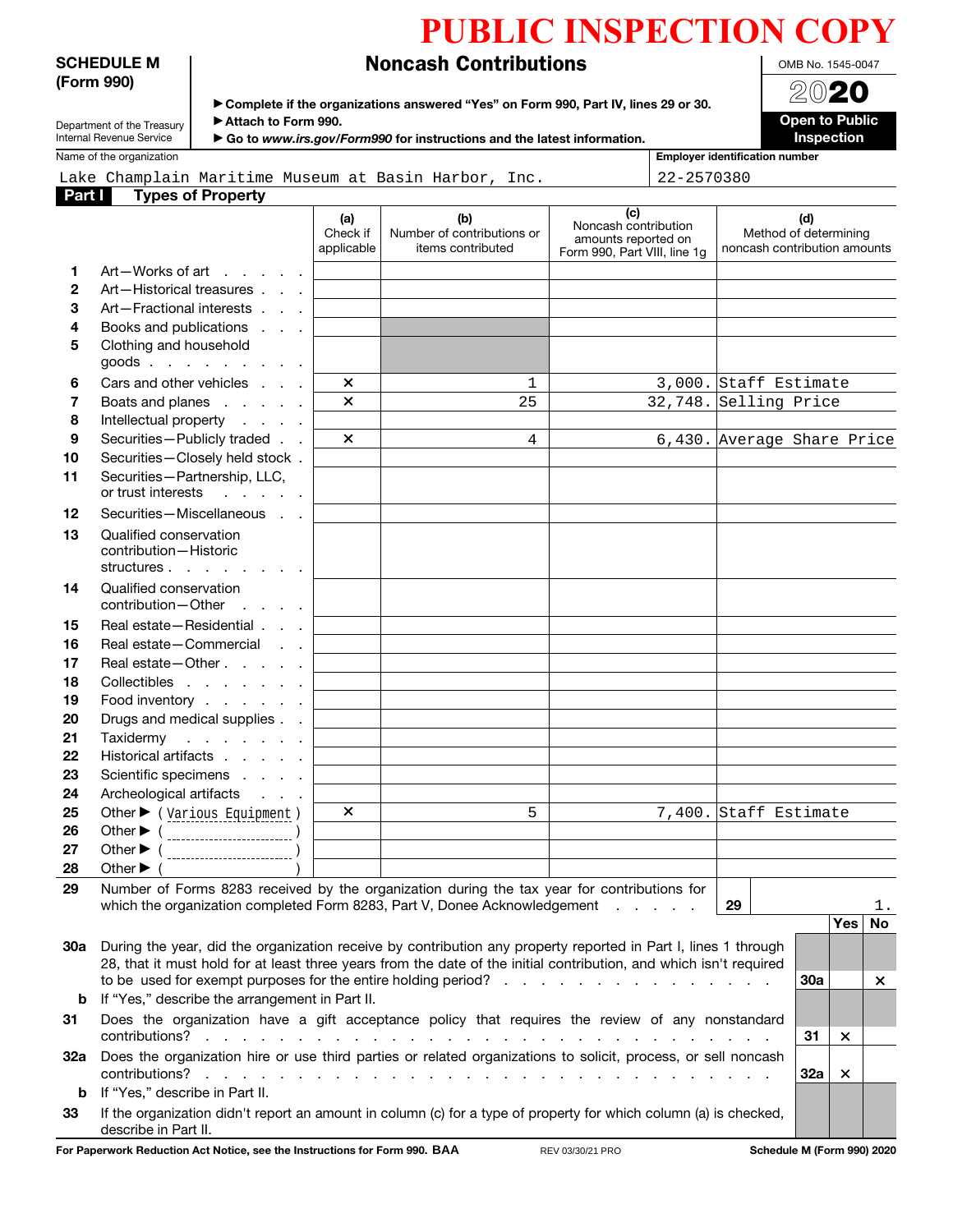Schedule M (Form 990) 2020 Page 2

**Part II** Supplemental Information. Provide the information required by Part I, lines 30b, 32b, and 33, and whether the organization is reporting in Part I, column (b), the number of contributions, the number of items received, or a combination of both. Also complete this part for any additional information.

Pt I Line 32b: The Organization uses a boat dealer to sell donated boats.